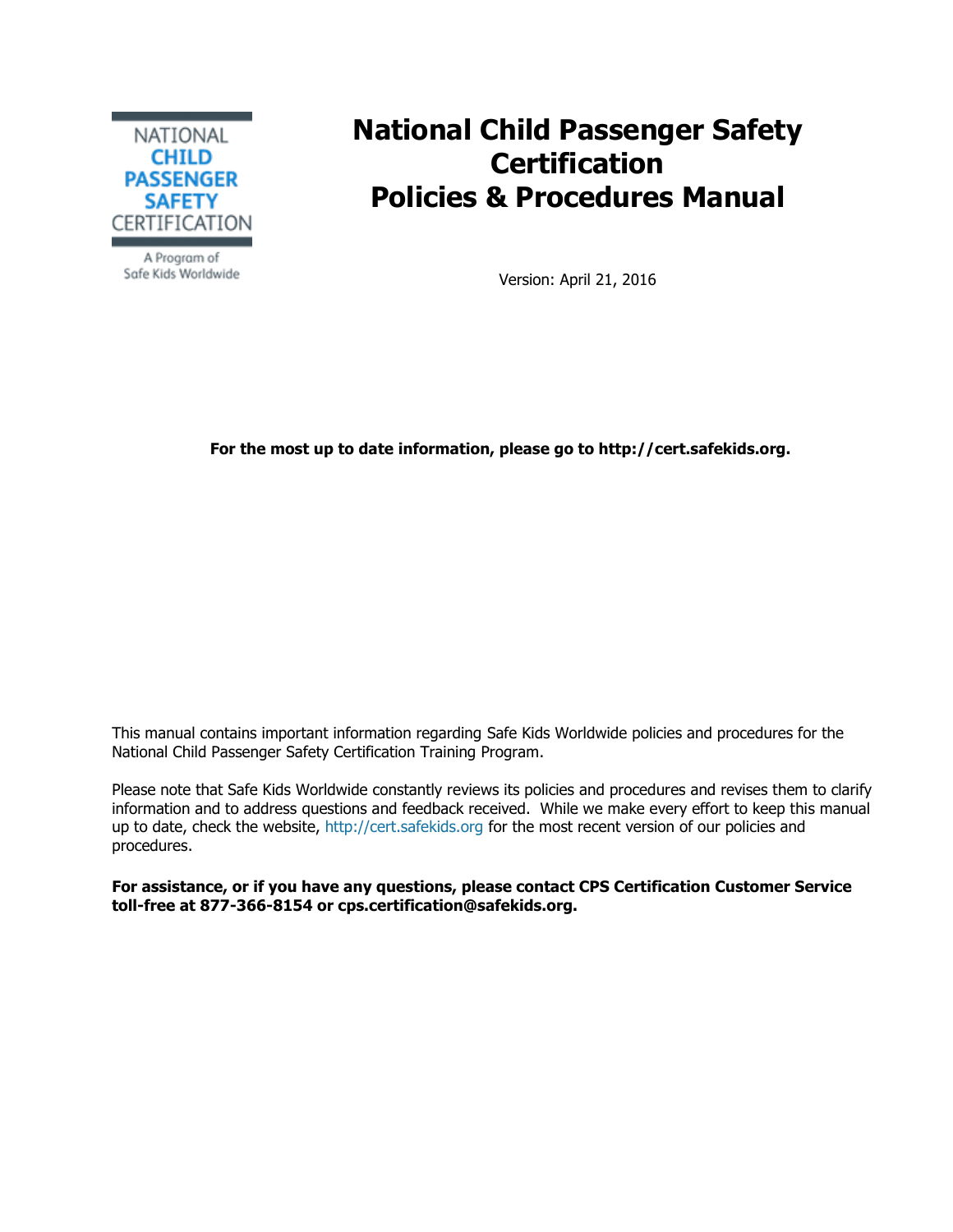# **Table of Contents**

**PLEASE NOTE:** Pages are numbered by section

- <span id="page-1-0"></span>**I. Certification**
- **II. Technician Proxy**
- **III. Recertification**
- **IV. Course Administration**
- **V. Instructor-Candidacy**
- **VI. Organization Management**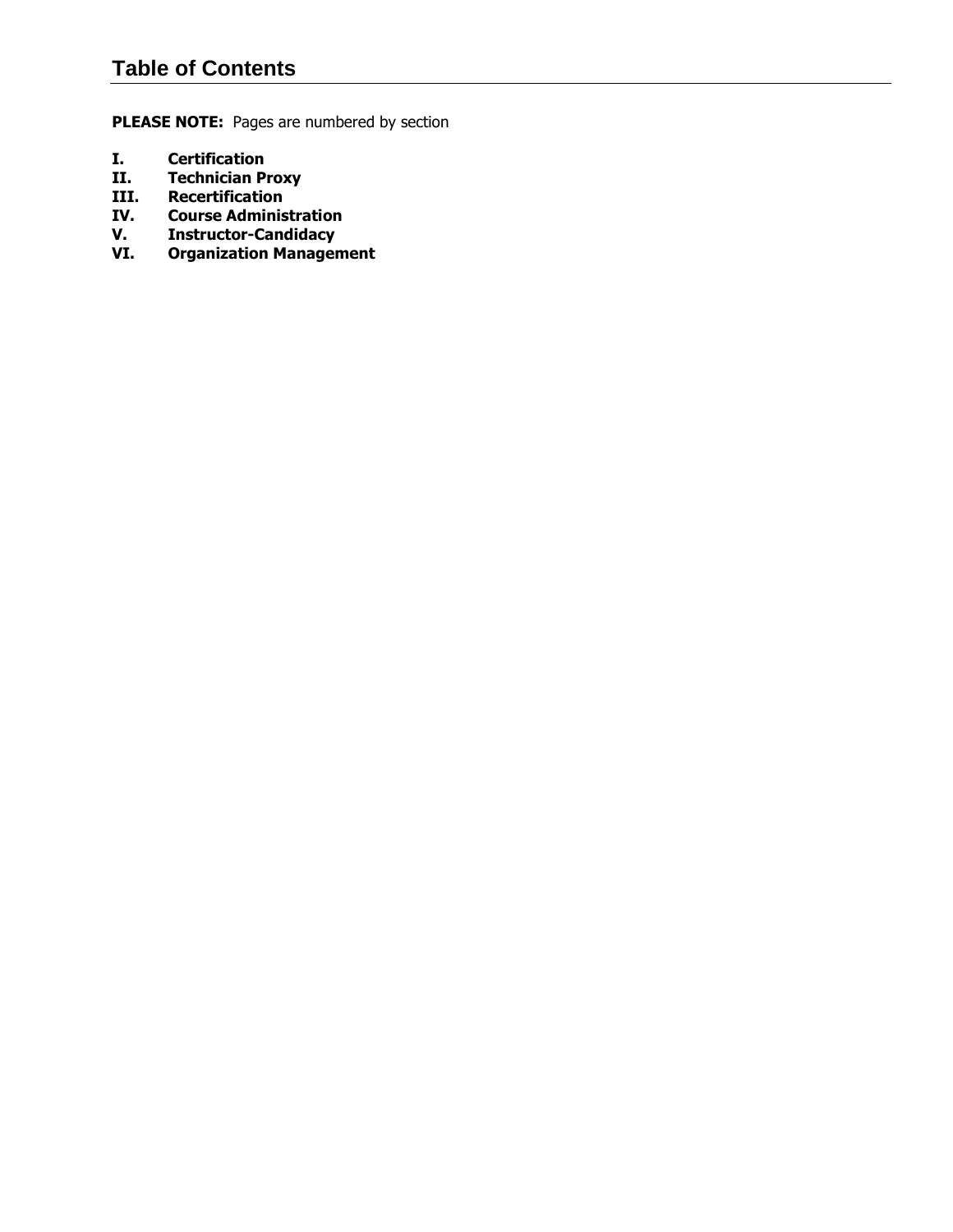|      |    | I. Certification                                                                                   |                   |
|------|----|----------------------------------------------------------------------------------------------------|-------------------|
|      |    |                                                                                                    |                   |
|      |    | 1. Certification Course                                                                            |                   |
|      | В. |                                                                                                    |                   |
|      |    | 1. Public Certification Course                                                                     |                   |
|      |    | 2.<br><b>Controlled Certification Course</b>                                                       |                   |
|      |    | 3. Group Registrations                                                                             |                   |
|      |    | 4. Deadlines, Late Registrations and Walk-ins                                                      |                   |
|      |    |                                                                                                    |                   |
|      |    | <b>Rescheduling Your Registration</b><br>1.                                                        |                   |
|      |    | 2. Substitutions                                                                                   |                   |
|      |    | 3. Cancellations                                                                                   |                   |
|      |    |                                                                                                    |                   |
|      |    | 1. Attendance                                                                                      |                   |
|      |    | 2. Course Materials                                                                                |                   |
|      |    | 3. Testing                                                                                         |                   |
|      |    |                                                                                                    |                   |
|      |    |                                                                                                    |                   |
| II.  |    | <b>Technician Proxy</b>                                                                            |                   |
|      |    |                                                                                                    |                   |
|      |    | 1. Description                                                                                     |                   |
|      |    | 2. Eligibility                                                                                     |                   |
|      |    |                                                                                                    |                   |
|      |    | 1. Registration                                                                                    |                   |
|      |    | 2. Application                                                                                     |                   |
| III. |    |                                                                                                    | $R-1$             |
|      |    | A. Overview                                                                                        |                   |
|      |    | 1. Regular Recertification                                                                         |                   |
|      |    |                                                                                                    |                   |
|      |    |                                                                                                    |                   |
|      |    | 2. Late Recertification: Military Deployment, Natural Disasters<br>3. Certification Renewal Course |                   |
|      |    |                                                                                                    |                   |
|      |    |                                                                                                    |                   |
|      |    | 1. Logging Seat Check Activity                                                                     |                   |
|      |    | 2. Instructor/Technician Proxy Verification                                                        |                   |
|      |    | 3.                                                                                                 | $R - 8$<br>$R-12$ |
|      |    |                                                                                                    |                   |
|      |    |                                                                                                    |                   |
|      |    | <b>Regular Recertification</b><br>1.                                                               |                   |
|      |    | <b>Regular recertification Auditing</b><br>2.                                                      |                   |
|      |    | <b>Certification Renewal Testing Courses</b><br>3.                                                 |                   |
| IV.  |    |                                                                                                    |                   |
|      | А. | <b>Course Administration</b>                                                                       |                   |
|      |    | 1.                                                                                                 |                   |
|      |    | Eligibility                                                                                        |                   |
|      |    | Course Types (Certification, Renewal Testing)<br>2.<br>3.                                          |                   |
|      | В. | Class Types (Public, Controlled)                                                                   |                   |
|      |    | 1.                                                                                                 |                   |
|      |    | Adding a New Course<br><b>Editing Courses</b><br>2.                                                |                   |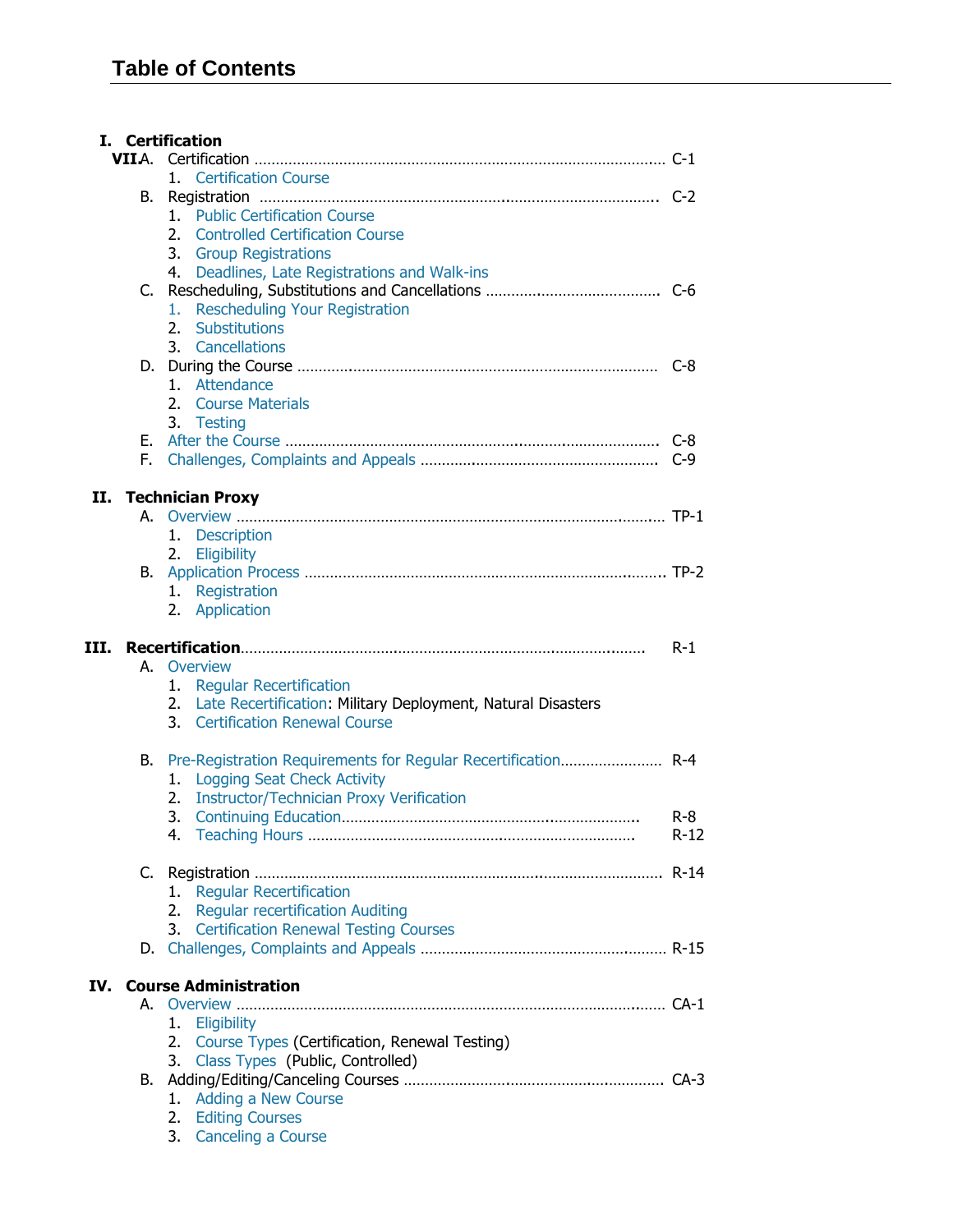# **Table of Contents**

|    |    | <b>Registration Requests for Controlled Courses</b><br>1.<br><b>Materials</b><br>2.<br>3.<br>Walk-ins |        |
|----|----|-------------------------------------------------------------------------------------------------------|--------|
|    |    | 4. Course Rosters<br><b>Hands-on Assessment</b><br>1.<br>2. Checkup Event                             |        |
|    |    | 3. Written Exam<br>4. Special Needs and Accommodations                                                |        |
|    |    | 1. Course Finalization<br>2. Score Reports                                                            |        |
|    |    |                                                                                                       |        |
| v. |    | <b>Instructor Candidacy</b>                                                                           |        |
|    |    |                                                                                                       |        |
|    |    | 1. Description                                                                                        |        |
|    |    | 2. Eligibility                                                                                        |        |
|    |    | 3. Failure to Qualify as a Certified Instructor                                                       |        |
|    |    |                                                                                                       |        |
|    |    | 1. Registration                                                                                       |        |
|    |    | 2. Application                                                                                        |        |
|    |    |                                                                                                       |        |
|    |    | 1. Instructor Materials                                                                               |        |
|    |    | 2. Participating in a Course                                                                          | $IC-5$ |
|    |    |                                                                                                       |        |
|    |    | 1. Instructing During a Course<br>2. Mentor Instructors                                               |        |
|    |    |                                                                                                       | $IC-6$ |
|    |    | 1. Evaluations                                                                                        |        |
|    |    | 2. Notifications                                                                                      |        |
|    |    |                                                                                                       | $IC-7$ |
|    |    |                                                                                                       |        |
|    |    | <b>VI. Organization Management</b>                                                                    |        |
|    |    |                                                                                                       |        |
|    |    | 1.<br><b>Description</b>                                                                              |        |
|    |    | Roles: Organization Manager and Affiliates<br>2.                                                      |        |
|    | В. |                                                                                                       | $OM-1$ |
|    |    |                                                                                                       | $OM-2$ |
|    |    | <b>Affiliating Individuals</b><br>1.                                                                  |        |
|    |    | <b>Registering Affiliates for Courses</b><br>2.                                                       |        |
|    |    | Rescheduling, Substitutions and Cancellations<br>3.                                                   |        |
|    |    |                                                                                                       | $OM-4$ |
|    |    | <b>Adding a Purchase Order</b><br>1.                                                                  |        |
|    |    | Use by Affiliates<br>2.                                                                               |        |
|    |    | 3.<br><b>Statement</b>                                                                                |        |
|    | Е. |                                                                                                       | $OM-5$ |
|    |    | Requesting approval<br>1.                                                                             |        |
|    |    | Use by affiliates<br>2.                                                                               |        |
|    |    | 3.<br><b>Statements</b>                                                                               |        |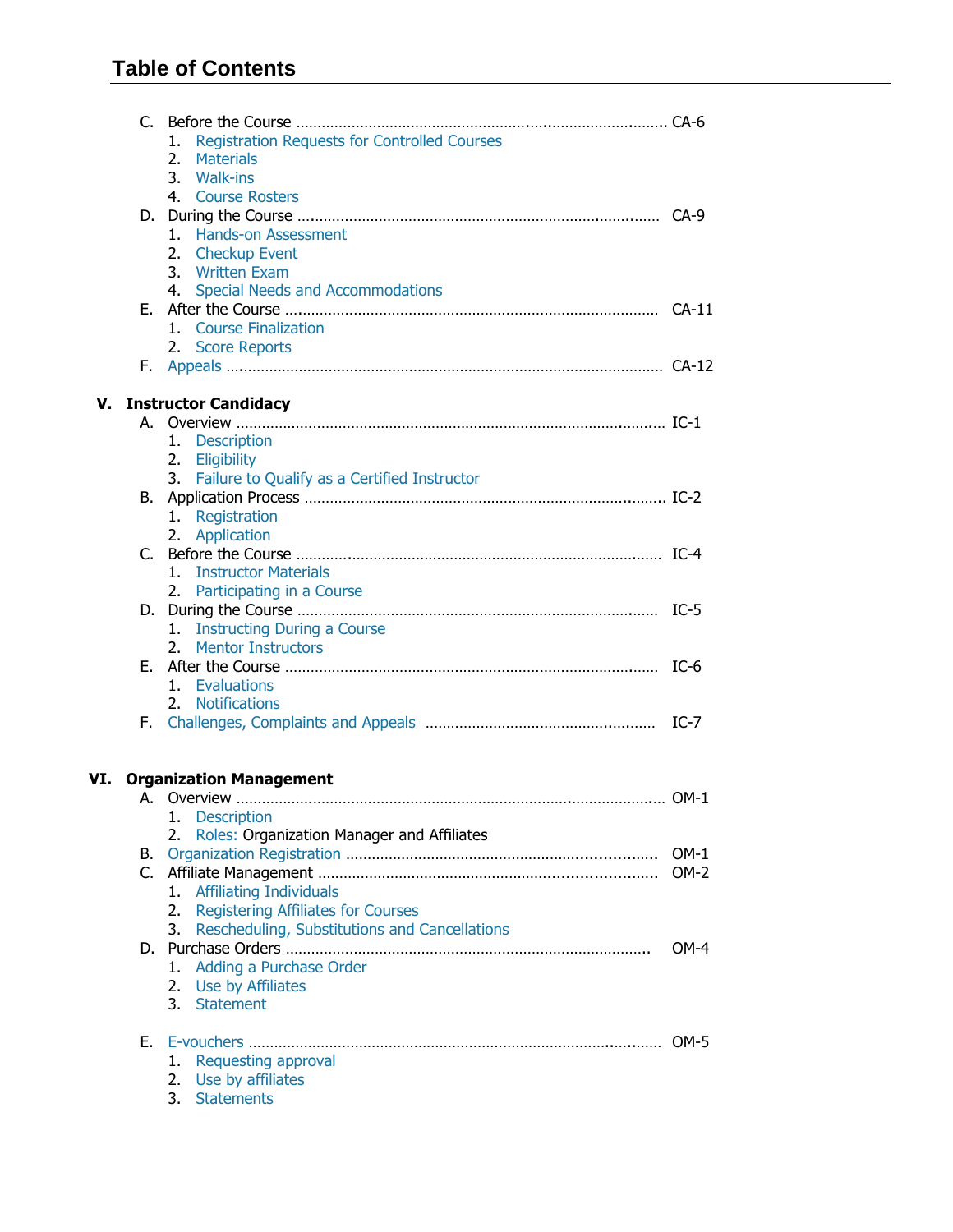## <span id="page-4-0"></span>**Certification: Overview [Certification Course](http://www.safekids.org/certification/certification.html#cert#cert)**

The national standardized child passenger safety technician certification course is usually three to four days long. It combines classroom instruction, hands-on work with car seats and vehicles, and a community safety seat checkup event. At the checkup event, students demonstrate skills learned during class, following event procedures and instructions, proper use and installation of child restraints and safety belts and the ability to teach parents and caregivers how to properly protect their family on the road. Successful completion of this course certifies the individual as a CPS technician for two years.

This certification is developed for use in the United States, its territories and on all U.S. military installations domestic and overseas. NHTSA's curriculum includes U.S. standards, laws and best practices. When taught abroad, local products, regulations and laws may be added within the structure of the standardized course. Regardless of the course location, the standardized course and its policies and procedures are followed. Successful completion of this course certifies you as a U.S. CPS technician for two years. Registration for all certification courses is \$85 (as of January 1, 2014), excluding any applicable late fees. A detailed fee table is available in Resources-FAQs  $\rightarrow$  Fees.

**The certification course is available in English**. All official written documentation, including correspondence with technician-candidates and certified individuals, and the website will continue to be in English. There are Spanish-speaking customer service representatives available to field inquiries and assist individuals in navigating the website.

**The minimum age requirement for CPS certification is 18 at the time the course starts.** Age 18 is the national age of majority; 18-year-olds are legally accountable for actions and are likely to have experience as a driver. Any individual who is under the age of 18 and attends a course will not be certified, and any certification granted under false pretenses will be immediately revoked. No refunds will be issued. Individuals under 18 will be eligible to take the course again when they are at least 18 years of age. Upon successfully completing all requirements, they will be certified.

Anyone who wants to become a CPST who will not be 18 years of age when the course starts may submit a written request using the standard Appeals Cover Page, available online at Resources-FAOs  $\rightarrow$  Forms.

**To pass the course, technician candidates must participate in a community checkup event with families and children.** If there is any reason a potential student is unable to meet this requirement, legal or otherwise, they should not register for a course as they are not eligible to become a certified passenger safety technician. No refunds will be provided if an individual registers but is not able to meet this requirement.

# **Requirements for National CPST Certification**

To become a nationally certified Child Passenger Safety Technician (CPST), Technician Candidates must:

- 1. Attend the entire course, including the checkup event.
- 2. Pass all three hands-on skills assessments during the course. Students will be notified of any failure immediately following the assessment.
- 3. Participate in, and demonstrate technical and communication skills learned during the course, at the checkup event.
- 4. Earn a combined score of 84% or higher on the three open-book quizzes.

If a students fails for any reason, a refund will not be provided, as all processing and course materials were provided. To become a CPST, the individual must register for and pass for another full course.

Students who retake the CPS Certification course should access their online profiles and register for a new course using their existing usernames and passwords. They should not create a duplicate contact record. They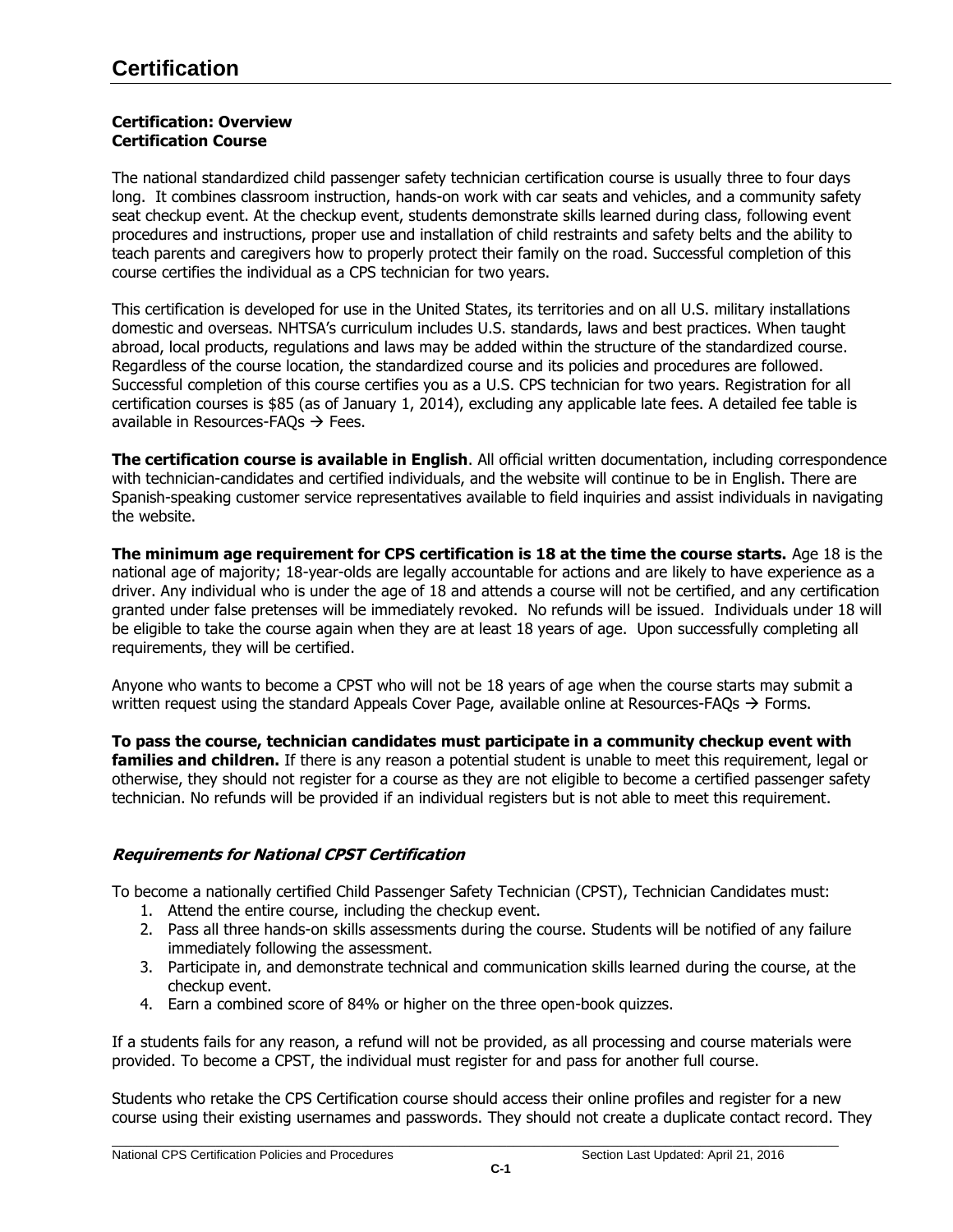should contact Customer Service (1-877-366-8154) for their username and password. Upon successful completion of the course, they will retain their original certification ID (T#).

# **Special Needs and Accommodations**

Students with special needs should send a written request to the Lead Instructor, documenting the need and specifying the accommodation requested before the start date of the course.

Should any student require assistance with the physical requirements of the course, the instructor team will accommodate the student by assigning an instructor to install seats following the student's specific instruction in each step of the selection, direction, and location process.

Other accommodations may be made on-site at the discretion of the instructor team. Depending on the nature of the request, additional documentation from a qualified professional may be required.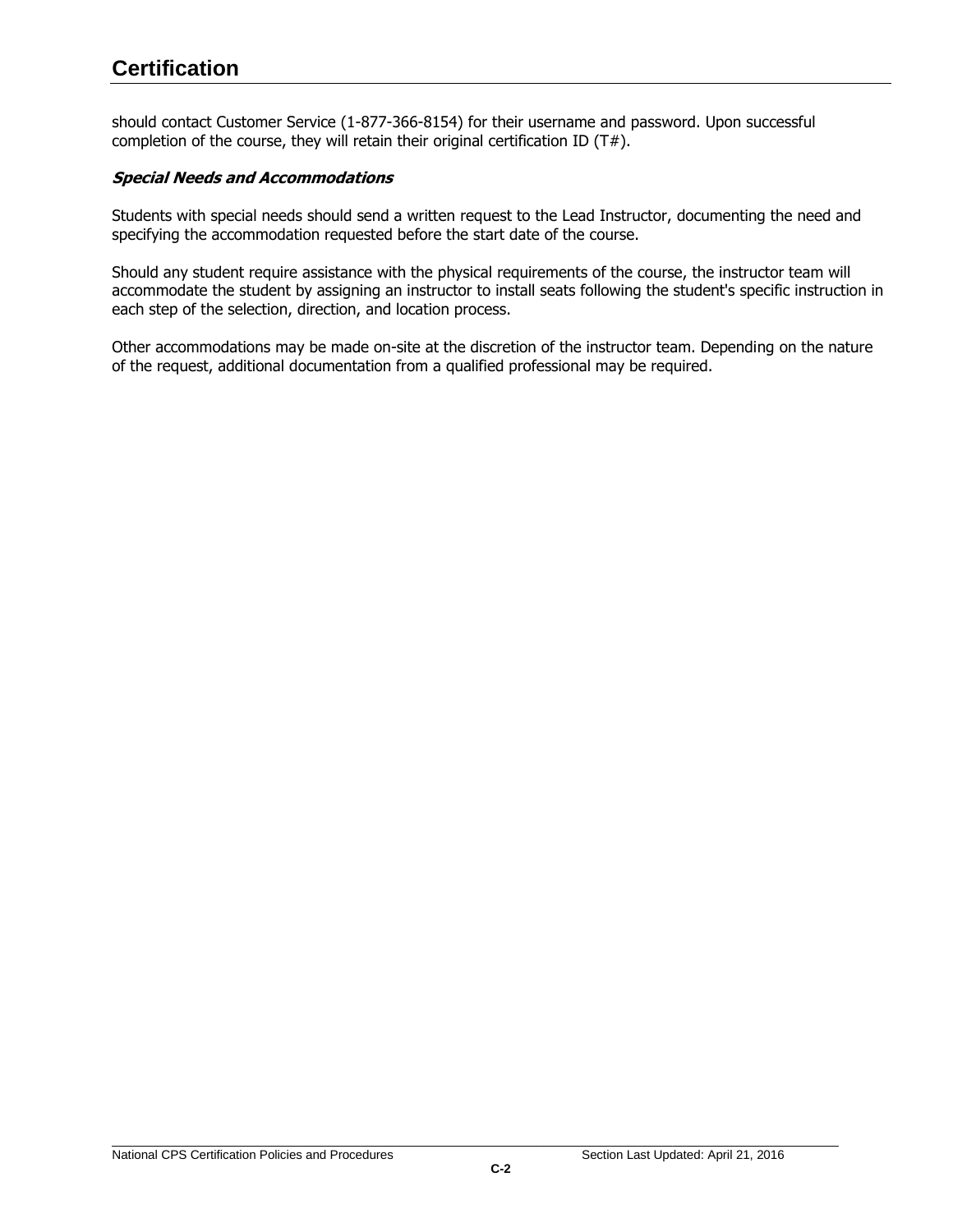# **Certification**

# **Certification: Registration**

NOTE: In extraordinary circumstances, special exceptions will be addressed by written request up to 60 days of course end date.

All registration must be done online. However, fees may be paid either online with a credit/debit/check card or manually with a check, purchase order or money order. If an individual is officially "affiliated" (see Organization Management section) with an organization, they may use an E-voucher or E-Purchase Order online. **Charges will appear on the credit/debit/check statement as "Safe Kids Worldwide".**

Any course can be either public or controlled. Public courses are open to all individuals, while controlled courses are open only to those approved by the Lead Instructor. Anyone can request a reservation to attend the course. If approved, he or she will be able to complete their registration by paying the course fees.

## <span id="page-6-0"></span>**Public Certification Course**

After logging into your Online Profile (create a new profile if necessary), choose REGISTER FOR A COURSE from the action items list in your profile.

Search for certification courses in your area and choose REGISTER FOR THIS COURSE on the course details page.

Confirm your registration and contact information. If you need to make changes, please update your profile prior to continuing or click COMPLETE THE REGISTRATION PROCESS.

You will then have the option to either continue, and pay online with a credit/debit/check card, purchase order or e-voucher, or print out a pre-filled registration form and submit it with a check, purchase order or money order. The mailing address, fax number and phone number for submitting registrations can be found on the registration form.

Registrations for public courses are not complete and a seat will not be held until registration and payment is received. Once the registration is complete, the technician candidate's information will appear on the course roster.

**PLEASE NOTE**: Regular student registration closes **10 calendar days** before the start date of the course. Any paper registrations received after this date will be charged a \$10 late fee. All late fees will be waived for individuals completing the registration and payment process online using a credit/debit/check card.

**PLEASE NOTE**: Registration closes at midnight of the first day of the course. It is NOT possible to register after this date. Failure to do so may prevent the student from being eligible for certification.

**PLEASE NOTE**: If an individual cancels or reschedules his or her registration he or she can not re-register for the same course at a later time.

**PLEASE NOTE:** Registered organizations may register their affiliates for courses. See the Organization Management section for more details.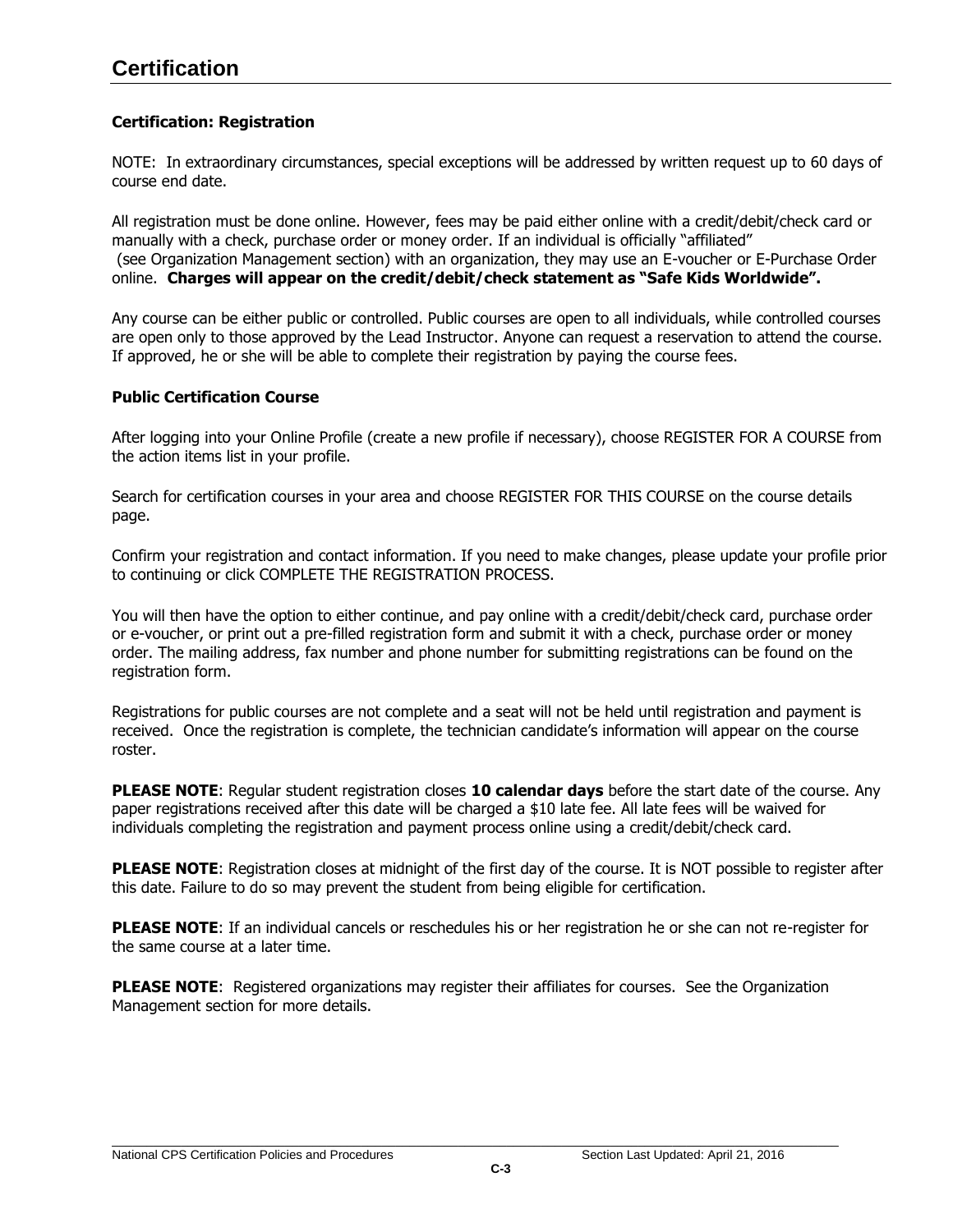# <span id="page-7-0"></span>**Controlled Certification Course**

If you already have a profile, log on with your user name and password and choose FIND/REGISTER FOR A COURSE. If you have not yet created a profile, click on the FIND A COURSE button.

Search for certification courses in your area. Select the course. If you are not already logged in, choose CLICK HERE TO FIND OUT IF YOU ARE ELIGIBLE TO REGISTER FOR THIS COURSE. If you are already in the system and logged in, choose REQUEST INSTRUCTOR APPROVAL TO REGISTER FOR THIS COURSE on the course details page.

Confirm your registration and contact information. If you need to make changes, please be sure to update your profile. Click COMPLETE REGISTRATION REQUEST.

You will be notified by e-mail that your reservation was either been approved or denied. This will also appear in your profile under the action item VIEW COURSE REGISTRATION HISTORY. If approved, you must submit payment within 10 days of notification or by midnight of the first day of the course, whichever is earlier, to complete the registration process.

From the course registration history page, choose the reservation. You will now have the option to pay online with a credit/debit/check card or print out a pre-filled registration form and submit it with a check, purchase order or money order. The mailing address, fax number and phone number for submitting registrations can be found on the registration form.

Registrations for controlled courses are not complete until registration and payment is received.

**PLEASE NOTE**: Regular student registration closes **10 calendar days** before the start date of the course. Any paper registrations received after this date will be charged a \$10 late fee. All late fees will be waived for individuals completing the registration and payment process online using a credit/debit/check card.

**PLEASE NOTE:** Registration closes at midnight of the first day of the course. It is NOT possible to register after this date. Failure to do so may prevent the student from being eligible for certification.

**PLEASE NOTE**: If an individual cancels or reschedules his or her registration he or she can not re-register for the same course at a later time.

**PLEASE NOTE:** Registered organizations may register their affiliates for courses. See the Organization Management section for more details.

# <span id="page-7-1"></span>**Group Registrations**

Agencies wishing to register a group of students and pay for all of the registrations with a single check or purchase order may register their organization online with Safe Kids. The organization may also register its affiliates for courses and pay online with a credit/debit/check card, purchase order or e-voucher. Please see the Organization Management section for more details

Instructor approval for controlled courses (approved reservation requests) is required.

Paper applications for each individual may be printed and submitted with the check or P.O. as group to the address listed on the forms. Be sure to include the names of all registrants and the course ID number(s) on the check or P.O.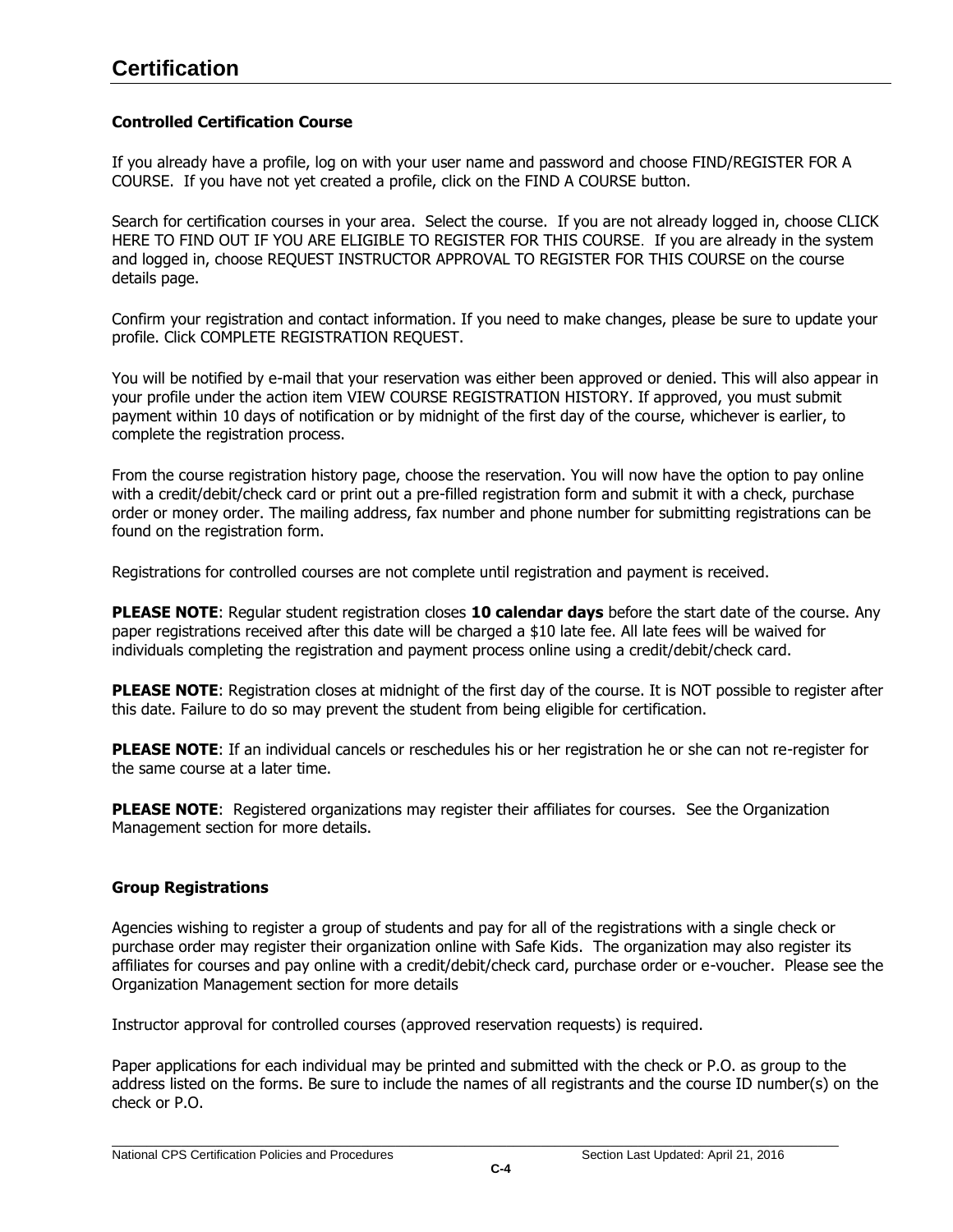# **Certification**

**PLEASE NOTE**: Registration confirmation notices are sent directly to each individual student, not to the person who submitted the registrations and payment.

#### <span id="page-8-0"></span>**Deadlines, Late Registrations and Walk-ins**

Regular student registration closes **10 calendar days** before the start date of the course. Any paper registrations received after this date will be designated as a late registration.

Late and walk-in registrations (including those completed online) will be accommodated only if there is space available. **All registrations must be submitted by midnight of the first day of the course following normal registration procedures**. Failure to do so may prevent you from being eligible for certification.

All late and walk-in registrations are subject to a \$10 late fee. These late fees will be waived only if you complete the registration and payment process online using a credit/debit/check card, P.O. or e-voucher.

If your agency has not registered with Safe Kids, print out your personalized registration form, add the payment information and give it and a copy of the P.O. to the Lead Instructor or course administrator the FIRST day of class. The Lead Instructor or course administrator should then fax the registration packet to the number listed on the registration form.

It is recommended that a fax confirmation page is printed and that customer service is contacted the next business day to confirm it was received in its entirety. Payment by check cannot be accommodated on the first day of the course.

**PLEASE NOTE:** The \$10 late fee will be charged per student for all non-electronic group registrations.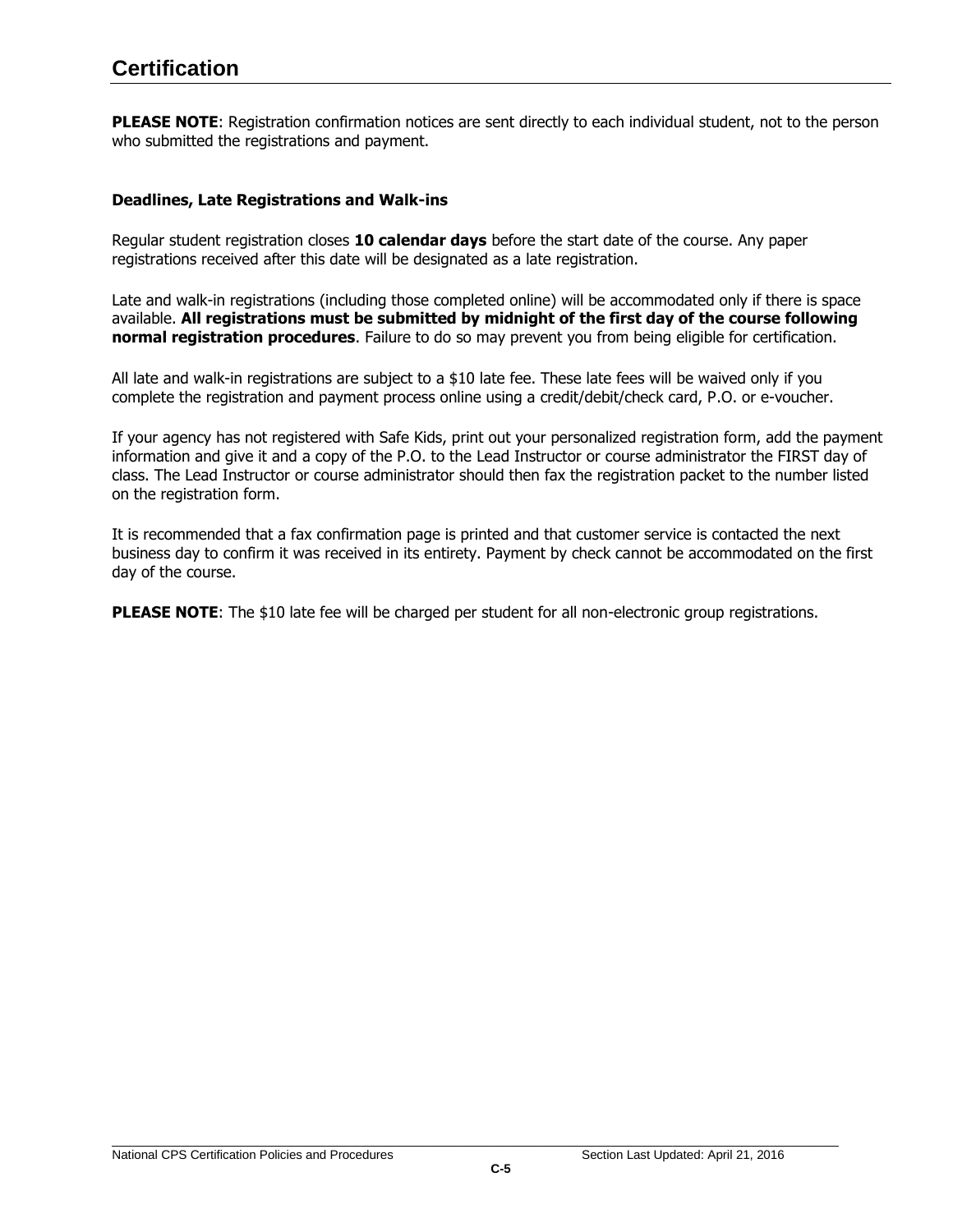# <span id="page-9-0"></span>**Certification: Rescheduling, Substitutions and Cancellations Rescheduling Your Registration**

Any individual (or organization manager) is able to reschedule/transfer his or her registration (the registrations of his or her agency's affiliates) to another course at any time, up to and including the first day of the original course. Payment for the original registration will be transferred to the new registration at no additional charge.

**Individual:** To do this, after logging into your Online Profile, choose VIEW COURSE REGISTRATION HISTORY from the action items list in your profile and select the registration you would like to reschedule/transfer.

**Organization Manager:** After logging into your Online Profile, choose CANCEL/RESCHEDULE/SUBSTITUTE REGISTRATION from the action items in the organization's profile, then select VIEW REGISTRATIONS for the individual. Select VIEW DETAILS.

Choose RESCHEDULE REGISTRATION from the actions items listed. Review the reschedule policy and click the link to continue. The policy is also stated below:

- There is no fee charged for a reschedule
- You can reschedule your registration to a different course at any time up to and including the first day of class
- You can only reschedule to attend public courses with open seats

Search for certification courses in your area and choose CONFIRM THE REGISTRATION RESCHEDULING on the course details page.

You will be notified by e-mail concerning the transfer and the details for the new course. The new registration will also appear in your profile under the action item VIEW COURSE REGISTRATION HISTORY.

**PLEASE NOTE:** Once you have rescheduled/transferred your (or an affiliate's) registration, you are no longer eligible for a refund. However, you may reschedule and attend a different course.

# <span id="page-9-1"></span>**Substitutions**

Any individual (or organization manager) is able to transfer his or her registration (registrations of his or her agency's affiliates) to another person at any time, up to and including the first day of the course. The individual or agency paying for the registration must be the same for both people. Payment of the original registration will be transferred to the new registration at no additional charge.

To be able to designate a person as a substitute, the new person must already have a profile in the Safe Kids system. The original student will need this person's SK ID to designate them as a substitute.

To designate a substitute, after logging into your Online Profile, the original student must choose VIEW COURSE REGISTRATION HISTORY from the action items list in his or her profile and select the registration he or she would like to submit a substitute.

Choose SUBSTITUTE REGISTRATION from the actions items listed. Review the substitution policy and click the link to continue. The policy is also stated below:

Once a substitution is made, a refund is no longer possible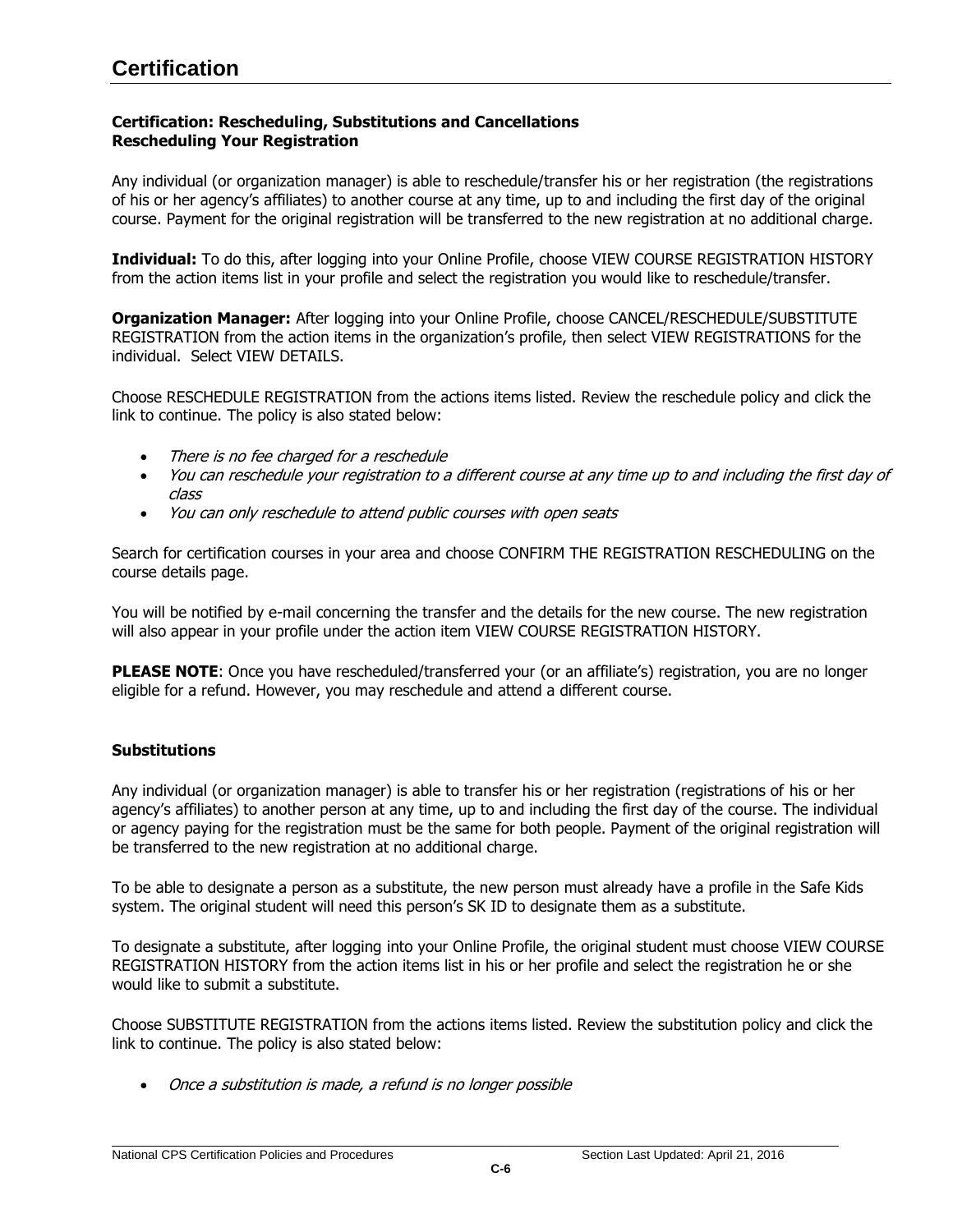# **Certification**

Enter the SK ID of the substituting person and click the SUBMIT button. Confirm the identity of the new person and click the link to complete the substitution.

Both students will be notified by e-mail concerning the transfer and the details for the new course. The new registration will also appear in his or her profile under the action item VIEW COURSE REGISTRATION HISTORY.

**PLEASE NOTE**: It is not possible to transfer a reservation. Only completed registrations can be transferred to another person.

**PLEASE NOTE:** Failure to properly register the substituting student may prohibit that student from being eligible for certification.

**PLEASE NOTE:** Due to the nature of substitution, instructor approval for the reservation and the subsequent registration will also be transferred to the new person.

## <span id="page-10-0"></span>**Cancellations**

#### Course Cancellations

If a course is cancelled by an instructor or course administrator, regardless of the reason, all registered students (or the organization manger) will be notified by email that they have the option to either reschedule/transfer their (his or her agency's affiliates) registration to another course or cancel the registration and receive a full refund.

#### Registration Cancellations

All registration cancellations must be done online.

All registration cancellations, excluding those caused by a cancelled course, are subject to the cancellation fees outlined in the cancellation policy below.

- Cancellations made at least 10 days before the course start date will receive a refund of the course registration fee, minus a \$10 cancellation fee.
- Cancellations made nine days or less before the course start date will receive refund minus a \$30 late cancellation fee.
- No fees will be refunded for cancellations made on the first date of class

In the case of an unexpected emergency, you may submit a Refund Request to Safe Kids for consideration which can be found in Resources [into Online Services](http://www.safekids.org/certification/resources/forms.html) Forms. Be sure to include the required documentation of the emergency.

To cancel a registration, after logging into your Online Profile, choose VIEW COURSE REGISTRATION HISTORY from the action items list in your profile and select the registration you would like to cancel.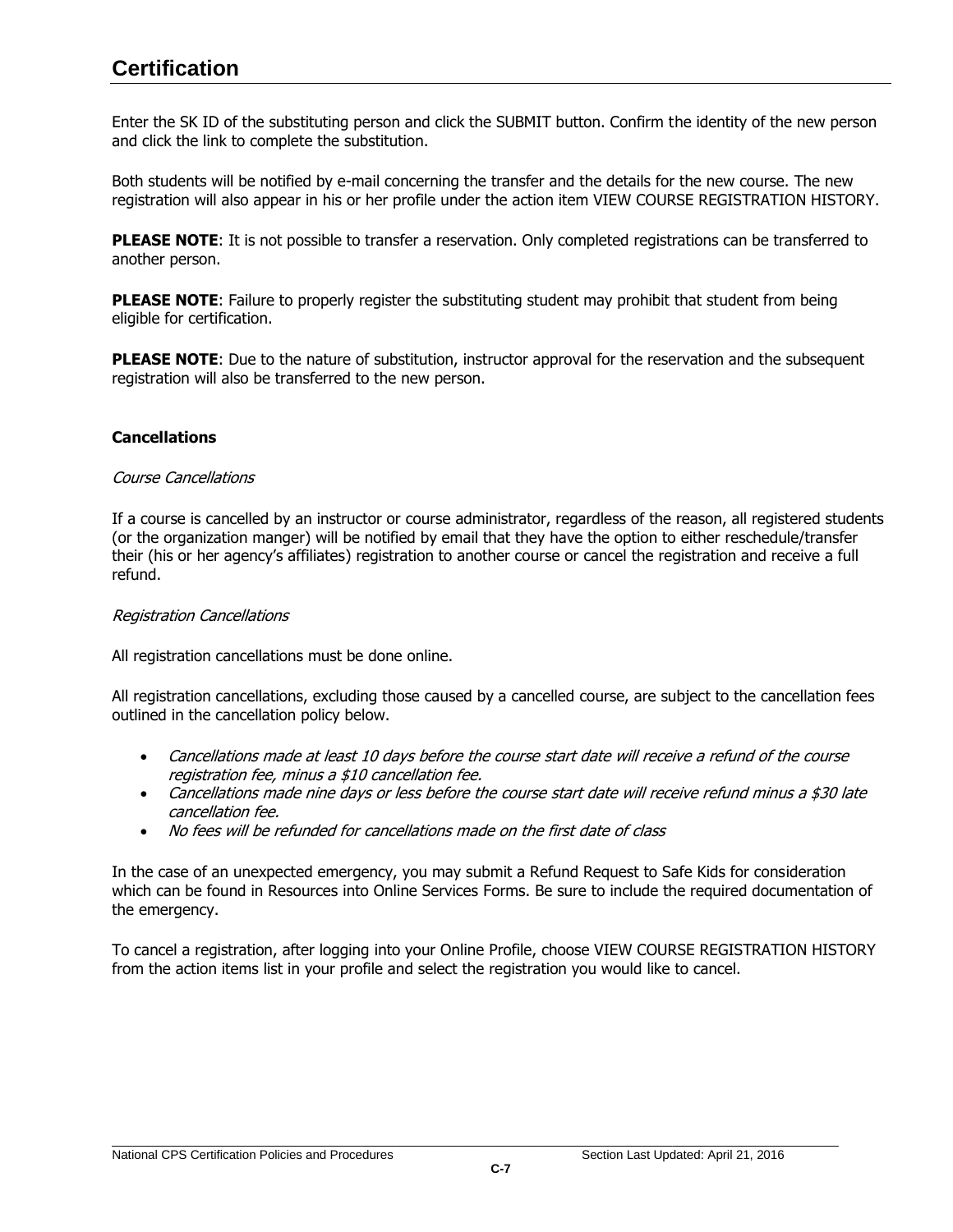# **Certification**

Choose CANCEL REGISTRATION from the actions items listed. Review the cancellation policy and click the link to continue. The policy is also stated below:

- Any registrant can cancel their course registration at any point
- If the cancellation date is more than 10 days from the start date of the course, the system will refund the registration fee minus \$10 Cancellation fees
- If the cancellation date is between nine and one days prior to the start date of the course, the system will refund the registration fee minus \$30 Late Cancellation Fee
- If the cancellation is made on the first date of class, the system will NOT refund any the registration fee
- Substitute registrants cannot cancel registration, but can reschedule their registration for another public course

Click on CONFIRM CANCELLATION to complete the request. You will be notified via email concerning the cancellation. The cancelled registration will also appear in your profile under the action item VIEW COURSE REGISTRATION HISTORY.

In the case of an emergency resulting in a student not being able to attend the course (medical, family), they may submit an Emergency Fee Refund form at the earliest possible time. It is available online at [http://cert.safekids.org](http://cert.safekids.org/) under Resources  $\rightarrow$  Forms (at the bottom).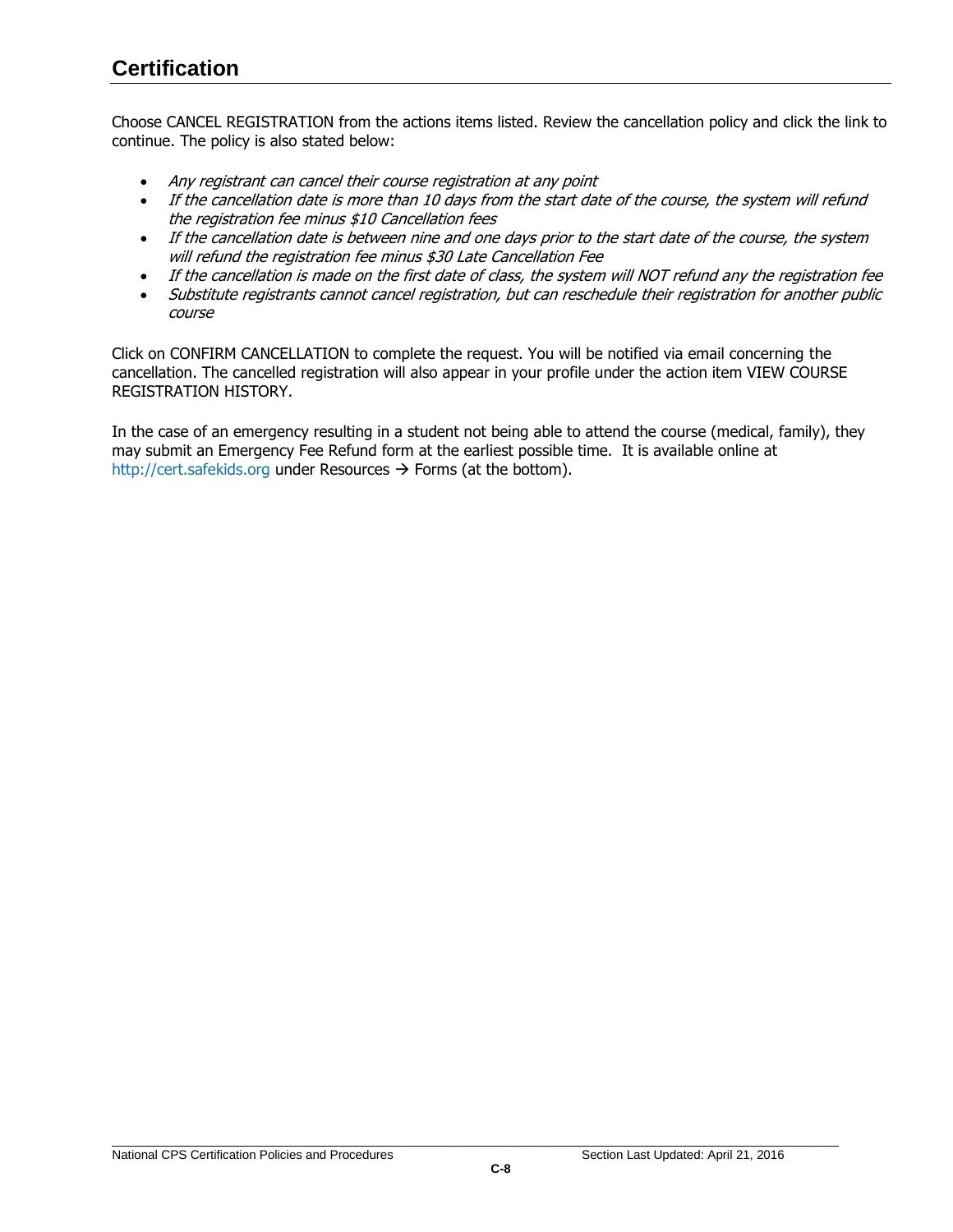# <span id="page-12-0"></span>**Certification: During the Course Attendance**

Students are required to attend the entire certification course, complete both the hands-on and written exams and actively participate in the checkup event in order to remain eligible for certification.

## <span id="page-12-1"></span>**Course Materials**

#### Certification Course

All students will receive a bound copy of the technician workbook as part of their national program fee. This workbook is maintained and updated by the National Highway Traffic Safety Administration and is available online at [www.cpsboard.org](http://www.cpsboard.org/).

# <span id="page-12-2"></span>**Testing**

## Certification Course

Both written and hands-on skills assessments take place during the certification course. Instructors will award a pass/fail grade at the conclusion of each hands-on skills test. There are a series of three written quizzes. To pass the written part, technician candidates must get at least 42 (out of 50) questions correct overall. The passing score is 84 percent (42/50) correct.

The hands-on skills grade (pass/fail), checkup event grade (pass/fail) and overall written grade are entered online at the end of the course by the Lead Instructor.

## <span id="page-12-3"></span>**Certification: After the Course**

As soon as passing grades are entered online by the Lead Instructor, newly certified Technicians may log in and print a new wallet card.

Safe Kids will mail official notification letters directly to newly certified technicians within 20 business days of the course being finalized by the Lead Instructor. Notifications of failure to qualify for certification will also be sent at that time.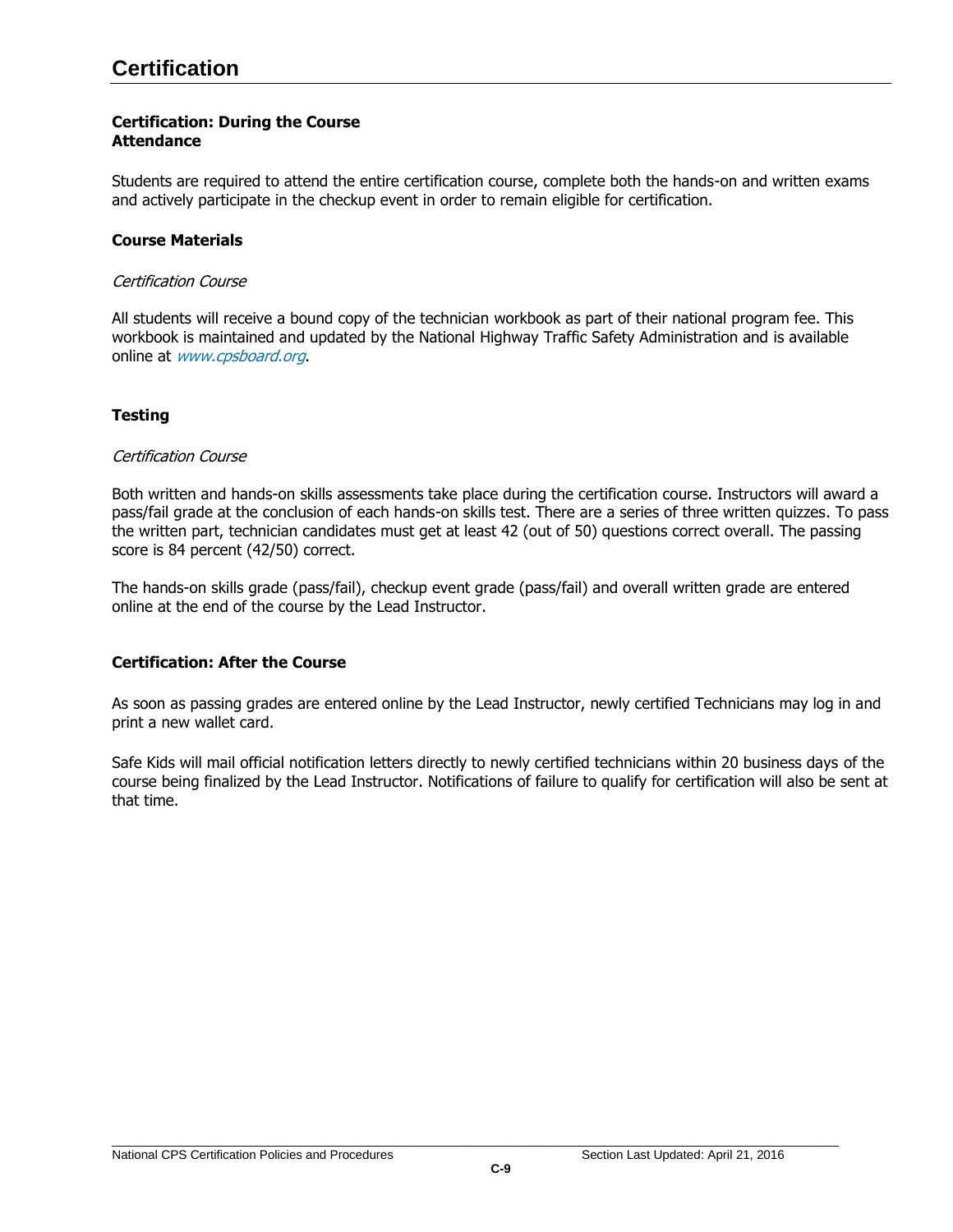# **Certification**

## <span id="page-13-0"></span>**Certification: Challenges, Complaints and Appeals**

Although you may file a written complaint about an instructor, test administration or the hands-on assessment process, Safe Kids will not accept appeals based on test questions or missed deadlines. The complaint should identify the problem area and provide specific details and background information to support the concerns.

All complaints and appeals must include clear supporting documentation and be postmarked within seven days for test administration- related incidents and 30 days for all other types incidents being addressed. Please complete and use the appeals form, available in [Resources-FAQs](http://www.safekids.org/certification/resources/forms.html)  $\rightarrow$  Forms as a cover sheet for your submission.

Safe Kids will investigate and respond in writing to all complaints and appeals in as timely a manner as possible.

Appeals should include first-person examples, letters of support, and any other documentation. Any appeal is shared with the person challenged so they do see the name of the challenger and will have an opportunity to respond.

As appropriate, the National Child Passenger Safety Board and/or state CPS training contact will be consulted. Should this be the case, no identifying information will be provided to any member of the board or the CPS community.

## **All decisions by Safe Kids are final and may not be brought up for another appeal.**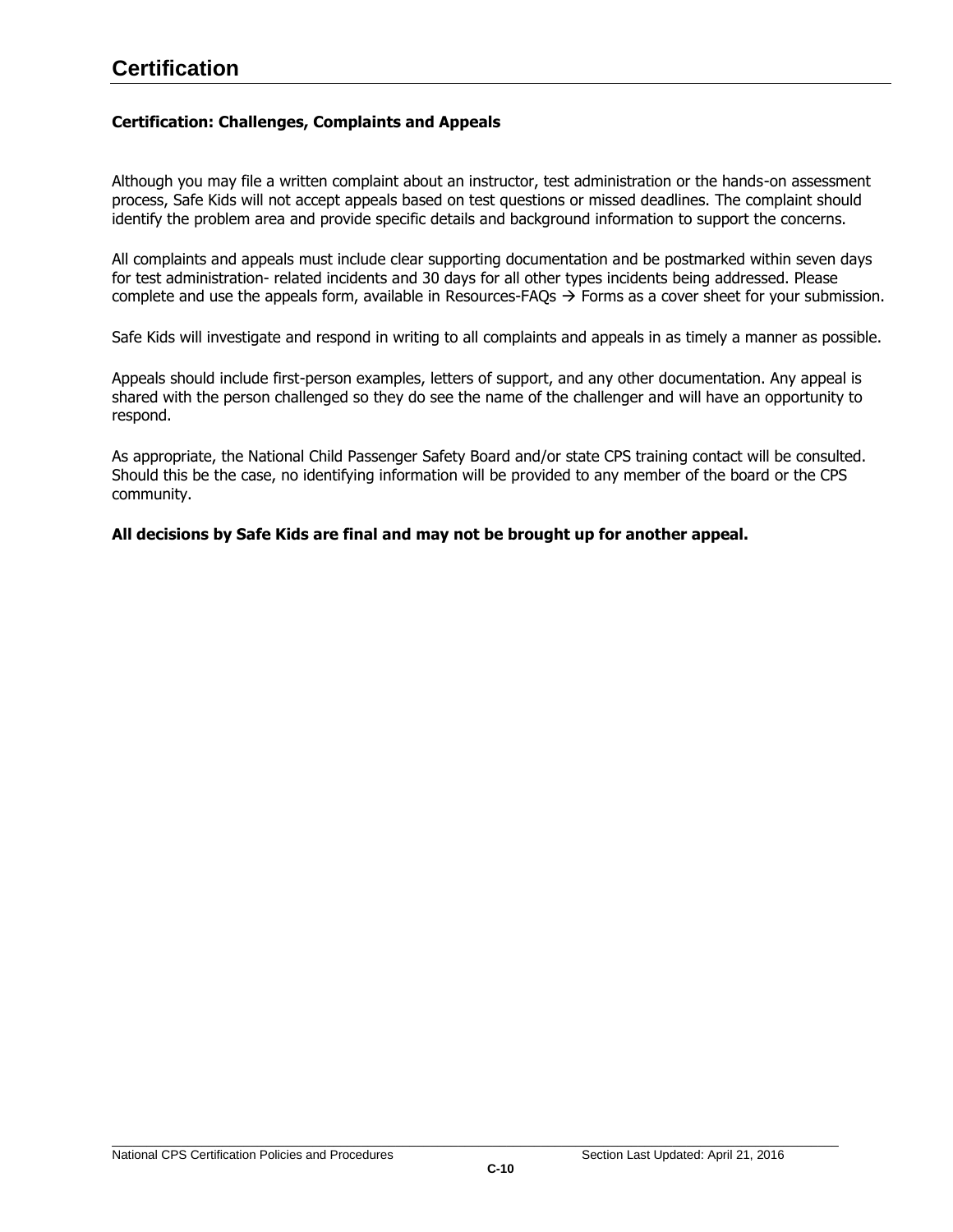## <span id="page-14-0"></span>**Technician Proxy: Overview Description**

Technician Proxies can review and approve seat checks for recertification. Once approved as a Technician Proxy, you will remain one until your CPS Certification expires.

# <span id="page-14-1"></span>**Eligibility**

Anyone who has been a Certified Technician for at least six months, or is an Instructor Candidate, may apply to be a Technician Proxy. When an individual is eligible to apply to be a Technician Proxy, they will have the action item "Apply to be A Technician Proxy" in their CPS Online Profile.

# <span id="page-14-3"></span>**Application Process: Registration**

Registration (payment of the \$15 fee) is the first of two steps of applying to be a technician proxy.

All registration must be done online. However, you can pay either online with a credit/debit/check card or manually with a check, purchase order or money order.

Refunds will not be provided, so individuals should be completely sure they are interested in applying to become a Proxy before paying the \$15 fee.

Once you meet the eligibility requirements, click on the action item APPLY TO BE A TECHNICIAN PROXY listed in your profile. Review the technician proxy policies and click the button to continue.

You now have the option to either continue and pay online with a credit/debit/check card, purchase order or evoucher or print out a registration form to complete and submit with a check, purchase order that is not registered in the system (see Organization Management section), or money order. The mailing address, fax number and phone number for submitting registrations can be found on the registration form.

Once the registration fee has been processed and payment received, you will receive an e-mail notifying you to continue with step two, submitting the application.

## <span id="page-14-2"></span>**Application Process: Application**

The application includes:

- The Technician Proxy application (available online under Resources > Forms > Becoming an Instructor or Tech Proxy.
- Two testimonials from one Certified Instructor and one Certified Technician or a second Instructor.
	- $\circ$  Each testimonial is to be completed following the Instructor or Technician's observation as you conduct at least three real (not mock) seat checks with caregivers and at least 2 seat checks working with other Technicians as a senior/final checker.
	- $\circ$  These observations allow them to evaluate your readiness and ability to (1) provide suitable and appropriate feedback and (2) pass and fail seat checks appropriately.

An incomplete application cannot be processed, and Safe Kids will contact the applicant for any missing or incomplete documentation by email. Be sure the contact information in your CPS Online Profile is up to date.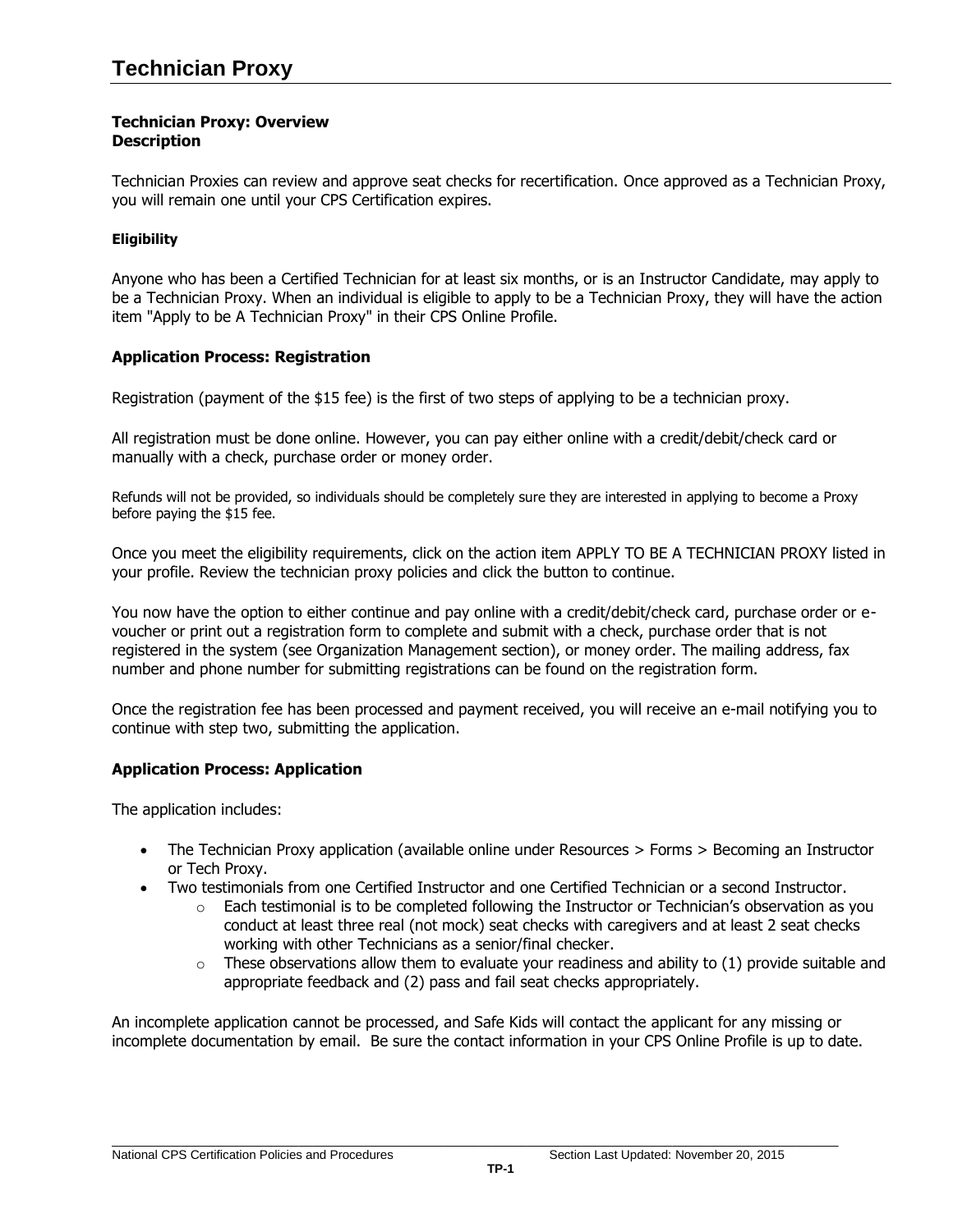# Application Deadline

Safe Kids will accept the application at any time following payment. Payment can not be transferred or refunded. It will not expire.

## Technician Proxy Expiration

As long as current CPS Certification is maintained, approval as a Technician Proxy does not expire.

Technicians who fail to recertify and wish to become technician proxies again are required to certify as Technicians, apply to be a Technician Proxy (including payment and complete application), and be approved as a Technician Proxy.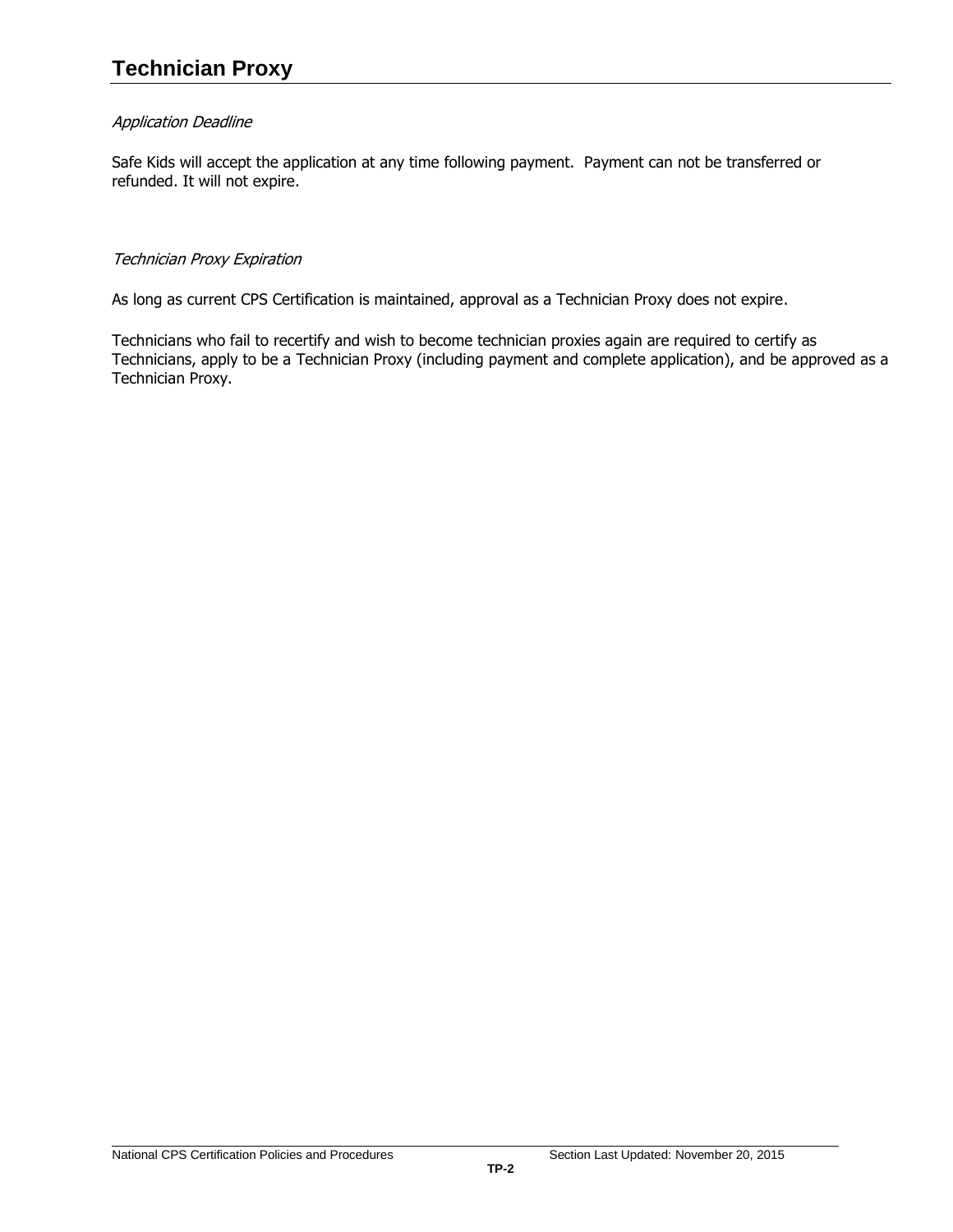#### <span id="page-16-0"></span>**Recertification: Overview Recertification: Regular Description**

The certification cycle for both technicians and instructors is two years. In order to retain your CPS certification, you must successfully complete (through payment) the recertification process.

There are two general steps to successful recertification:

- 1. Meet all pre-registration requirements, including:
	- 1. Verified seat check activity (5 types)
	- 2. Community education (checkup, outreach or educational workshop)
	- 3. Continuing education (6 hours)
	- 4. If CPSTI, teaching hours (20)
- 2. Register and pay for recertification (this may be done up to four months prior to your certification cycle end date)

The recertification fee is \$50 for technicians and instructor candidates and \$60 for instructors. If a certified individual is selected for a CEU audit and does not pass, a refund will not be provided. A detailed fee table is available in Resources-FAQs  $\rightarrow$  Fees.

PLEASE NOTE: The recertification process cannot be completed in a single day. Be sure to enter your seat checks, CEUs and Community Education as they are completed.

# **Eligibility** Technicians and Instructor Candidates

- 1. Have a current certification
- 2. Have a minimum of one of each of the five required seat checks logged in the system and verified by a certified instructor
- 3. Community education (checkup, outreach or educational workshop) logged in the system
- 4. Continuing education logged in the system (6 hours)

## **Instructors**

- 1. Meet eligibility requirement of technicians and instructor candidates
- 2. Have a minimum of 20 teaching hours logged in the system, at least 10 of which are from teaching the certification course

## Recertification Reminders

There are two different types of reminders sent out. However, it is your responsibility to make sure that your contact information is accurate so that you receive the reminders.

- 1. A personalized letter with username and password information will be sent to you approximately 8 weeks before your current certification expiration date.
- 2. Three personalized emails with username and password information will be sent to you approximately 8, and 2 weeks before your current certification expiration date. In addition, there are constant reminders in the CPS Express!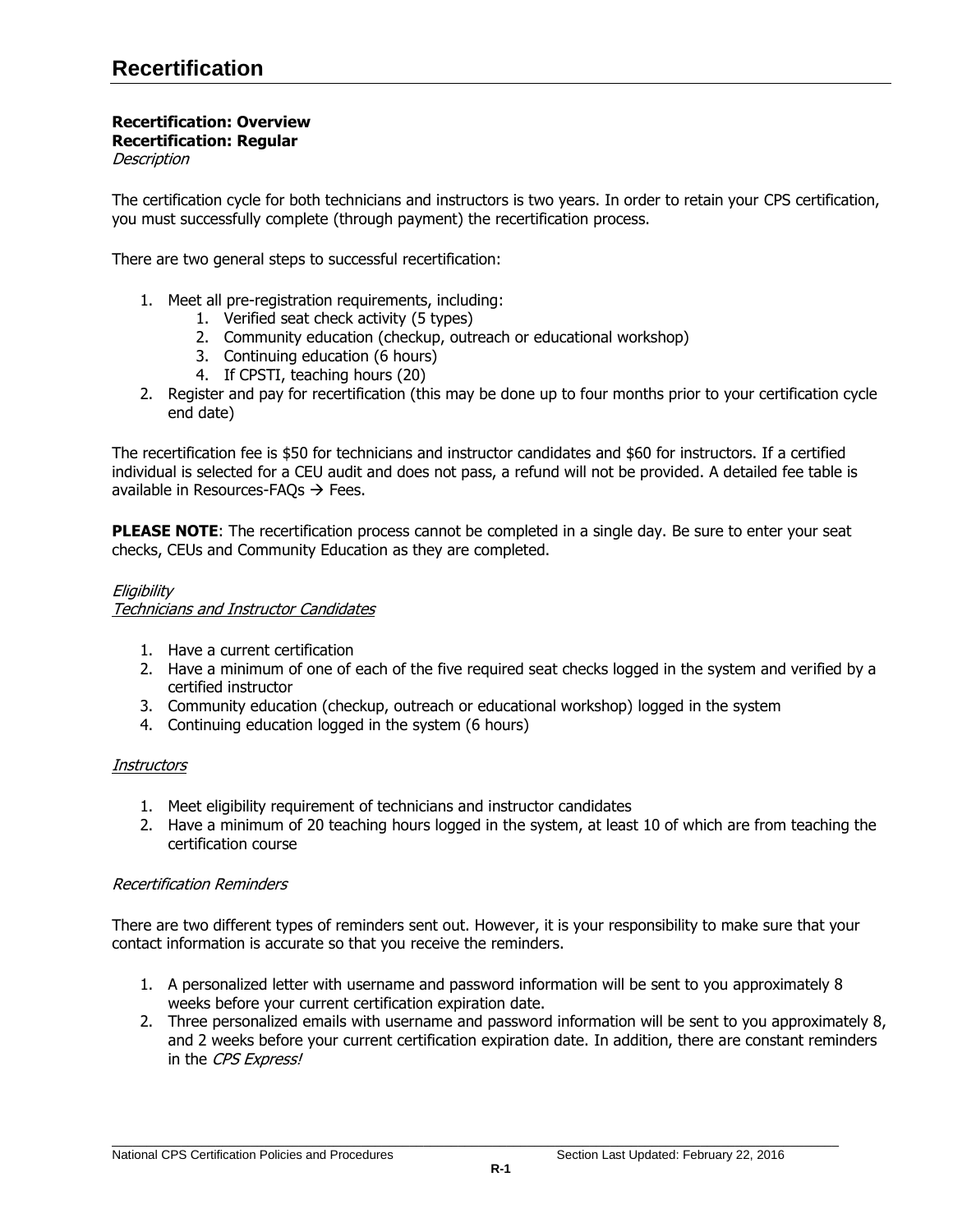## Grace Period and Recertification Deadline

There is **NO GRACE PERIOD** for recertification after your certification expires.

In order to remain eligible for recertification, you must meet all pre-registration requirements prior to your current certification expiration date.

If you fail to meet these requirements on time, you are no longer eligible for regular recertification. However, you may take the one-day Renewal Testing course or the full Certification Course, if available.

# Failure to Recertify

You will fail to qualify for regular recertification if one of the following occurs:

- 1. You do not successfully meet all pre-registration requirements
- 2. You do not register (pay) for recertification prior to your current certification expiration date
- 3. You do not pass a recertification CEU audit

If any of the above occurs, you have two options:

- 1. Register for and take the one-day Certification Renewal Testing course, if available
- 2. Repeat the Certification course Recommended for anyone who does not pass the Renewal Testing Course.

PLEASE NOTE: No refunds will be provided, as all processes have taken place. You may register for any subsequent course and pay all associated fees.

**PLEASE NOTE:** Regardless of the option chosen, instructors who fail to recertify and wish to become instructors again are required to certify as technicians, apply for instructor candidacy, meeting all eligibility requirements, and successfully complete the candidacy process.

**PLEASE NOTE:** Technicians who fail to recertify and wish to become technician proxies again are required to certify as Technicians, apply to be a Technician Proxy (including payment and complete application), and be approved as a Technician Proxy.

## <span id="page-17-0"></span>**Recertification: Late**

While Safe Kids is not able to waive the fees for anyone, we do accept active military duty and natural disasters as reasons for extensions.

MILITARY DUTY: If you were currently certified at the time of your assignment to overseas duty and provide official documentation of the assignment and its duration, Safe Kids will work with you to provide time for you to recertify without penalty.

You must contact us within three months after your return to the United States, provide required documentation and complete the recertification process in a timely manner.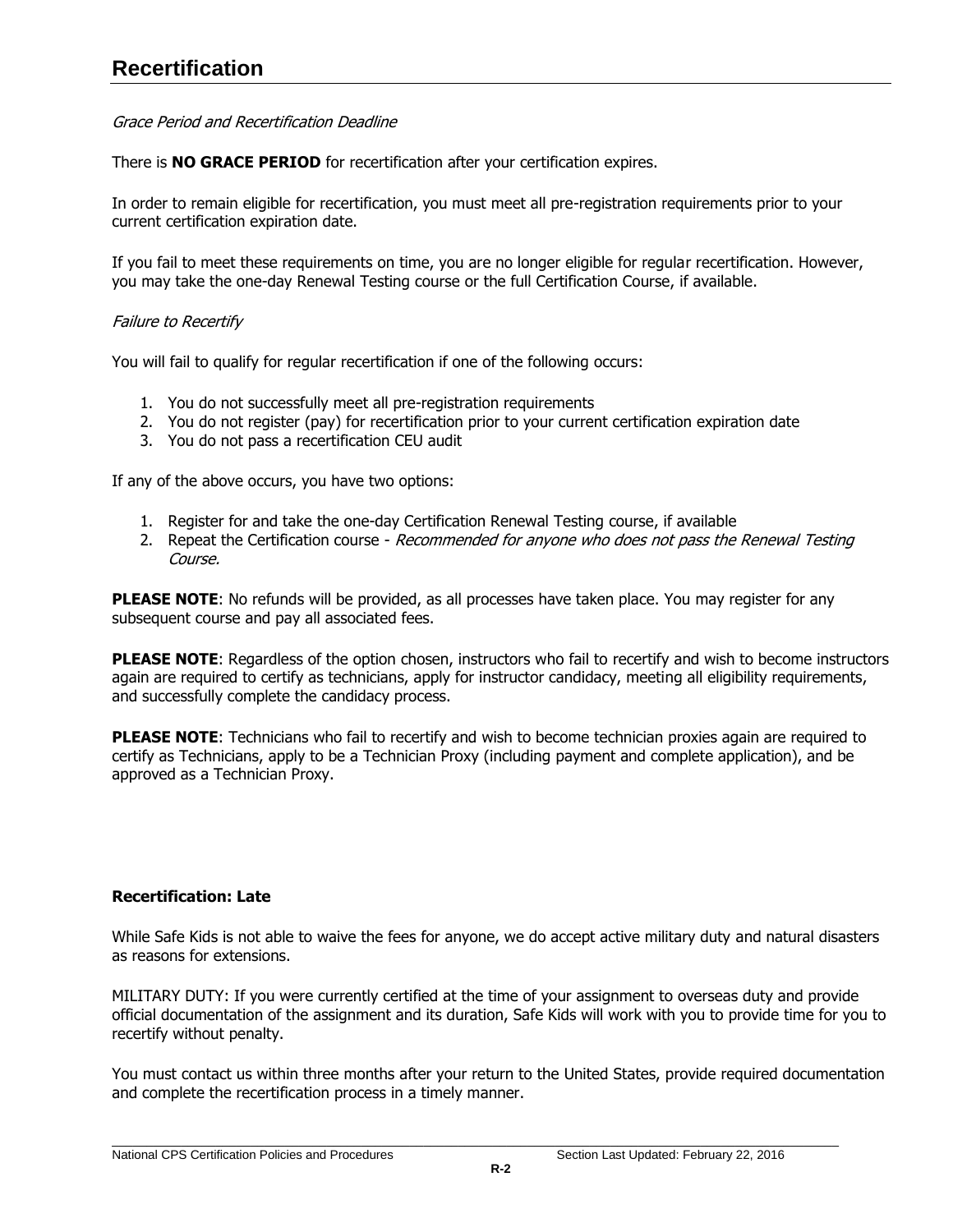NATURAL DISASTERS: If you need some additional time due to a natural disaster, provide Safe Kids with a simple explanation of the situation and relevant dates.

Requests should be received prior to your certification expiring but will be accepted within 6 months of the disaster. Safe Kids will work with you to provide time for you to recertify without penalty.

# <span id="page-18-0"></span>**Recertification: Certification Renewal Testing Courses**

Technicians whose certifications have expired (Status = Expired) are eligible to take the 8-hour Certification Renewal Testing Course.

This class is designed to renew the certification for expired technicians who wish to again become nationally certified Child Passenger Safety Technicians (CPSTs). After successfully completing this class, students will be recertified and be able to provide both individual and group CPS education. Teaching strategies include lecture, skills testing, and a written test.

**This is NOT an update/refresher class.** This course is meant for expired CPS Technicians who have maintained their child passenger safety knowledge and their hands-on skills. It is expected that students attempting to renew their certifications through a Renewal Testing Course have stayed involved in CPS programs and activities, kept up with changes in the field by reading technical updates, attended other CPS classes, and worked with non-expired technicians to keep their installation skills current.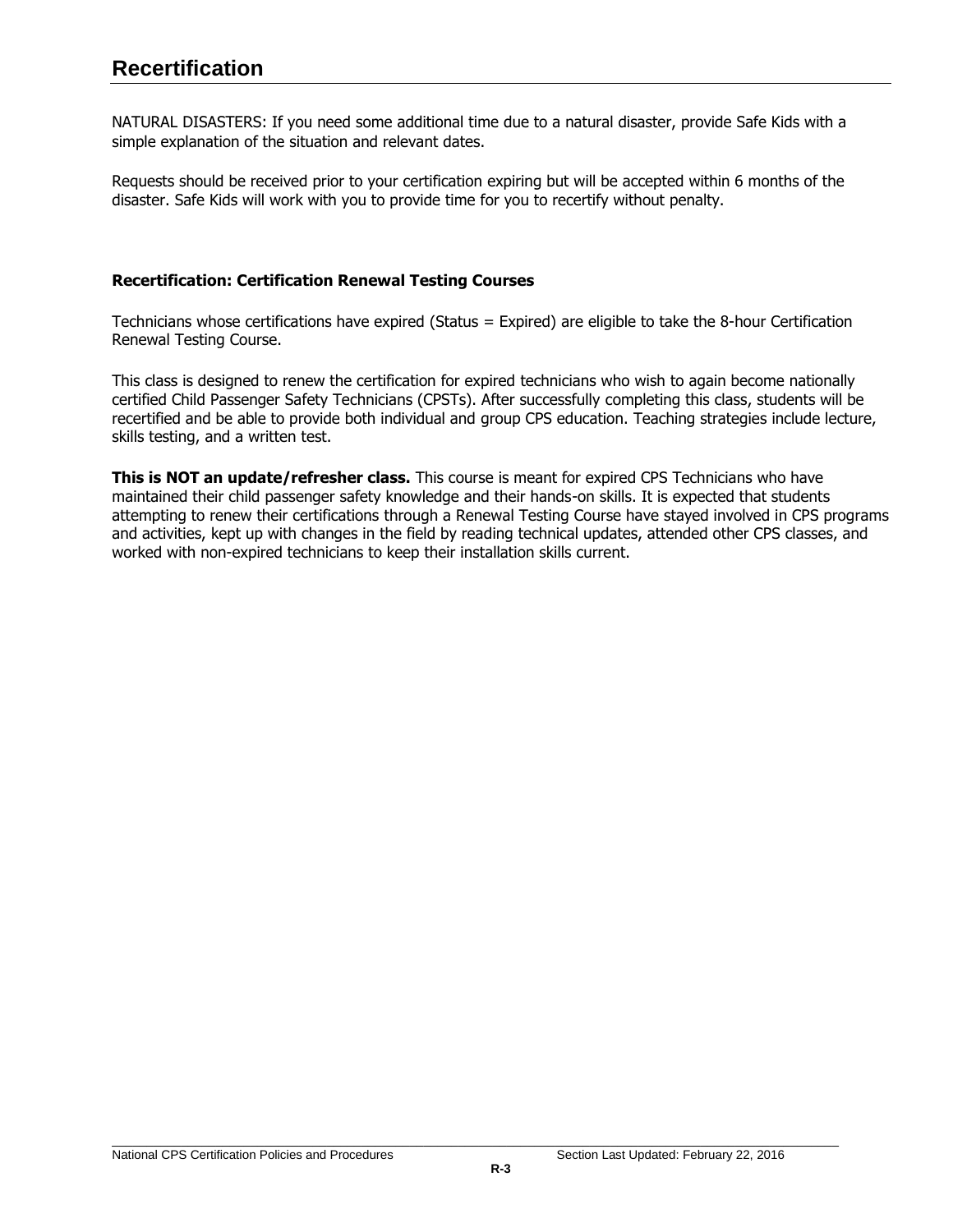# <span id="page-19-0"></span>**Pre-Registration Requirements for Regular Recertification Recertification: Pre-Registration Requirements for Regular Recertification**

In addition to being currently certified, there are four primary categories of requirements for recertification. The first three, including seat check activity, community education and continuing education units (CEUs) are required for both technicians and instructors. The fourth, teaching hours, is only required for instructors.

# <span id="page-19-1"></span>**Logging Seat Check Activity**

As a part of the recertification process, all technicians and instructors are required to have a currently certified instructor or technician-proxy witness and verify a correct installation in a vehicle with accurate technical information and quality communication with a caregiver for each of the following configurations during that particular certification period:

- Rear-facing only child safety seat
- Rear-facing convertible child safety seat
- Forward-facing child safety seat with harness
- Belt-positioning booster
- Installation with LATCH: LATCH requires a harnessed CR must be used following manufacturer's instructions. A RF CR secured correctly using the lower anchors only would count. A tether must be used if it is required for a correct LATCH installation.

**All seat checks are for the way the child restraint left.** If the child arrives in a rear-facing only CR, and leaves in a RF convertible, it may be used as a RF convertible seat check.

All required seat check verifications must be logged into the online system and verified online by the instructor or technician-proxy prior to registering for recertification.

To log your required seats, after logging into your Online Profile, select the action item RECERTIFICATION...(ENTER INFORMATION) from the action items listed in your profile. On the reporting summary page, you can see the status of any previously reported activity for your current certification period. Click on CLICK HERE TO ADD SEAT CHECKS. In the appropriate row (by seat type), enter the date of the check and instructor's name for each check. Search for each instructor by clicking on LOOKUP INSTRUCTOR.

Once a seat check is logged, the verifying instructor/technician proxy will be sent an e-mail notification of the pending verification. Check your profile regularly. You can view the status of submitted seat checks by choosing RECERTIFICATION...(ENTER INFORMATION) from your action item list.

# <span id="page-19-2"></span>**Instructor/Technician Proxy Verification of Seat Check Activity**

The primary purpose of instructor/technician proxy verification of the seat check activity required for recertification is observation of your interaction with parents and children. The verifying instructor/technician proxy should feel confident in your ability to communicate accurate information to a parent or caregiver and should double-check that the installation and paperwork are appropriate and correct.

Direct observation helps ensure that communication with parents is accurate and consistent with the information and methodologies detailed in the standardized curriculum. The ideal has always been instructor observation of seat checks, and was strongly recommended by the National CPS Board.

We encourage all technicians and instructors to be proactive and supportive of each other in their efforts to maintain certification.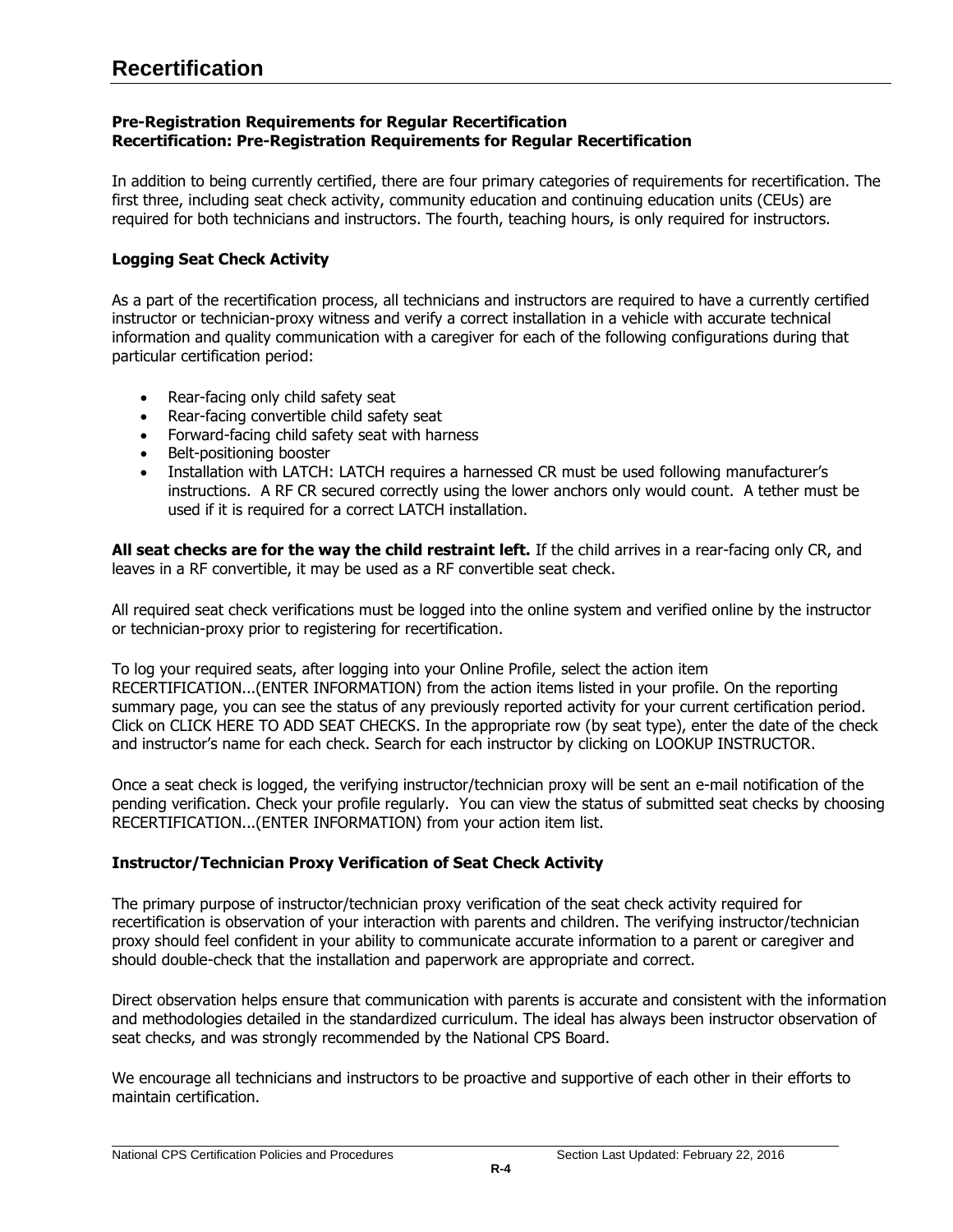# **Recertification**

# **Real or mock, an actual vehicle must always be used for seat checks.**

The following guidelines were approved by the recertification committee of the National CPS Board:

- During a seat check, it is always best to have the child present.
- Instructors and technicians are strongly encouraged to make every effort to do an actual safety seat checkup.
- If an actual caregiver is not available, the instructor/technician proxy may choose a mock scenario, where a colleague acts out the part of the parent.
- It is strongly encouraged that instructor/technician proxy verification of required seat check activity be completed on an ongoing basis throughout your certification cycle, rather waiting until near your certification expiration date.

Once a seat check is entered for verification, the instructor/technician proxy will be sent an email notification. As this email notification is provided as a courtesy, it is the responsibility of the instructor/technician proxy to review the requests. The email is not required to access the seat check verification request.

Instructors/Technician proxies, to review seat checks submitted for your verification, log into your Online Profile and click on REVIEW/APPROVE SEAT CHECKS. You will see three separate tables. The first includes any seat checks that are pending your approval. Make any pass/fail designations needed and click SUBMIT.

As a side note, the second table includes seat checks that you have already passed or failed and those that were automatically approved for individuals that have not yet recertified. You can change the pass/fail status for any of these seat checks as well. The final table includes seat checks that you have already passed or failed and those that were automatically approved for individuals that have recertified. These cannot be changed, as the person's recertification may have been dependent upon that approval.

**PLEASE NOTE:** As of April 1, 2010, seat checks are NO LONGER automatically approved after 14 days. If no action is taken, they remain pending (ungraded). If you are waiting for a seat check to be reviewed and it is pending, please follow up with the instructor directly.

## **Community Education**

All technicians and instructors are required to participate in community education. This event must be logged into the online system.

> 1. Two-hour checkup event with at least one other CPS Technician at which you serve families using any standardized checklist to provide documentation, if needed.

OR

2. Provide at least four hours of community education. Examples include presenting to parents, educators, kids, organizations (PTAs, law enforcement). These are presentations to non-CPSTs. Technicians are welcome to combine different presentations to meet the time requirement (e.g. 4 one-hour education sessions).

OR

3. Attended (live or online) a one hour (minimum) educational session on how to better reach community members, improve communication skills or instructor development.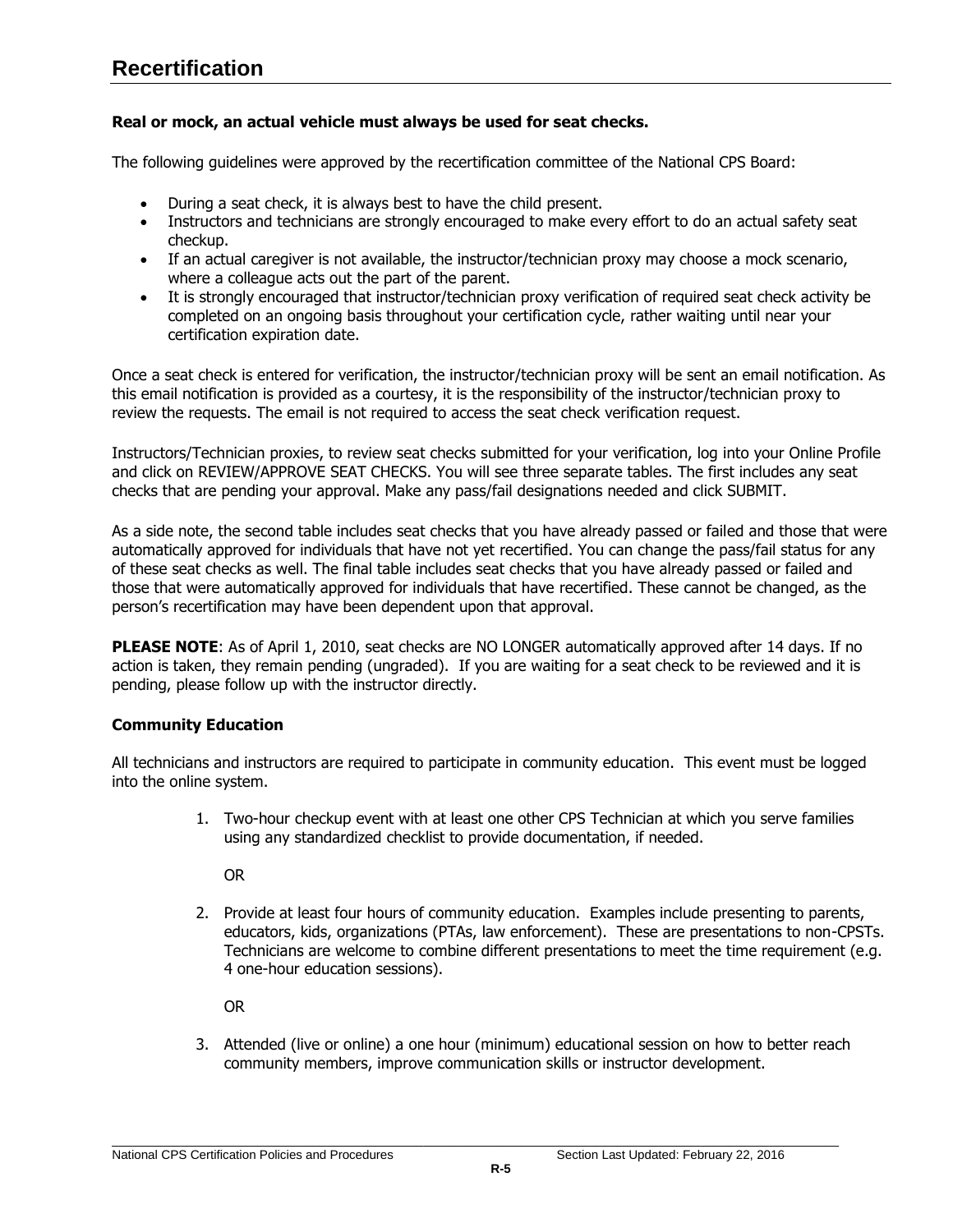# <span id="page-21-0"></span>**Continuing Education**

All technicians and instructors are required to log at least six hours of CPS technical continuing education (CEUs) into the system. The CEUs must be obtained and reported during one's current certification cycle (two years). There is no carry-over from one period to the next, even when more than the required CEUs have been accumulated. CEUs must fit into one of the five approved categories and meet content requirements.

A 45 or 50-minute session may be rounded up and counted as 1 hour of continuing education. Sessions shorter than 45 minutes may not be included.

Categories of CEUs

- 1. In-person Session/Workshop (maximum 6 CEUs)
- 2. Observing a CPS Certification Course No longer available
- 3. Teleconferences (max. 5 CEUs)
- 4. Online/Web sessions (max. 6 CEUs)
- 5. Newsletters/Manuals/Journals (max. 3 CEUs)

## **Technicians and instructors may mix and match categories to meet the six required hours of continuing education.**

All categories of CEUs must meet the content requirements of improving CPS technical knowledge such as LATCH, a child restraint manufacturer workshop or CPS technical update. Sessions, including online/webinars, should be taken one time since content doesn't change drastically enough. The idea is that technicians receive **new** information. Non-technical CPS sessions, such as how to get funding or run an inspection station, do not qualify. Examples are provided in FAQs.

# **Details and audit requirements for each CEU category**

Category #1: In-person Session/Workshop

- A. Maximum allowable hours: 6
- B. Description: You must attend a structured presentation/session that meets content requirements during the certification cycle. **You are encouraged to get your information from more than one person or source.**

## 1. Event examples: **Must meet content requirements**

- a) Local, regional or state CPS meetings
- b) A CPST attends a national meeting and then provides a formal update locally to CPSTs.
- c) "CPS on School Buses" course (NHTSA) Since the first part of the day is basic and covered in the certification course, it is available for 3 CPS CEUs which meets the CEU requirement of new learning.
- d) "Safe Travel for All Children: Transporting Children with Special Health Care Needs" (Automotive Safety Program at Riley Hospital for Children, [www.preventinjury.org\)](http://www.preventinjury.org/)
	- (a) For this significantly advanced course, CPSTs may submit CEUs for this course taken 3 years prior to their certification expiration date, extending beyond the usual 2 years. One time only.
- e) National conference sessions discussing technical CPS skills (ex: Lifesavers, American Academy of Pediatrics, etc.)
- f) Because the following courses do not contain more information than is in the basic CPS certification course, they **do not qualify** for CPS CEUs: Op-Kids LE, Op-Kids RN, Safe Native American Passengers, Moving Kids Safely in Childcare.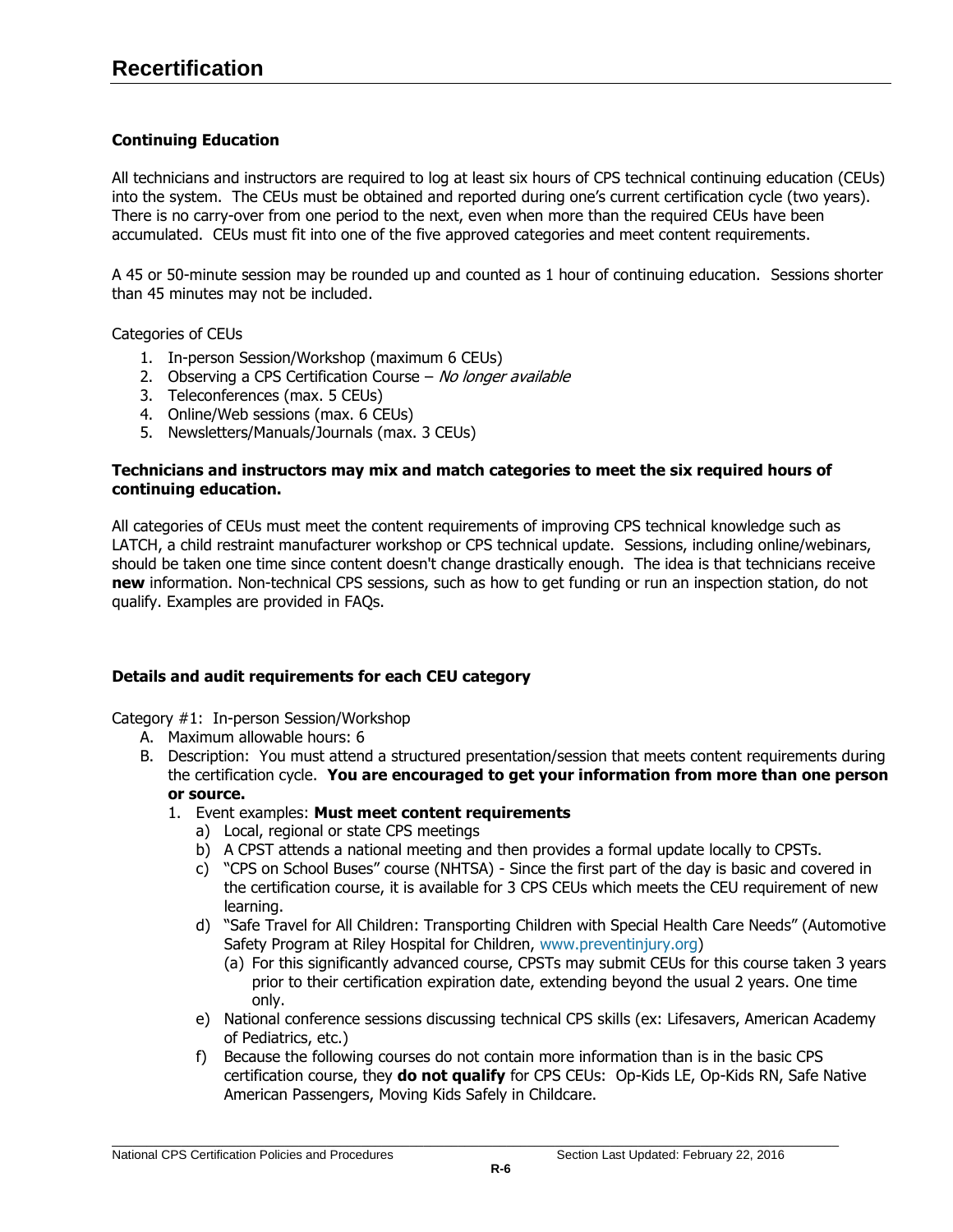- 2. **You may not include your original certification course**
- 3. **Checkup events, while valuable, do not qualify for CEUs.** They do not qualify for continuing education as it is already required in other recertification areas.
- C. CPS Certified presenters at local, state or national meetings may apply 1.5 hours for every hour developed and taught. CPS Certified presenters may obtain CEUs for any session they observe (as a member of the audience). Example: If they attend a 4-CEU approved update, they may obtain 4 CEUs.
	- 1. The audience for these sessions must be primarily CPSTs (not the general public), necessitating that the CPST conduct research to obtain the **latest** information.
	- 2. You may count each session once. For example, if you provide three sessions of the same workshop, it only counts one time, even if they are offered at different venues/locations.
	- 3. Members of the CPS course instructor team may not include the Certification or Renewal Testing courses for CEUs. Teaching hours are required as part of your recertification. Watching other instructors while on the team is part of the general course instructor experience.
	- 4. **CONTENT ALERT:** If a certified presenter provides information contrary to best practice or based on rumors, they may be brought up for certification appeal.
	- 5. **Presenters:** CPS technicians or instructors may present material that has been downloaded from CPS technical conferences, such as Lifesavers, with permission of author that has completed preapproved CEUs. Presentations may be available from reputable sources, such as SafeKidsWebinars.org and the CPS Board. One CEU for every one hour taught and may count each session once.
		- (a) For example, if you provide three sessions of the same workshop, it only counts one time, even if they are offered at different venues/locations.
		- (b) If you offer a pre-approved presentation again (same agenda), please email [kchausmer@safekids.org](mailto:kchausmer@safekids.org) with the (1) previously assigned Event ID, (2) new date, (3) city and (4) confirm that the content has been reviewed and is up to date. Safe Kids will add the session without any more paperwork, sending a confirmation email that it has been processed.
		- (c) Be sure to update presentations with new resources and documented scientific journal articles as required for CEUs
- D. Audit requirements
	- 1. Event information (one required) if not pre-approved with an Event ID $#$ 
		- a) Copy of meeting/conference agendas Must include the session title, date and time
		- b) Printed copy of presentation
		- c) Copy of the session description from the official conference program. The sessions that you attended must be clearly marked
	- 2. Proof of attendance (one required)
		- a) Certificate with topic, date and times
		- b) Personal letter/email from event provider. Must include the session title, date and time.
		- c) Copy of sign in sheet with your name circled. Must include the session title, date and time.

## Category #2: Observe a Certification Course (rev. 6/1/2009)

## **ALERT: Since the intent of CEUs is to get updated information, this option is no longer available. Please choose an alternative CEU Category.**

- Category #3: Teleconferences
	- A. Maximum allowable hours: 5
	- B. Description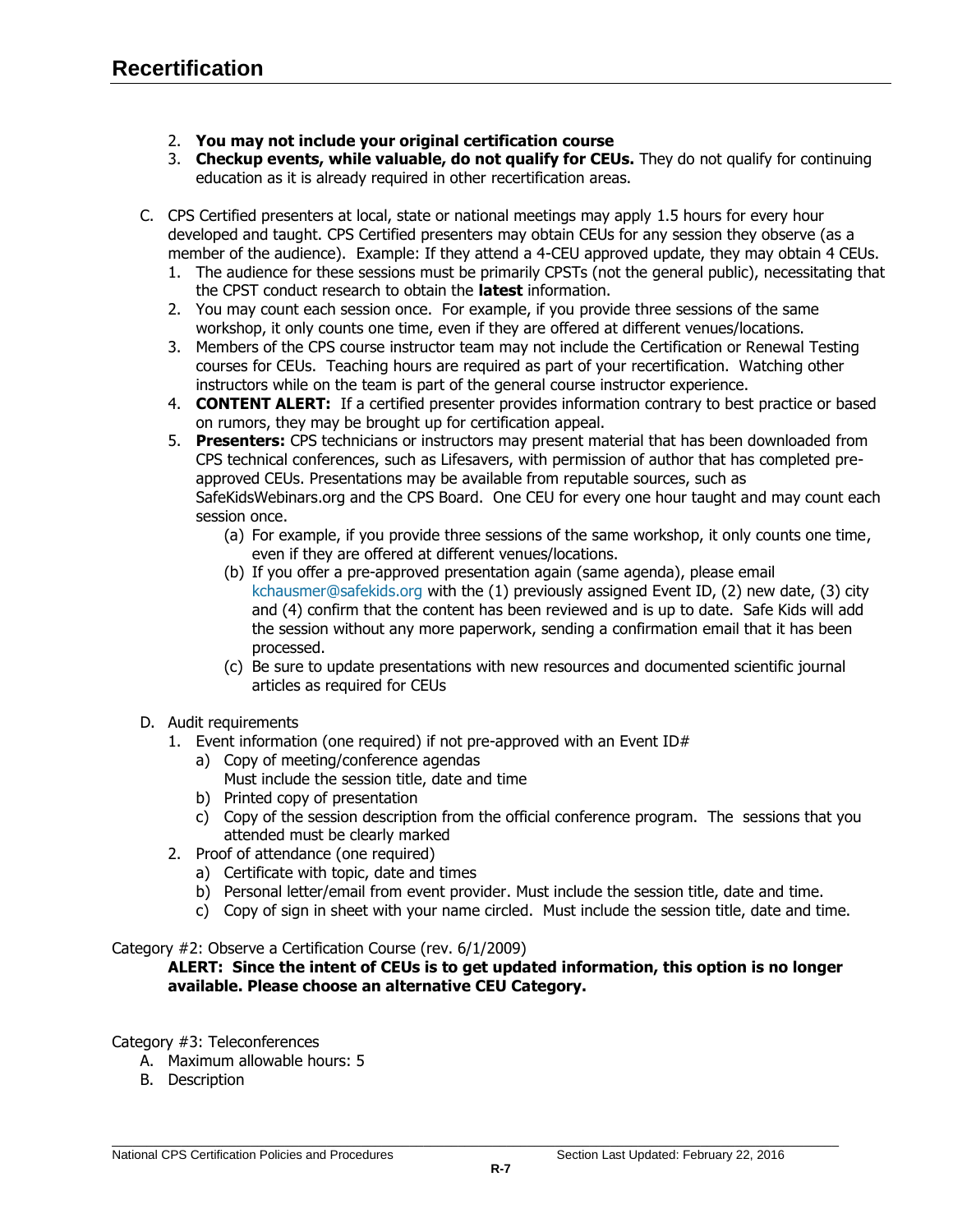- 1. A teleconference is a call with a moderator and many callers. Participants call into a designated number to listen in on the call. Depending on the format established by the moderator, it may be listen-only or allow interaction by participants.
- 2. Teleconference calls that meet content requirements for CEUs may be applied towards recertification. To qualify for CEUs, there must be a formal agenda. Call notes and confirmation of attendance must be provided to attendees.
	- a) Examples of attendance confirmation are:
		- (a) Roll call
		- (b) Automated call tracking (system records call in number and facilitator matches call in numbers to CPST).
		- (c) Participants are given a special code at some point during the call and have a specified amount of time to contact the facilitator (such as "Please email (fax) the call code SAFE6742 to the facilitator no later than 5 pm tomorrow to be added to the official call roster. You must be on the official call roster to use this call for recertification CEUs.")
- C. Audit requirements
	- 1. Event information (one required) if not pre-approved with an Event ID#
		- a) Agenda with dates, times and objectives
		- b) Official call minutes or notes provided by moderator/sponsor
	- 2. Proof of attendance (one required)
		- a) Certificate with topic, date and times
		- b) Personalized letter/email from the Lead Instructor confirming specific dates and times of attendance.
		- c) Official call minutes or notes provided by moderator/sponsor with list of attendees

Category #4: Online/Web sessions

- A. Maximum allowable hours: 6
- B. Description: Interactive Web update or online course that meets content requirements for CEUs. There are two types on online course: those that are moderated (e.g. can ask questions) and un-moderated (e.g. PowerPoint presentation).

Non-moderated sessions must have an assessment component, such as a quiz, to receive credit. A passing grade is 80%.

- C. Audit requirements
	- 1. Event information (one required) if not pre-approved with an Event ID#
		- a) Copy of event agenda/outline/objectives
			- Must include the session title, presenter name, date and time
		- b) Printed copy of presentation
		- c) Copy of the event description from the official event provider (summary)
	- 2. Proof of attendance (one required)
		- a) Certificate with topic, date and times
		- b) Personal letter/email from event provider
		- c) Print out of completion confirmation page. Must include the session title, date and time.

## Category #5: Newsletters/Manuals/Journals

- A. Maximum allowable hours: 3
- B. Description: Eligible newsletters must have national circulation with primarily CPS technical content geared towards CPSTs. They must be peer-reviewed (e.g. review committee) and approved by the certifying body. e.g. Tech Update, Journal of the American Medical Association, Pediatrics, STAPP
- C. Approved publications and audit requirements
	- 1. Free Newsletters
		- a) Tech Update
			- (a) Publisher: NHTSA
			- (b) Published online semi-annually on the CPS Board website
			- (c) For more information: [http://www.cpsboard.org](http://www.cpsboard.org/)
			- (d) Quizzes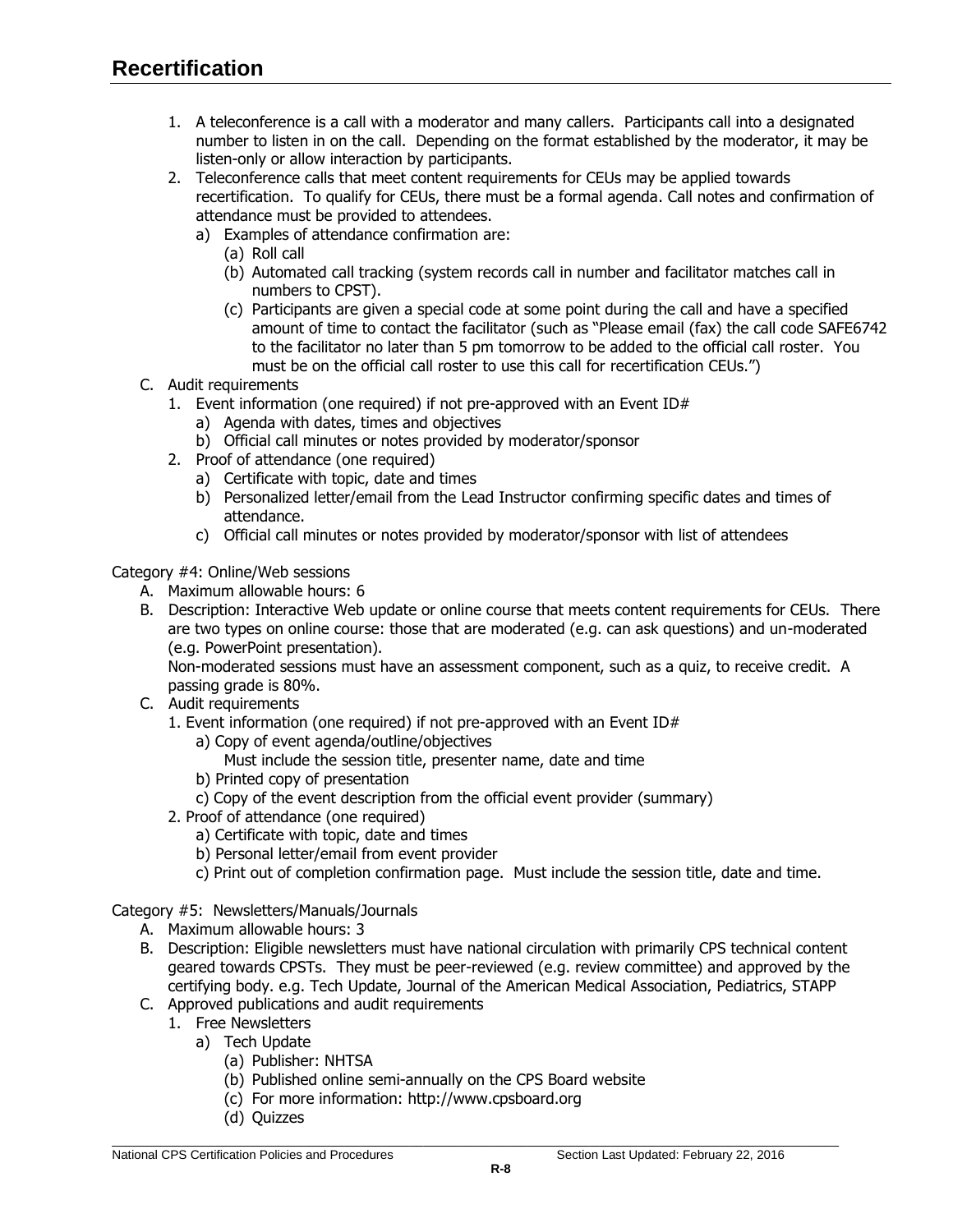- Provided if selected for audit (see below)
- Based on editions submitted for CEUs
- b) Audit requirements
	- (a) Quizzes provided when selected for audit
	- (b) 2 passing (80%) quizzes are required for 1 CEU; 1 CEU maximum
- 2. Purchased Newsletters Proof of purchase provided by publisher
	- a) Safe Ride News
		- (a) Publisher: Safe Ride News
		- (b) Printed bi-monthly
		- (c) For more information: http://saferidenews.com/
	- b) SafetyBeltSafe News
		- (a) Publisher: SafetyBeltSafe U.S.A.
		- (b) Printed bi-monthly
		- (c) For more information: http://carseat.org/
	- c) 1 CEU per year of subscription
	- d) Audit requirements
		- (a) Publication name
		- (b) Proof of purchase provided by publisher (NOT Safe Kids) must include:
			- Name of technician or technician instructor
			- Date of proof of purchase
			- Dates of subscription/total CEU eligible (1 CEU per one year) during certification cycle
- 3. Manuals
	- a) LATCH manual
		- (a) Publisher: Safe Ride News
		- (b) Latest edition: 2011
		- (c) For more information: [http://www.saferidenews.com/](http://sk.convio.net/site/R?i=y0qLI9dcm-1Z_zpoorrOsw..)
		- (d) Audit requirement
			- Technicians must provide completed 2009 **or** 2011 quiz (provided by Safe Ride News at [http://www.saferidenews.com\)](http://sk.convio.net/site/R?i=y0qLI9dcm-1Z_zpoorrOsw..) to auditor with a passing grade of 80 percent. One CEU per completed quiz. One CEU maximum.
	- b) Child Restraint Manufacturers' Instructions (CRMI) or individual instruction manuals
		- (a) Publisher of CRMI CD-ROM: SafetyBeltSafe U.S.A.
		- (b) Latest edition: 2012
		- (c) For more information: [http://carseat.org/](http://sk.convio.net/site/R?i=6pF2DJAr4p4baTC0aEdNSw..)
		- (d) Audit requirement
			- Technicians must complete and submit quiz via email to SafetyBeltSafe U.S.A. [\(http://www.carseat.org/\)](http://www.carseat.org/). Technicians will be provided with audit documentation via email from SafetyBeltSafe U.S.A. One CEU per completed quiz. One CEU maximum.
- <span id="page-24-0"></span>4. Scientific journals/Conference Proceedings
	- a) Read 3 published CPS-related articles may be submitted for 1 CEU maximum. Must be a peerreviewed, national, scientific publication (e.g. Journal of the American Medical Association, Pediatrics, STAPP)
	- b) Audit requirements
		- (a) Issue and volume of issue containing article
		- (b) Approved purchased newsletters (named above) may not be used for this.
		- (c) Complete copies of articles/proceedings must be provided.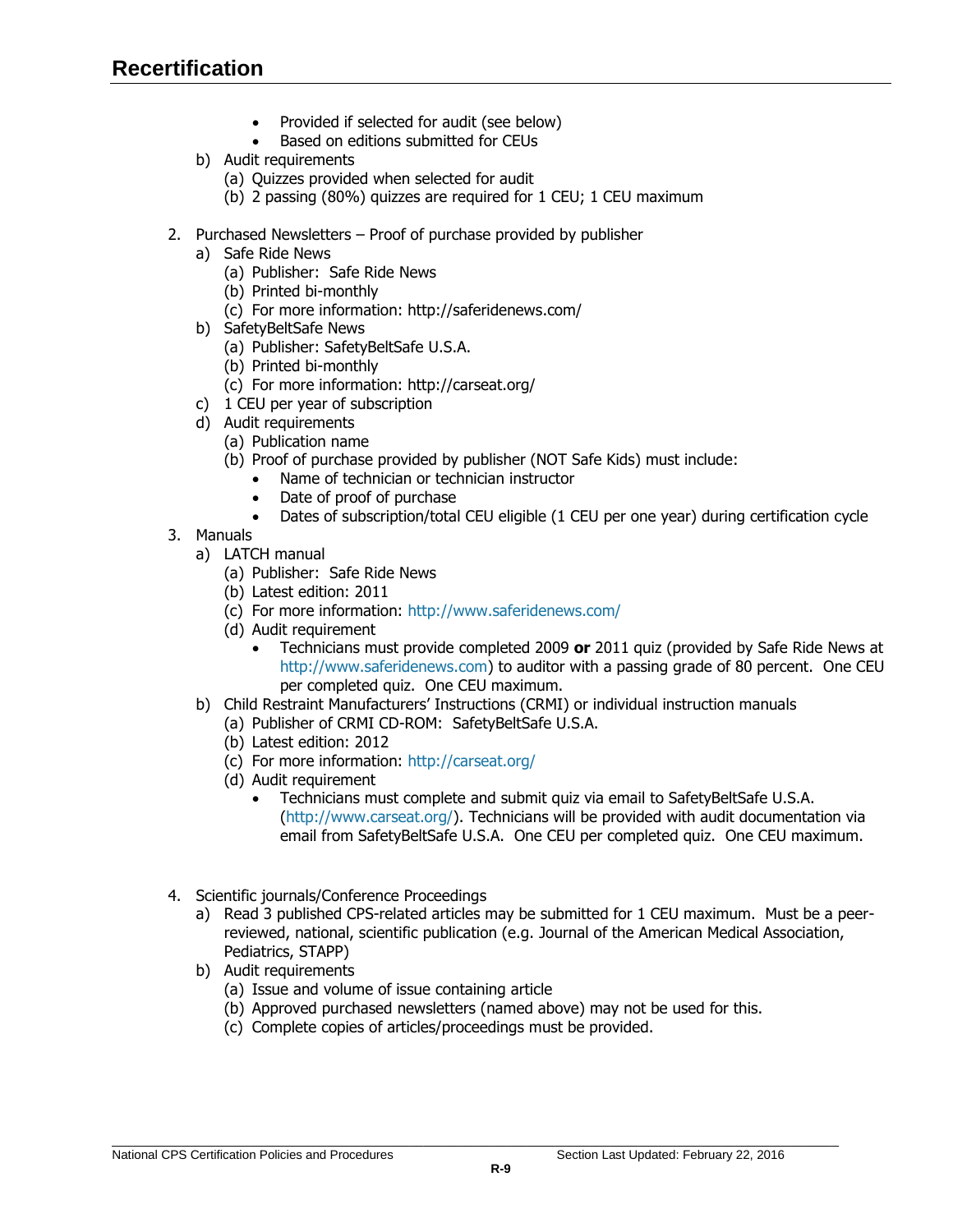# **Teaching Hours**

In addition to the previously mentioned requirements, instructors must also have a minimum of 20 hours of lecturing and hands-on teaching during the current two-year certification cycle, at least 10 of which must be earned teaching the Certification course. The additional hours may involve mentoring, teaching the Certification Renewal Testing course or a combination of both.

**NOTE:** Teaching hours as an IC do not count toward recertification.

Teaching hours are automatically tracked by the system when the Lead Instructor enters the teaching hours during the course finalization process. Individual instructors are not responsible for inputting their own teaching hours. Hours are assigned to the first day of the course.

# **Calculation of teaching hours:**

Teaching hours are based on the number of hours of lecture and participation in hands-on skills exercises and testing. Just being in the classroom does not qualify for teaching hours.

Example 1: You were an instructor with no lecture time, but participated in eight hours of hands-on work. You earned eight teaching hours.

Example 2: You were an instructor with five hours of lecture and 10 hours of hands-on work (includes 3 hours working with students at the checkup). You earned 15 teaching hours.

**Mentors** can get up to 8 hours for being a mentor. If the CPSTI teaches or does hands-on work (as above), please also add them as an instructor.

**Lead Instructors** can get up to 10 hours for being a LI for a Certification Course. If they also teach or do hands-on work (as above), please also add 10 to these teaching hours**.**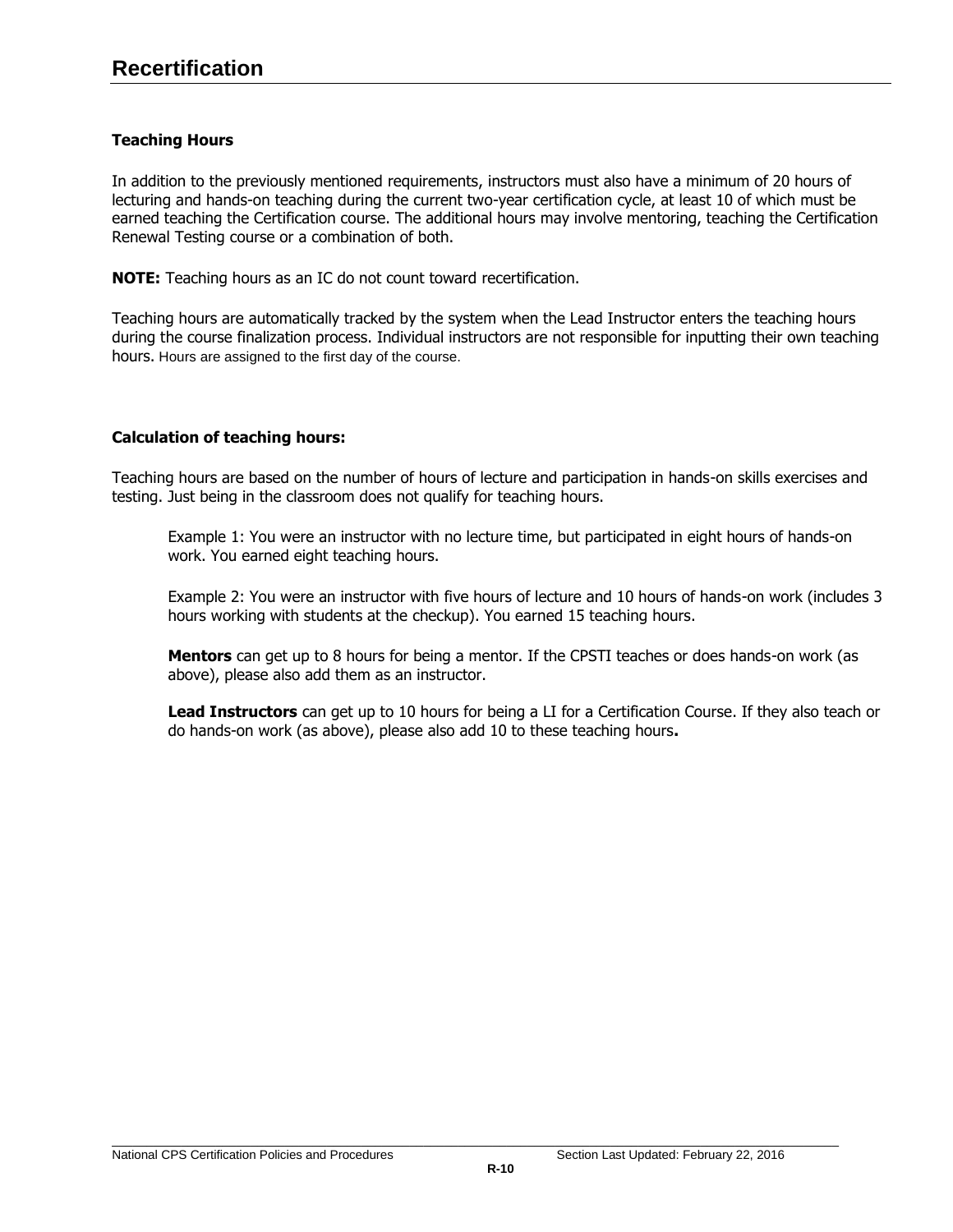# **Recertification**

# <span id="page-26-1"></span>**Recertification: Registration**

All registration must be done online. However, you can pay either online with a credit/debit/check card or manually with a check, purchase order or money order. **Charges will appear on the credit/debit/check statement as "Safe Kids Worldwide".**

## <span id="page-26-0"></span>**Recertification: Regular**

Once you have met all of the pre-registration requirements and it is within four months of your current certification expiration date, a button will appear on your recertification activities summary page. Click this button to begin the recertification process.

#### **Your certificate dates remain the same. There is no penalty or lost time for recertifying early.**

You have the option to either continue, and pay online with a credit/debit/check card, purchase order or evoucher, or print out a registration form to complete and submit with a check, purchase order or money order. The mailing address, fax number and phone number for submitting registrations can be found on the registration form.

**PLEASE NOTE:** Registration must have been completed (either online or received by Safe Kids) prior to the expiration date of the current certification cycle in order to remain eligible for recertification.

## <span id="page-26-2"></span>**Recertification: Regular: Auditing**

CEU completion is reported in the recertification registration process as a single check-off. Unlike the five required seat checks, CEUs are not verified online.

CEUs are **self-certified**. Technicians and instructors are responsible for their certification like manufacturers are responsible for crash testing. They are required to keep personal written proof of the types and content of their CEU achievements.

A random sample of completed CEUs will be audited. Each category has specific written documentation requirements. The purpose of the audit is to verify existence of documentation of CEUs being completed and in accordance with policies and procedures of the certifying body.

CEU documentation is to be kept during the certification cycle and for at least three months after recertification is completed.

Keeping CEU documentation longer is strongly recommended for your future reference, but is not required.

## **Seat checks and Community Education are NOT audited. This process is specifically for CEUs.**

**Safe Kids Worldwide will not return audited materials**. SKW will share audit conclusions rather than raw material with states overseeing CPSTs in the field.

**Failing the Audit:** One's CPS certification status will be changed to Expired if a technician fails to provide the required documentation within the specified time as detailed in the audit notification, if any documentation is falsified, or if the CEUs do not meet content or category requirements.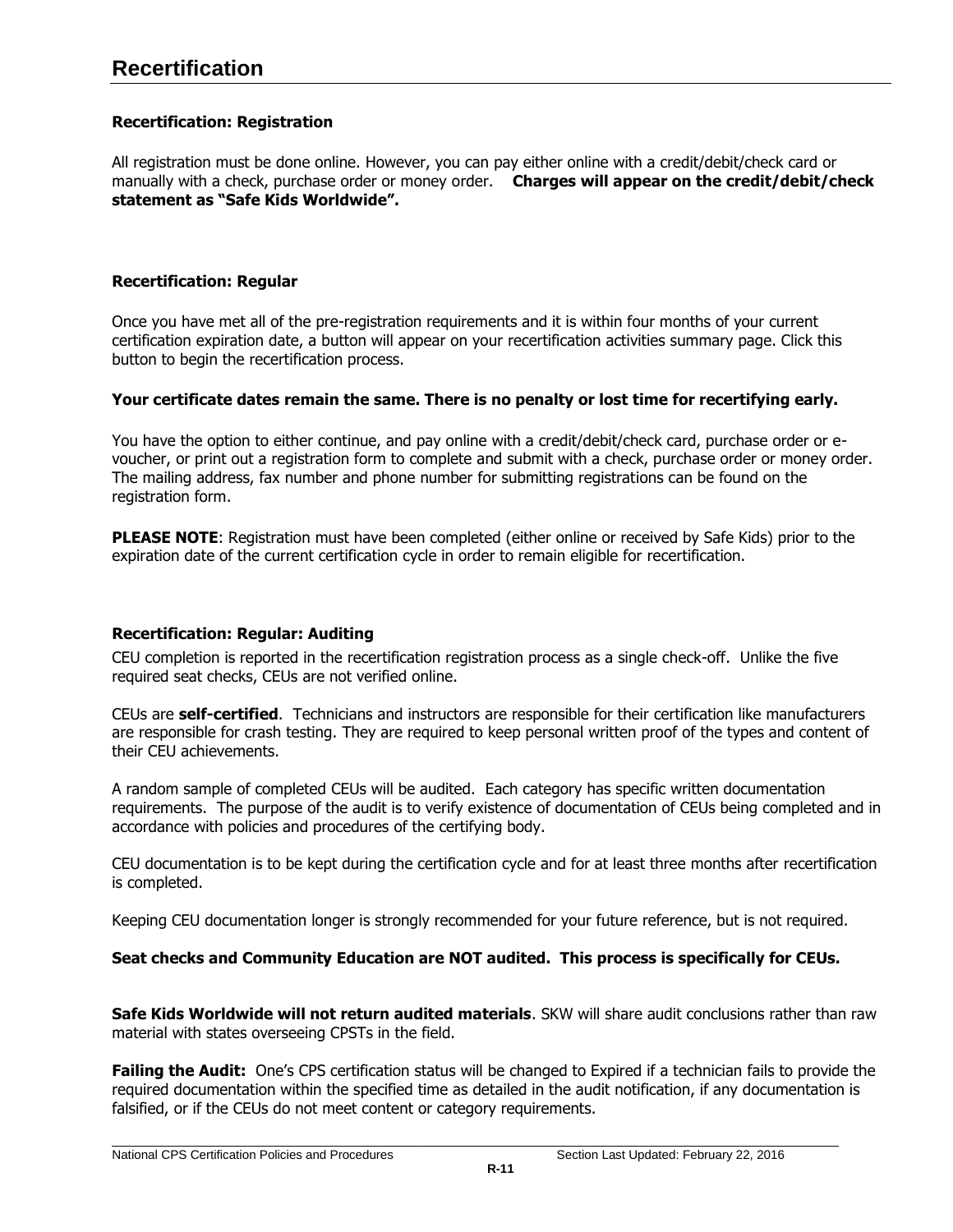- (1) Examples of inappropriate content: red light running, adult occupant protection, seat belt/car seat enforcement, drunk driving
- (2) Examples of inappropriate category: Checkup event, original certification course

Multiple attempts will be made to contact the technician and provide assistance and suggestions to pass the audit. **The majority of failed audits are the result of the technicians failing to respond to written, phone and emailed requests for additional information.**

# <span id="page-27-0"></span>**Recertification: Certification Renewal Testing Courses**

Registration for Certification Renewal Testing courses is the same as the registration process for regular certification courses. Any course can be either public or controlled. Public courses are open to all individuals, while controlled courses are open only to individuals approved by the Lead Instructor. Anyone can request a reservation to attend the course. If approved, he or she will be able to complete their registration by paying the course fees. For details, please see the Certification section.

**PLEASE NOTE:** If you do not know your log-in information (username and password), please call customer service. All formerly certified individuals already have an online profile. **You cannot register for this course if you create a new profile**.

# <span id="page-27-1"></span>**Challenges, Complaints and Appeals**

**CONTENT ALERT:** If a CPS-certified presenter provides information contrary to best practice or based on rumors, they may be brought up for certification appeal.

Although you may file a written complaint about inclusion of a CEU(s), Safe Kids will not accept appeals based on missed deadlines.

All complaints and appeals must include clear supporting documentation and be postmarked within 30 days of notification of audit findings. Please complete and use the appeals form, available in Resources-FAQs  $\rightarrow$  Forms as a cover sheet for your submission.

Safe Kids will investigate and respond in writing to all complaints and appeals in as timely a manner as possible.

Appeals should include first-person examples, letters of support, and any other documentation. Any appeal is shared with the person challenged so they do see the name of the challenger and will have an opportunity to respond.

As appropriate, the National Child Passenger Safety Board and/or your state CPS training contact will be consulted. Should this be the case, no identifying information will be provided to any member of the board or the CPS community.

All decisions by Safe Kids are final and may not be brought up for another appeal.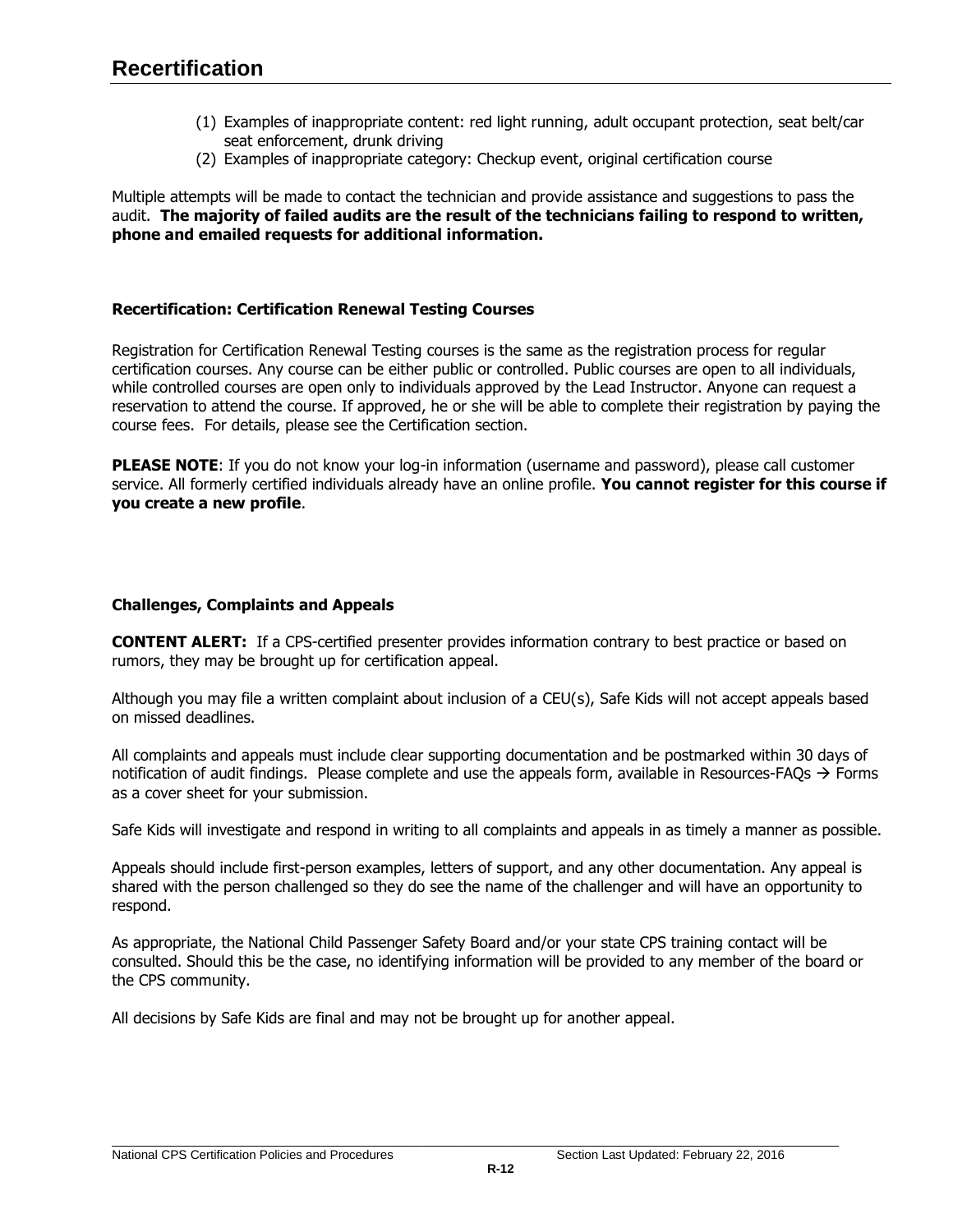## <span id="page-28-1"></span><span id="page-28-0"></span>**Course Administration: Overview Eligibility**

Any CPSTI or authorized course administrator can register and schedule a course (AKA Add A Course). If you are not included in one of these categories and are responsible for setting up courses, please submit a Course Administrator Application, which can be found on the website under [Resources-FAQs](http://www.safekids.org/certification/resources/forms.html)  $\rightarrow$  Forms.

**PLEASE NOTE:** Although Safe Kids allows members of any of the groups above to administer and set up training courses, there may be additional state or local qualifications. Please check with your state CPS coordinator to ensure that all state and local policies are followed.

# <span id="page-28-2"></span>**Course Types**

#### Certification Course

The national standardized child passenger safety technician certification course is usually three to four days long and combines classroom instruction, hands-on work with car seats and in vehicles, and a community safety seat checkup event. Successful completion of this course certifies the individual as a national CPS technician for two years.

The certification course is available in English. All official written documentation, including correspondence with technician-candidates and certified individuals, and the website will continue to be in English. There are Spanishspeaking customer service representatives available to field inquiries and assist individuals in navigating the website.

## Renewal Testing Course

This eight-hour course was developed to help former technicians regain their CPST certification. Individuals must be in the system as having been nationally certified at some time (status = Expired). It provides a very brief overview of the technical information contained in the most recent version of the NHTSA curriculum and verifies technical skills through a series of hands-on assessments and a written test.

This course is designed for those who have stayed active in the field of CPS. Any technician who does not pass the Renewal Testing Course is encouraged to take the full Certification course, rather than taking the Renewal Testing course again.

## <span id="page-28-3"></span>**Class Types**

Public Course

A public course is open to all individuals.

## Controlled Course

A controlled course is open only to individuals approved by the Lead Instructor. When administering a controlled course, the course administrator has responsibilities during the student registration process. The system will allow anyone to reserve a seat for any controlled class. However, it is the course administrator's responsibility to approve or deny that reservation request. Once approved or denied, the potential student will receive e-mail notification and, if approved, will be able to complete their registration by paying the course fees.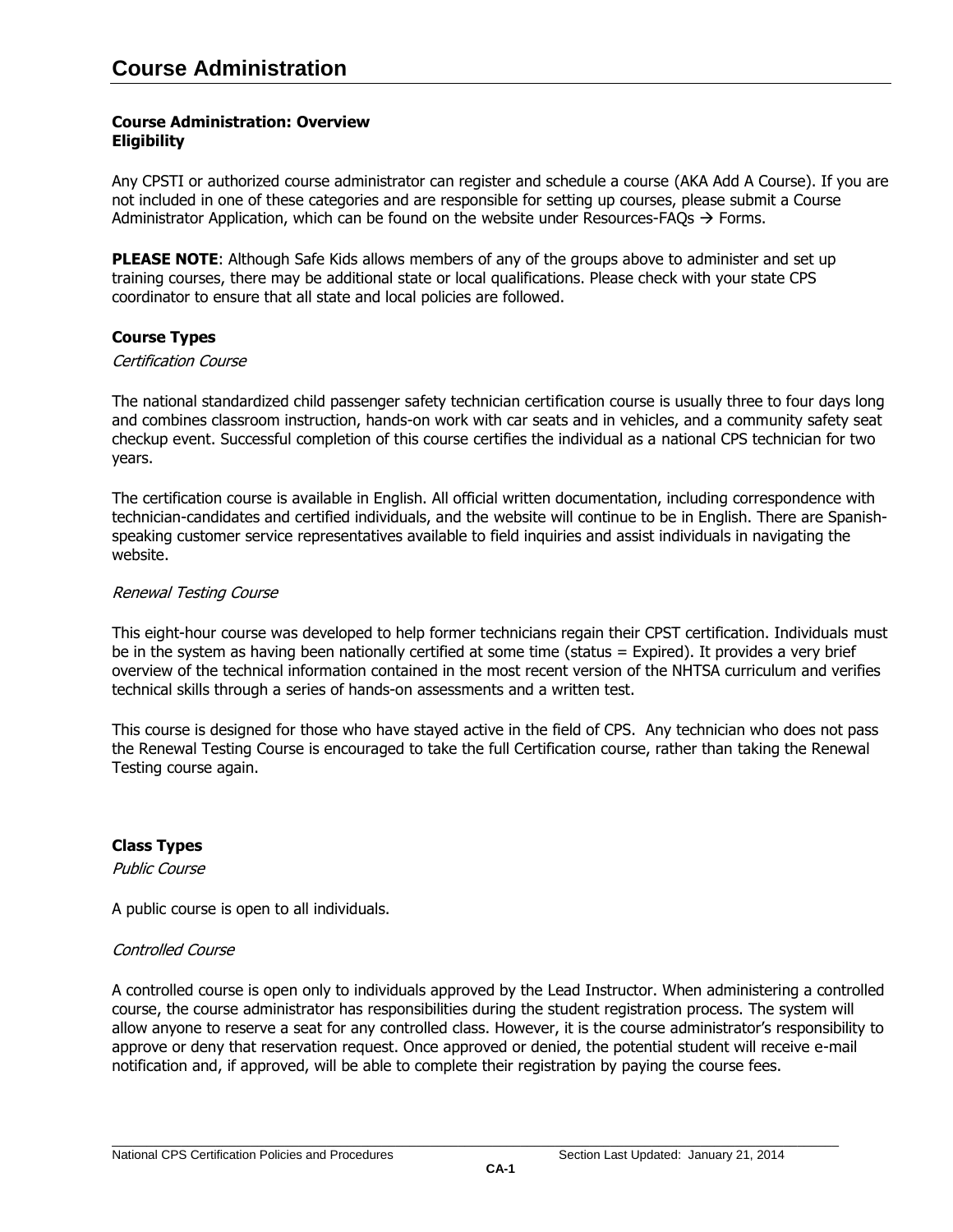Some of the benefits of this process are the ability (1) to post a partially public class and (2) to more easily manage local fees.

# Example One

You are conducting a course with a total of 15 open seats. Ten of the seats are reserved for students from the local police department, and you want to open up the other five seats to the public. This system will allow anyone from the public to reserve a seat, but you as the course administrator, have the power to approve only five of the reservation requests from community members and leave the other ten seats open for the police department. Similarly, if the police department later decides to send only eight people, you can still open up the other two seats to the public.

# Example Two

You are conducting a course and need to charge local fees of \$100 dollars. Because this system will allow anyone from the public to reserve a seat, but not to complete his or her registration without approval, you can:

- 1. State in the course description to submit payment of \$175 directly to you and then only approve those that have submitted payment. You can then submit to Safe Kids the \$85 for each individual to complete their registration for the course.
- 2. State in the course description to submit payment of \$100 directly to you and then only approve those that have submitted payment. The individuals would then complete their registration by submitting the \$85 national program fee to Safe Kids.

## <span id="page-29-0"></span>**Course Administration: Adding/Editing/Canceling Courses Adding New Courses**

All Certification and Renewal Testing courses must be set up online a minimum of six weeks before the course start date. Certification courses require at least 24 scheduled hours. Certification Renewal Testing courses require at least 8 scheduled hours. Instructors are welcome to offer the courses over a longer period of time.

To add a new course, after logging into your Online Profile, choose ADD A NEW COURSE from the action items list in your profile. Enter the course information and click the SUBMIT button.

Note: Only Certified Instructors who have successfully completed the Lead Instructor (LI) quiz may be added as an LI. Any Certified Instructor who wishes to be an LI may take the quiz by clicking on the action item APPLY TO BE A LEAD INSTRUCTOR" in their CPS online profile. Once completed, this action item no longer appears.

Note: You can use the course description field to communicate additional requirements and directions. These include, but are not limited to, dress requirements, meal information, social activities and use of personal vehicles. Please refer to the NSCPSTP Instructor Guide for helpful guidelines on planning and organizing a course.

Add the course dates and times. Click FINISHED ADDING when you're done.

Note: The wait list is a way for people to electronically wait in line when the course is full. Check the WAIT LIST box if you'd like this option.

Note: You can edit or delete the dates you've already added as long as the course status is pending.

Add the members of the instructor team. If the team has not been determined, you can skip this step by clicking the FINISHED button. You must enter at least one Assistant Instructor to be able to make the course active.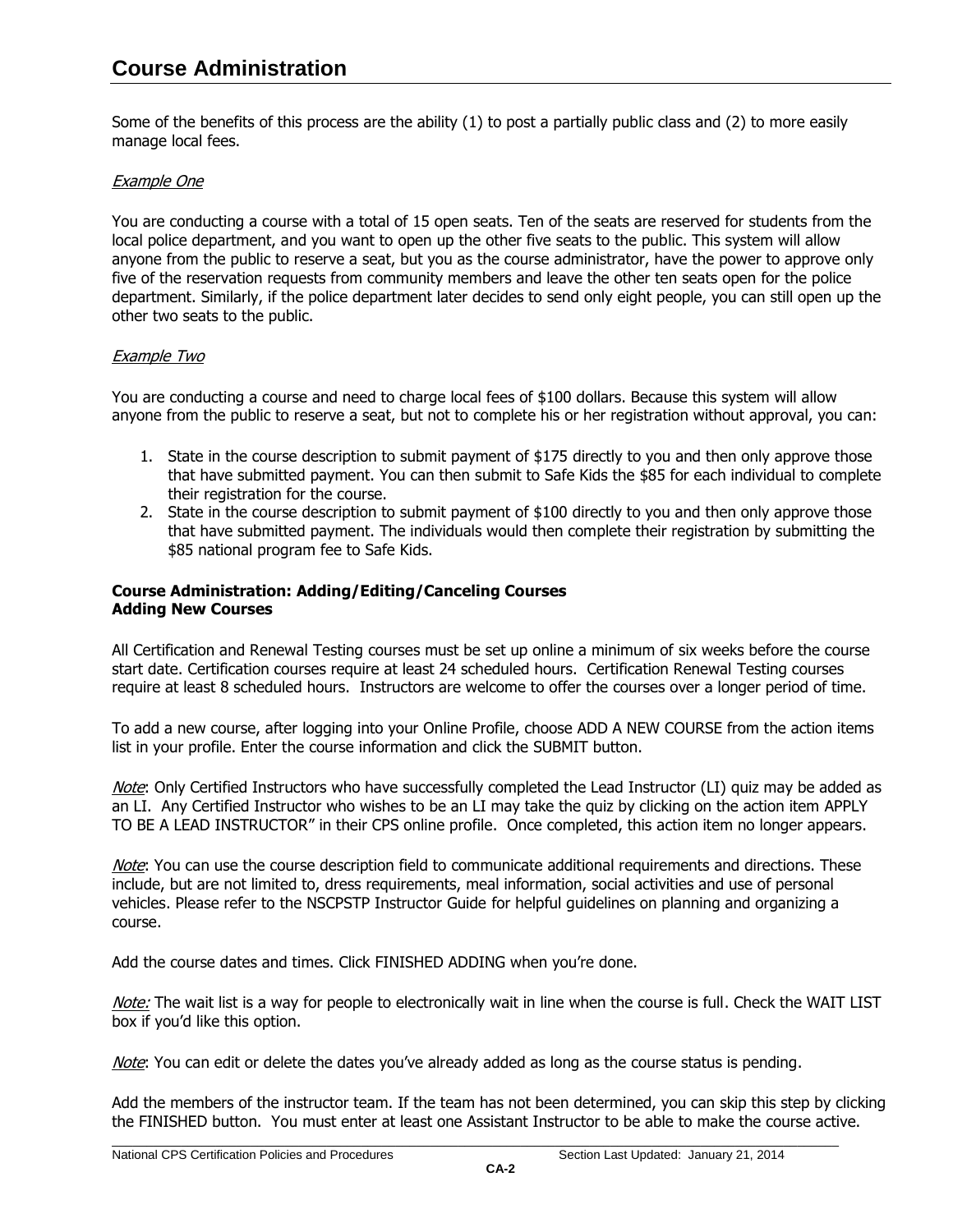You now have created a course with the status of PENDING. You will see a message at the top of the course details page stating that you still need to activate the course for it to be available for registration.

## Instructor Team

All courses require at least 2 CPSTIs.

Listing the members of the instructor team is required to activate any course. Each instructor must be listed once for each role he or she will serve. For example, if John Smith is serving as both an assistant instructor and a mentor instructor, then he should be listed twice, once as an assistant and once as a mentor.

When adding an instructor candidate to the team, you must first add an instructor to serve as their primary mentor. This person will be the primary point of contact for any questions or concerns about the candidate's evaluation and is responsible for daily reviews with the candidate. Be sure to add a mentor prior to adding any instructor candidates to the list, as you cannot add the candidate first.

While none of the following are required, please keep these following recommendations in mind when putting together an instructor team:

- The strongly recommended ratio of students to instructors is 5:1 for all Certification and Renewal Testing courses. When applicable, this includes instructor candidates. This includes the course checkup event.
- No more than three instructor candidates should teach during a single certification course.
- The mentoring instructor should teach as little as possible so he or she may devote his or her full attention to the candidate.
- The Lead Instructor should not also act as a mentor due to the number of responsibilities he or she already has as the head of the instructor team.

**PLEASE NOTE**: Mentor instructors and instructor candidates can only be designated for a Certification course. Renewal Testing courses can only include lead and assistant instructors.

**PLEASE NOTE**: Instructor Candidates must be listed on the instructor team (in the course profile) for a specific course prior to teaching during that course. Failure to do so can prohibit the evaluation from being accepted for the instructor candidate AND jeopardize the validity of the certification for ALL STUDENTS participating in that course.

## Activating a Course

When the course administrator clicks to activate a course, the system will automatically verify the data entered for the following required data (some fields may be changed after activation):

- Course type (Certification, Renewal Testing)
- Class type (public or controlled)
- Location
- Dates and times
- Maximum number of students allowed
- Names and certification ID numbers for the instructor team
- Number of manuals needed
- Shipping contact and street address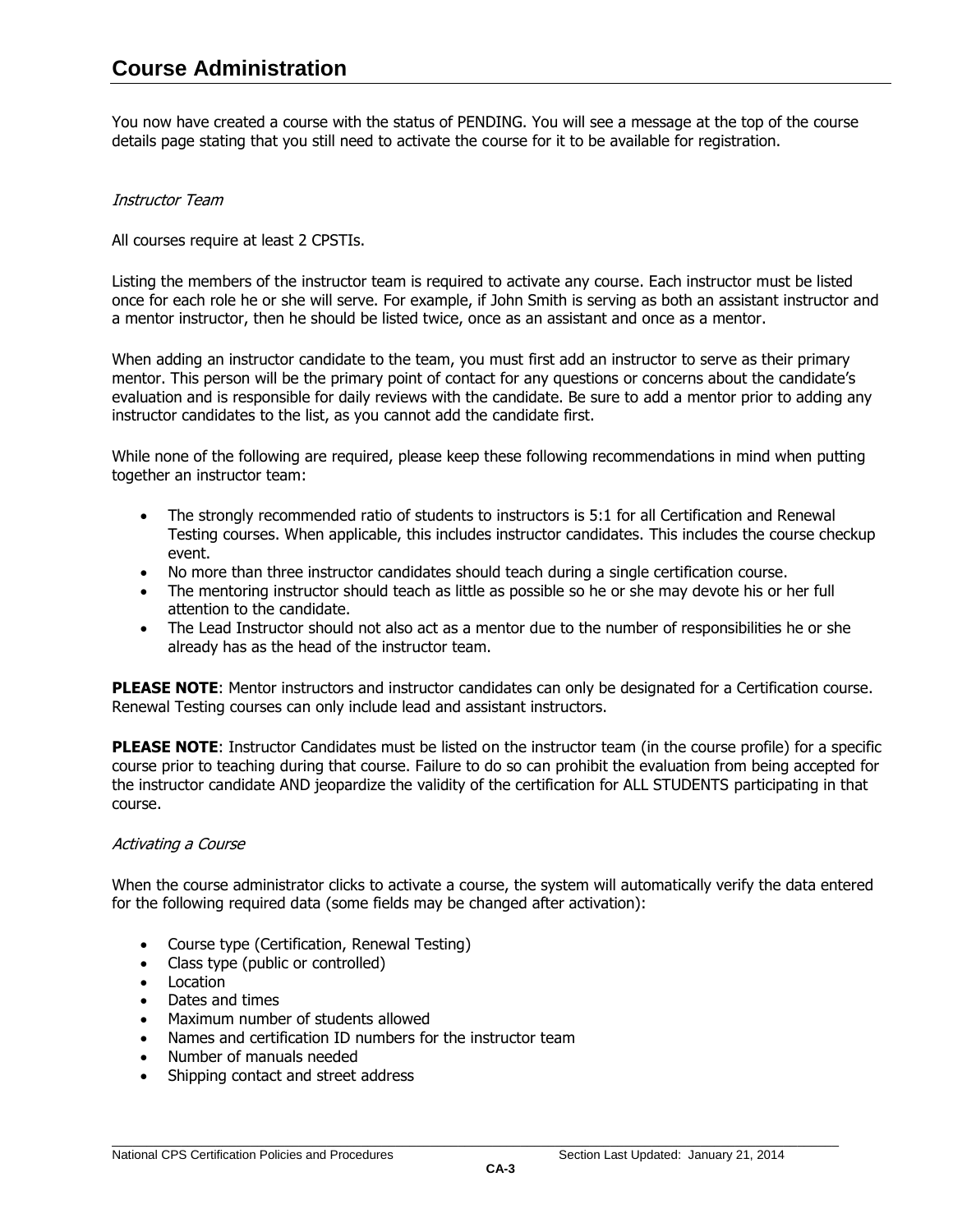# **Course Administration**

Once activated, the course administrator will receive an e-mail notification of creation of the new course. Courses are automatically posted online and available for student registration. Listings of both public and controlled courses will be available through the online course search tool and all information open to the public. Registration for controlled courses will be pending Lead Instructor approval.

**PLEASE NOTE:** Once a course is active, the course dates cannot be changed. In these instances, the current course must be cancelled and a new one created.

**PLEASE NOTE: MATERIALS -** Since unused student manuals are kept, when you add a new course, subtract the number of manuals you have left from the total number of seats and request that number of manuals. EXAMPLE: If you have 5 manuals left from a previous course and you are adding a course with 15 seats, request only 10 manuals when you set up the course online.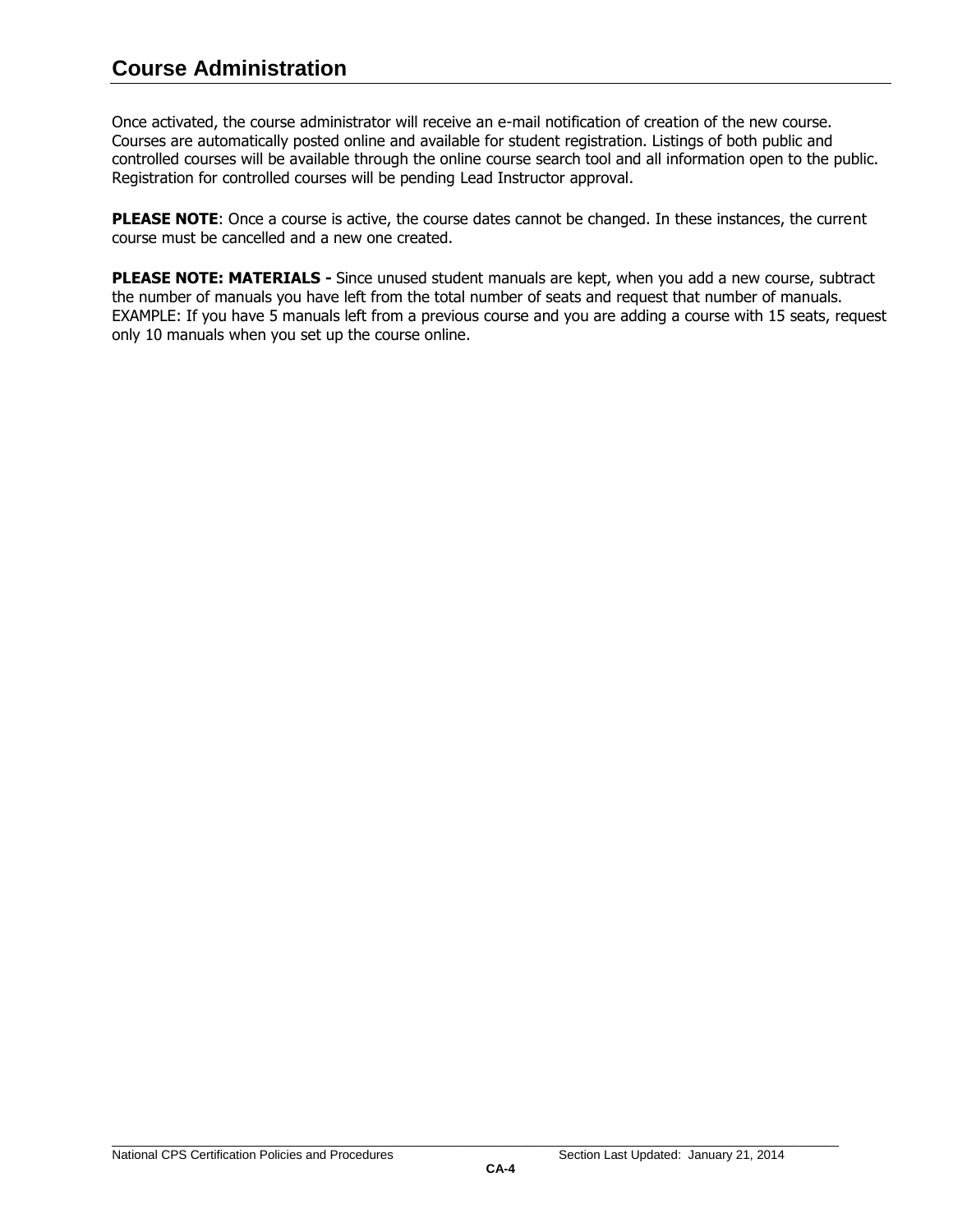# <span id="page-32-0"></span>**Editing Courses**

Once activated, the course administrator or Lead Instructor can make limited changes to the course. These include:

- Changing the maximum number of students (up to three weeks before the course or materials have been shipped)
- Materials shipping information (up to three weeks before the course or materials have been shipped)
- Course location
- Instructor team

To edit a course you've created, after logging into your Online Profile, choose MANAGE MY COURSES from the action items list in your profile. Choose the course you'd like to edit (finalized and cancelled courses cannot be edited). From the course details page, you have two choices for edits. To edit the instructor team, there is a link to set up course instructors in the course instructors section of the page. To edit things such as location, shipping, number of students, etc., choose EDIT COURSE from the action items list. Make any changes needed and click SUBMIT.

Although an e-mail will be sent to any registered technician candidates and the instructor team notifying them of any changes, the course administrator should notify registered participants of major changes, such as course location.

**PLEASE NOTE:** Once a course is active, the course dates, course type, and language cannot be changed. In these instances, the current course must be cancelled and a new one created.

## <span id="page-32-1"></span>**Canceling a Course**

The course administrator or Lead Instructor may cancel a course at any time prior to the start date of the course.

To cancel a course you've created, after logging into your Online Profile, choose MANAGE MY COURSES from the action items list in your profile. Choose the course you'd like to cancel. From the course details page, choose CANCEL THIS COURSE from the action items list. Review the cancellation policy and confirm the cancellation by clicking on the button. The system will ask a second time to be sure you want to cancel. Click OK if you're sure you want to cancel the course.

You will now see a summary page of the e-mail notifications that were sent concerning the cancellation. Technician candidates will now have the option to either reschedule their registration for another course or to cancel the registration and receive a full refund.

**PLEASE NOTE:** Although an e-mail will be sent to any registered technician candidates and the instructor team notifying them of the cancellation, it is the responsibility of the Lead Instructor or course administrator to notify all registered individuals of the cancellation.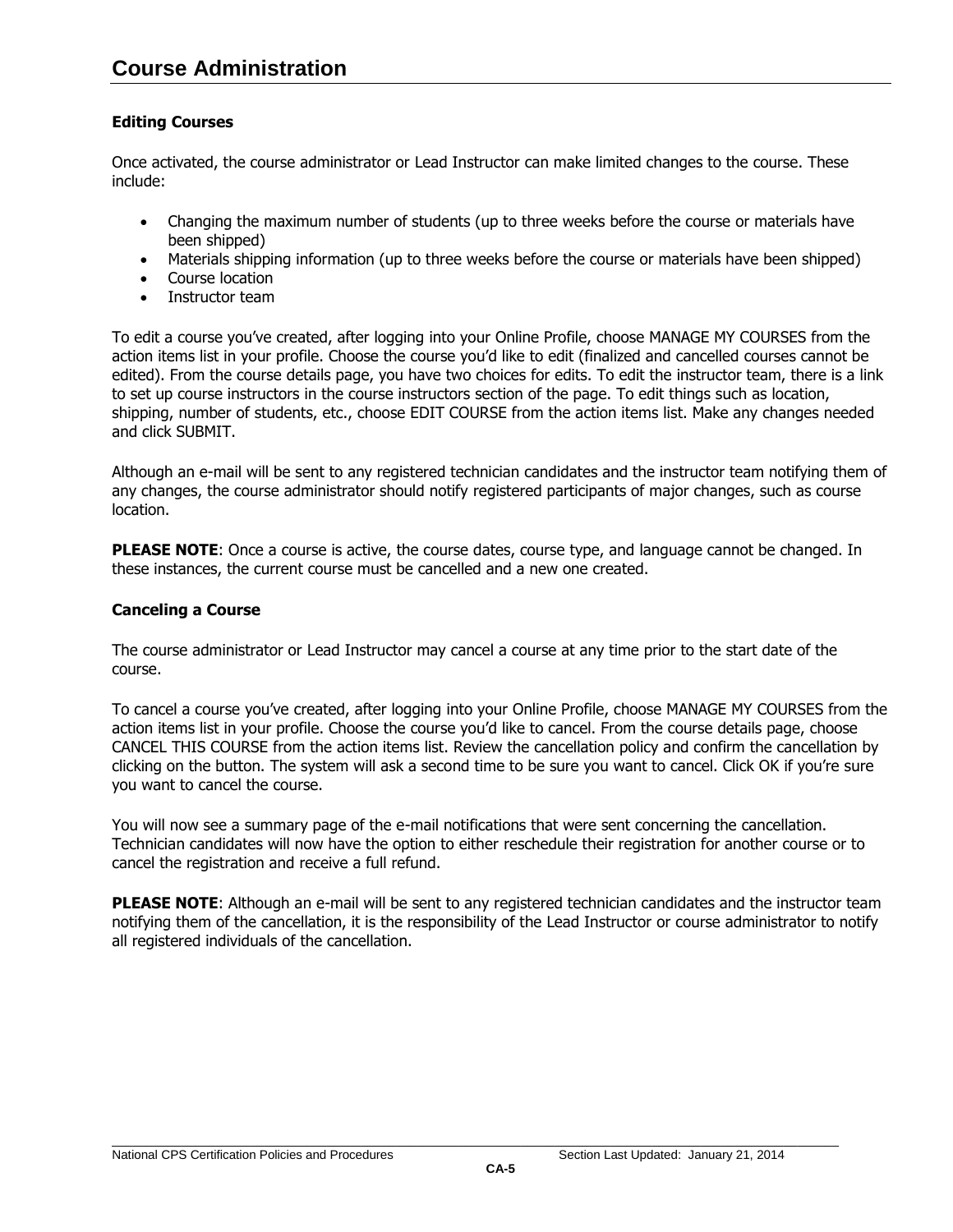#### <span id="page-33-0"></span>**Course Administration: Before the Course Registration Requests for Controlled Courses**

When administering a controlled course, the Lead Instructor has ongoing responsibilities during the student registration process.

The system allows any eligible potential student to request a reservation for a seat for any controlled class. The Lead Instructor receives notification of incoming requests by email. Although the course administrator may approve or deny a request, only the Lead Instructor gets the notification, and it is the Lead Instructor's ultimate responsibility to log into the system and check for any pending requests regularly.

Once approved or denied, the potential student will receive e-mail notification and, if approved, will be able to complete their registration by paying the course fees.

Registration requests that are neither approved nor denied remain pending. There is no automatic approval.

Students will receive e-mail notifications for all reservation status changes.

To review registration requests, after logging into your Online Profile, choose MANAGE MY COURSES from the action items list in your profile. Choose the course you'd like to view. From the course details page, choose VIEW REGISTRATION REQUESTS from the action items list. Make any approvals or denials needed and click SUBMIT.

**PLEASE NOTE**: The Lead Instructor for the course will be sent an automatic e-mail notification when a reservation request is made. The instructor has the ability to cancel a reservation as long as the individual has not already paid, completing the registration process.

**PLEASE NOTE**: Due to the nature of substitution, if a currently registered student chooses to transfer his or her registration to another a person, instructor approval for the original reservation and subsequent registration will also be transferred.

**PLEASE NOTE:** Once a reservation request has been denied or cancelled, it can not be re-approved. However, approved reservations that have timed out (reservations are only held for 10 days), can be re-approved, giving the registrant another 10 days to submit payment.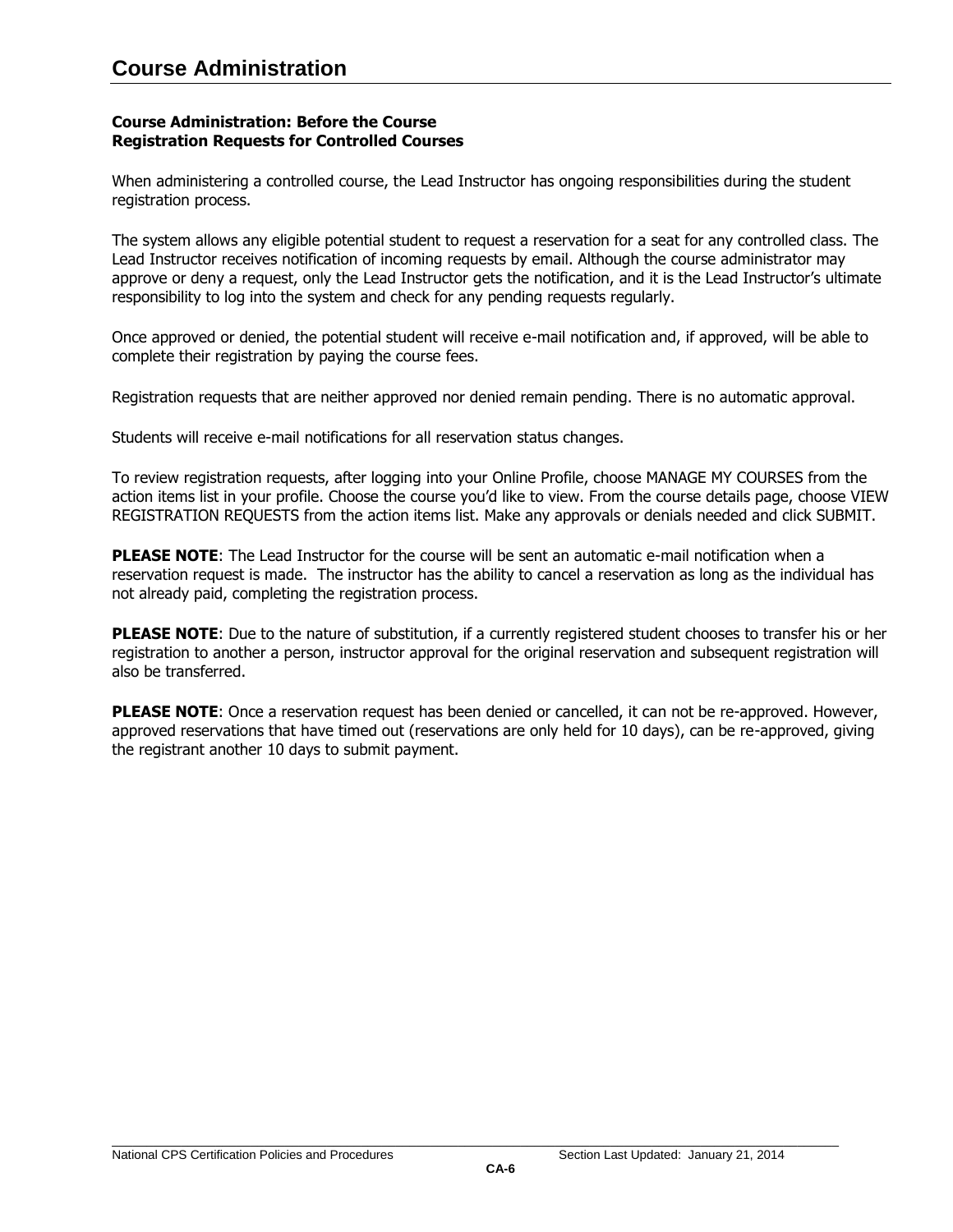# <span id="page-34-0"></span>**Materials**

## Materials Checklists

Please be sure to check ALL boxes prior to contacting customer service about missing items.

#### Certification course

- Course Roster
- Technician workbooks (requested when the course was added)
- Return shipping label for IC evaluations (these may be faxed)
- Packing tape

#### Renewal Testing Course

- Course Roster
- Technician workbooks (number designated at time of course setup)

## Shipment Times

Materials are shipped by UPS Ground approximately three weeks prior to the course start date for all domestic courses excluding U.S. territories. For courses held in U.S. territories and non-domestic military bases, materials are generally shipped approximately four weeks before the course start date.

Provided that Safe Kids has a valid e-mail address on file, the Lead Instructor will receive an e-mail with shipping information and the tracking number, once the shipment has been made.

## <span id="page-34-1"></span>**Walk-ins**

Walk-in registrations are allowed at the discretion of the instructor team and can only be accommodated if there is space available. **The number of students cannot exceed the amount of materials available. No additional materials will be sent**.

All registrations must be submitted by midnight of the first day of the course following normal registration procedures. Failure to do so will prevent the student from being eligible for certification.

All walk-in registrations will be charged a \$10 late fee. These late fees will be waived for individuals completing the registration and payment process online using a credit/debit/check card, purchase order or e-voucher. If the student is paying with a purchase order that is not registered in the system (see Organization Management section), he or she must register online and print his or her registration form, add the payment information and give it and a copy of the P.O. to the Lead Instructor or course administrator the FIRST day of class. The Lead Instructor or course administrator should then fax the registration packet to the number listed on the registration form (fax: 917-305-9876).

It is recommended that a fax confirmation page is printed and that customer service is contacted the next business day to confirm it was received in its entirety.

Payment by check cannot be accommodated on the first day of the course.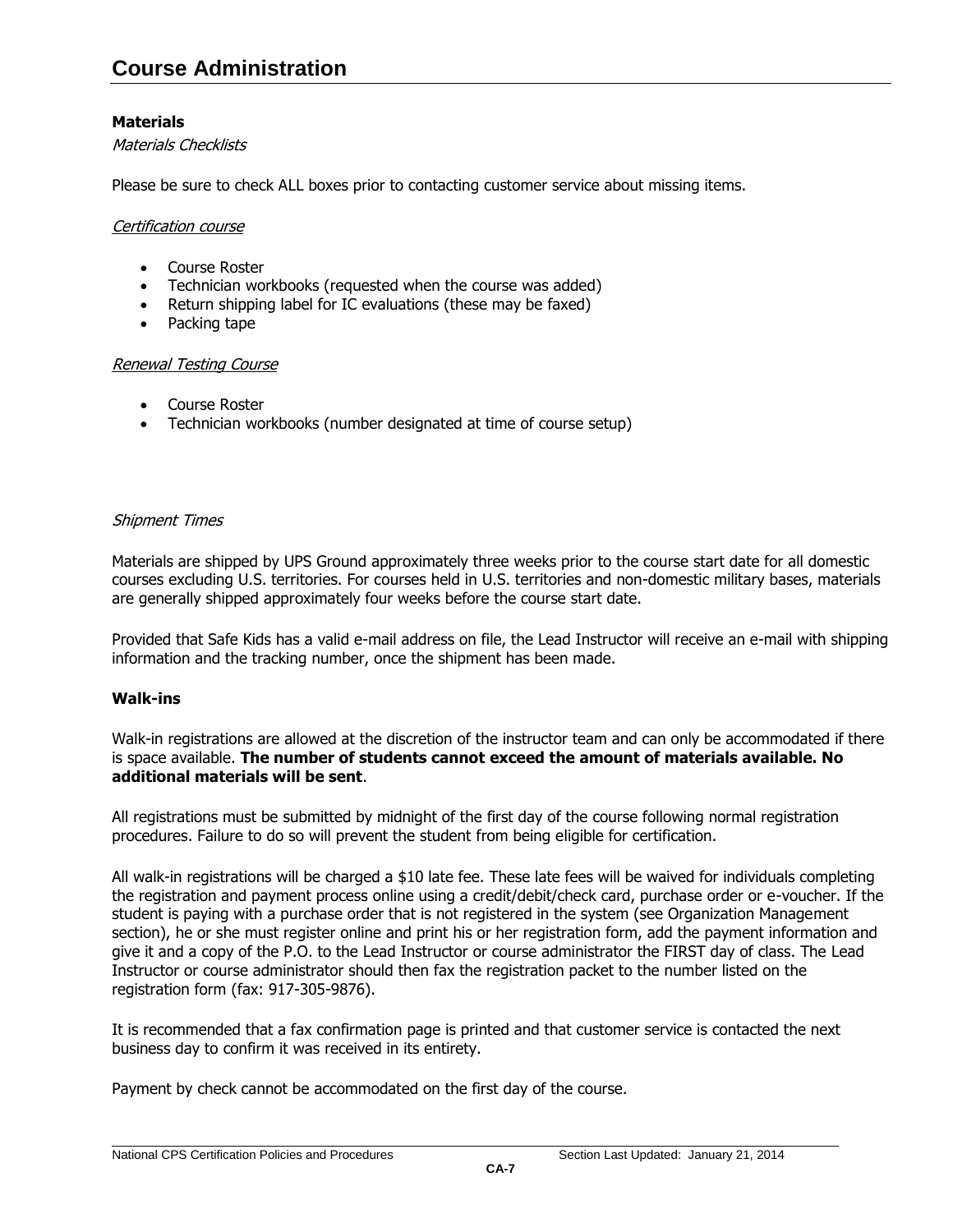**PLEASE NOTE**: The \$10 late fee will be charged **per student** for all group registrations.

## <span id="page-35-0"></span>**Course Rosters**

## **The Lead Instructor is responsible for ensuring the accuracy of the course roster. Your roster must list all of the people in your classroom.**

A copy of the roster (at time of shipment) is sent with the course materials. However, the Lead Instructor or course administrator is responsible for printing the most current course roster from the online system immediately prior to the start of course.

## **In order for the certifications to be processed promptly after the completion of the course, all students must be listed on the roster.**

Should a non-registered student arrive for the course, he or she has three options:

- 1. Register and pay online with a credit/debit/check card
- 2. Register online and print the personalized registration form and fax it with a purchase order to customer service at 917-305-9876
- 3. Provide proof that he or she has submitted a complete registration and payment to Safe Kids (e.g. fax confirmation page with registration and P.O., tracking information with registration form and copy of check)

**PLEASE NOTE:** Payment by check or money order cannot be accepted on the first day of the course.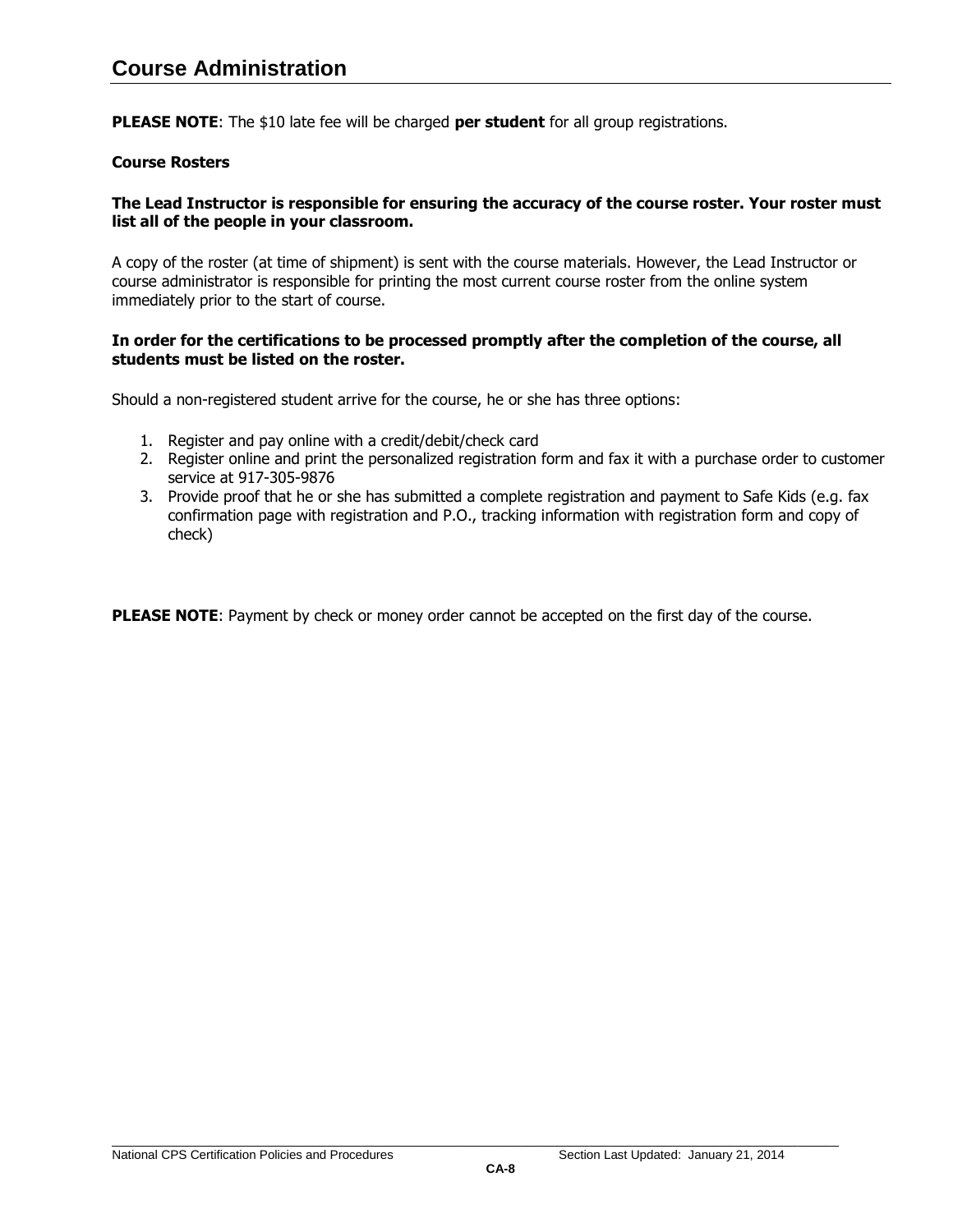## **Course Administration: During the Course**

# **The Lead Instructor is responsible for making sure the roster accurately reflects all students and instructor team, including Instructor Candidates, by the end of the first day of the course.**

It also their responsibility to monitor the course to be sure all Policies and Procedures are followed. Therefore, they must be present and attentive for the entire course. Should an LI not be able to so, they should log in and update the course profile to reflect a different LI who can be present for the entire course.

As it is a national standardized curriculum, you must only use the slides provided by NHTSA and cannot make your own slides or edit the ones provided.

Any course is subject to surprise auditing by the Quality Assurance Specialist.

#### <span id="page-36-0"></span>**Hands-on Assessment**

The Lead Instructor is responsible for submitting hands-on pass/fail scores for each at the end of the course. Students must pass all skills assessments, including vehicle occupant protection system identification, selecting and securing child restraints, and identifying misuse in order to pass the overall hands-on section of the course.

For Certification Course skills assessments, an instructor candidate may sign off/grade students under the supervision of their mentor using their T#. Their mentor will sign behind the IC. ICs may not teach the Renewal course.

For Certification Courses, each student has three opportunities to pass each skill assessment. For Certification Renewal Courses, each student has two opportunities to pass each skill assessment. Should the student fail any section of any assessment, he or she is not eligible for certification and must re-take and pass a certification course (Renewal if previously certified) to become certified.

## <span id="page-36-1"></span>**Checkup Event**

The Lead Instructor is responsible for submitting checkup pass/fail scores for each technician candidate at the end of the course. Each technician candidate must actively participate, demonstrating correct technical skill and appropriate communication at a safety seat checkup event to pass this section of the course.

## <span id="page-36-2"></span>**Written Exam**

#### On-site Scoring

The Lead Instructor is responsible for overseeing all quiz grading and entering a final grade online. The instructor team is equally responsible for ensuring that under no circumstances is a student exam answer sheet modified by any student, member of the instructor team or other person, except in the case of a grading discrepancy as described in the exam administration guidelines.

The Lead Instructor must be extremely careful when entering grades online to be sure they are accurate and correct.

Once student scores are entered online, the Lead Instructor must keep the Course Grade Sheet as a record of the student grades and may destroy any used tests.

\_\_\_\_\_\_\_\_\_\_\_\_\_\_\_\_\_\_\_\_\_\_\_\_\_\_\_\_\_\_\_\_\_\_\_\_\_\_\_\_\_\_\_\_\_\_\_\_\_\_\_\_\_\_\_\_\_\_\_\_\_\_\_\_\_\_\_\_\_\_\_\_\_\_\_\_\_\_\_\_\_\_\_\_\_\_\_\_\_\_\_\_\_\_\_\_\_\_\_\_\_\_\_\_\_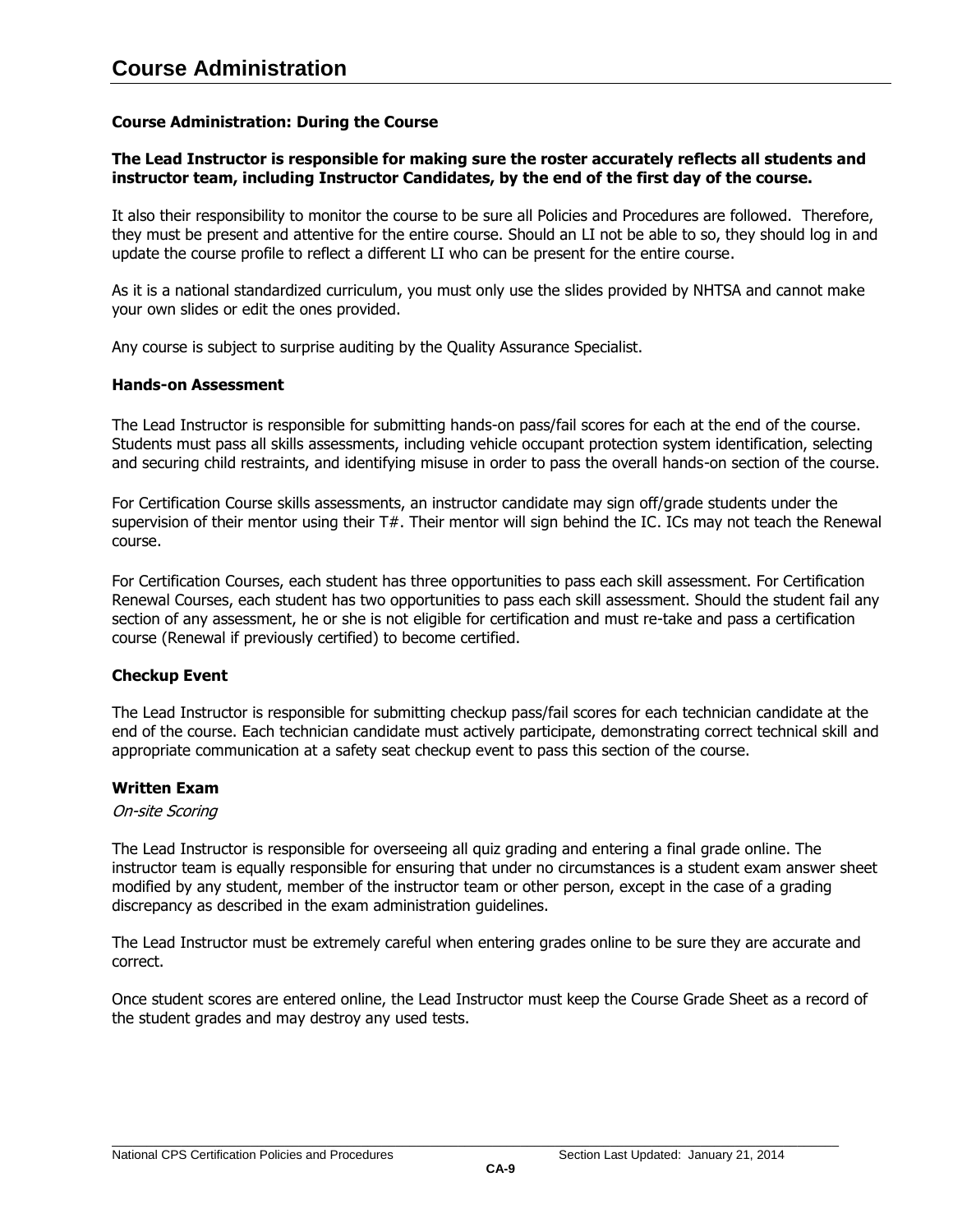## <span id="page-37-0"></span>**Special Needs and Accommodations**

Students with special needs should send a written request to the Lead Instructor before the start date of the course, documenting the need and specifying the accommodation requested. Most accommodations may be made on-site at the discretion of the instructor team.

Should any student require assistance with the physical requirements of the course, the instructor team will accommodate the student by assigning an instructor to install seats following the student's specific instruction in each step of the selection, direction, and location process.

For any accommodations given, please note the student's name and a description of the accommodation and keep on file for at least 2 years (one certification cycle).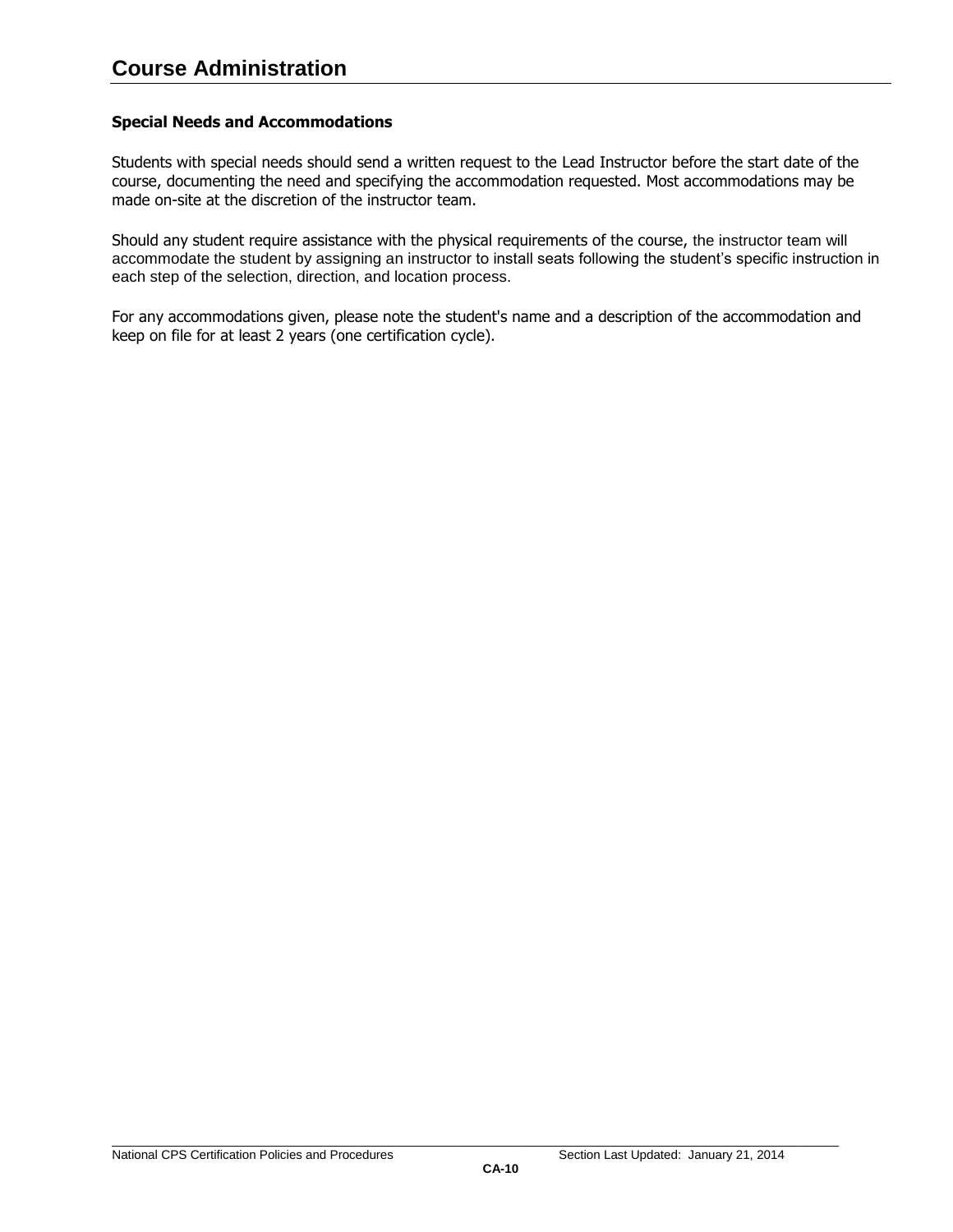#### **Course Administration: After the Course Course Finalization**

<span id="page-38-0"></span>Submit Post-course Information Online

The Lead Instructor is responsible for submitting the following online after completion of all Certification and Renewal courses:

- Hands-on pass/fail scores: a passing grade requires that the student passes all hands-on skills assessments
- Checkup attendance pass/fail score (Certification course only): a passing grade requires that the student attends and actively participates in a safety seat checkup event
- *Written score:* a passing grade requires that the student get at least 42 out of 50 (84%) questions correct
- Absent: Students who leave before the course is over should have their grades entered online. If students are marked absent, it means they didn't come to class at all.
- Instructor candidate pass/fail evaluations (Certification course only): the written evaluation must be submitted to Safe Kids with the other return materials. If an IC is marked as failed, they have up to one year from the date they were approved as an IC to successfully teach a class.
- Actual teaching hours for each instructor: this should be as accurate as possible to ensure appropriate credit for recertification. Once entered, these hours cannot be adjusted. No need to round to the nearest hour.

**NOTE:** IC hours are included for course tracking purposes. They are not applied towards the 20 required teaching hours for recertification.

Teaching hours are based on the number of hours of lecture and participation in hands-on skills exercises and testing. Just being in the classroom does not qualify for teaching hours.

Example 1: You were a Lead Instructor with no lecture time, but participated in eight hours of hands-on work. You earned eight teaching hours.

Example 2: You were an assisting (non-lead) instructor with five hours of lecture and 10 hours of hands-on work (includes 3 hours working with students at the checkup). You earned 15 teaching hours.

**Mentors** can get up to 8 hours for being a mentor. If the CPSTI teaches or does hands-on work (as above), please also add them as an instructor.

**Lead Instructors** can get up to 10 hours for being a LI for a Certification Course. If they also teach or do hands-on work (as above), please also add 10 to these teaching hours. EXAMPLE: The LI teaches for 2 hours and works the checkup event for 3 hours. The LI can get a total of 15 teaching hours.

Once these items are submitted online, the course enters a status of "Pending Finalization." This status will remain until all practical and the final exam scores (for Certification courses) are submitted and attached to the course roster. All information for the course must be correct. Failure to contact Safe Kids Worldwide immediately following data entry error may result in sanctions, including possible loss of instructor status.

PLEASE NOTE: Student scores do not have to be entered at once, however, the course can not be finalized and letter will not be sent until all scores are entered.

Once all grades/scores are entered and the course is finalized, the Lead Instructor or course administrator will be able to print wallet cards for new technicians from their course. They may do this by selecting the PRINT WALLET CARDS action item from the course profile and following the prompts. Providing wallet cards to the students is optional.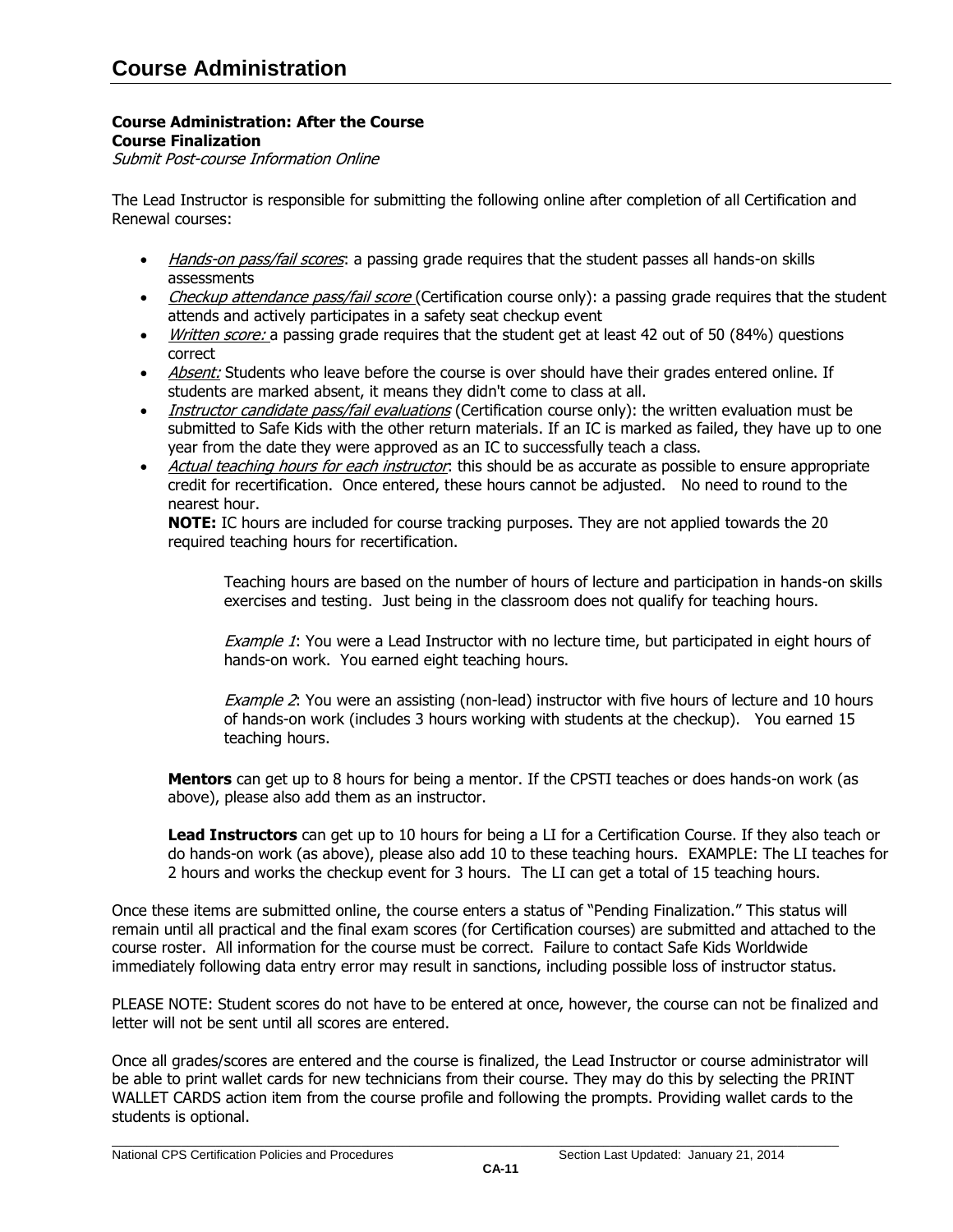# Returning IC Paperwork and Unused Materials

**Please do not return the unused student workbooks.** Keep them for future courses. When you register a new course, subtract the number of manuals you have left from the total number of seats and request that number of manuals. EXAMPLE: If you have 5 manuals left from a previous course and you are adding a course with 15 seats, request only 10 manuals when you set up the course online (Add A Course).

Return any Instructor Candidate evaluations (the mentor, IC and LI should each keep a copy) to the Customer Service by fax (917-305-9876) or email (cps.certification@safekids.org).

**PLEASE NOTE:** IC Evaluations must be faxed within five business days of course completion.

# <span id="page-39-0"></span>**Score Reports**

A final course roster with each student's official scores may be viewed online by the Lead Instructor or course administrator. The course roster is updated with students' practical and exam scores as they are entered by the Lead Instructor.

## <span id="page-39-1"></span>**Course Administration: Appeals**

Any Lead Instructor (LI) may submit a written appeal to waive the 2-instructor minimum requirement. Please note this requirement is for a richer course experience for the students and is not a reflection on the skill of any Certified Instructor.

Documentation must include:

- 1. Written confirmation from the State CPS Training contact that they approve the LI offering a course(s) without another Certified Instructor
- 2. A brief explanation of how the LI has reached out to other instructors for assistance
- 3. The name of at least one Technician Assistant who will be helping out with the course behind the scenes (no teaching)
- 4. Agreement the course will be limited to no more than five students
- 5. The number of courses requested (time limit of 1 year)

In addition, the appeal should include information on how the LI will help techs serve their communities once they are nationally CPS certified.

All complaints and appeals must include clear supporting documentation and be postmarked/emailed at least 90 days in advance of the requested course start date.

Please complete and use the appeals form, available in Resources-FAQs  $\rightarrow$  Forms as a cover sheet for your submission.

Safe Kids will investigate and respond in writing to all complaints and appeals in as timely a manner as possible.

As appropriate, the National Child Passenger Safety Board and state CPS training contact will be consulted. Should this be the case, no identifying information will be provided to any member of the board or the CPS community.

All decisions by Safe Kids are final and may not be brought up for another appeal.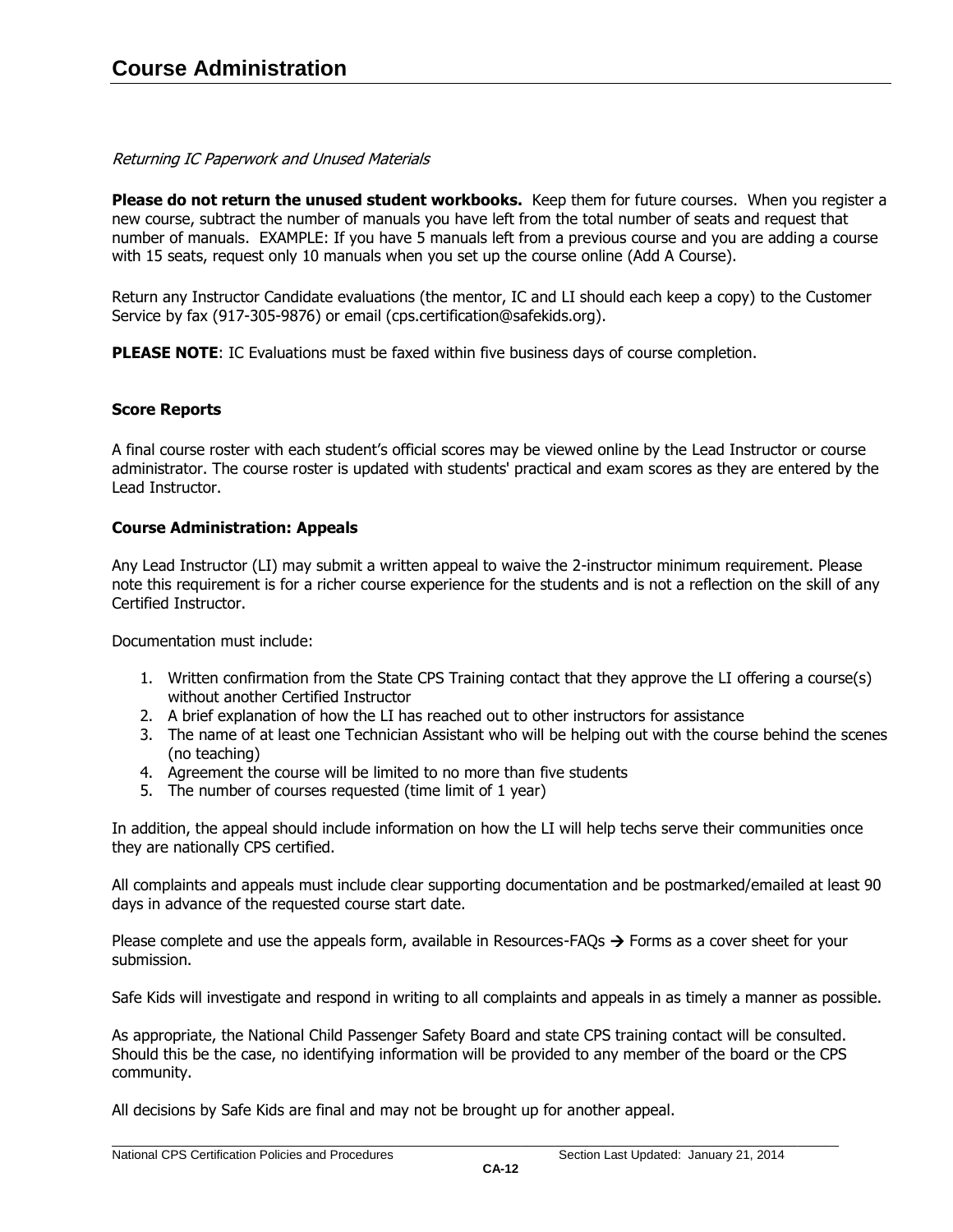# <span id="page-40-0"></span>**Instructor Candidacy: Overview Description**

Instructor candidacy is a process eligible technicians may choose to complete in order to become instructors. While candidacy is not required for all technicians, it is required for those wishing to become certified instructors.

There are four basic steps for completing instructor candidacy:

- 1. Successfully meet all eligibility requirements
- 2. Pay instructor candidacy fee
- 3. Submit application with all components
- 4. Upon approval, successfully participate as an instructor candidate for a certification course within one year of candidacy approval

The application fee for instructor candidacy is \$75. Due to the nature of the candidacy process, this fee is refundable only in extreme, well-documented situations.

**PLEASE NOTE:** The designated state CPS Representative will be notified upon an individual's approval as an instructor candidate.

# <span id="page-40-1"></span>**Eligibility**

Any currently certified technician who has been certified for a minimum of six months at the time of registration is eligible to apply for instructor candidacy. The action item PAY INSTRUCTOR CANDIDACY FEE will only appear in your Online Profile if you are eligible to apply.

**PLEASE NOTE:** Once approved, you must maintain your technician certification throughout your candidacy period in order to remain an approved candidate. If necessary, you may be required to recertify to maintain your candidacy status. If your technician certification expires at any time during your candidacy period, your candidacy will automatically be terminated.

# <span id="page-40-2"></span>**Failure to Qualify as a Certified Instructor**

You will fail to qualify as a certified instructor if one of the following occurs:

- 1. You do not receive a passing score on the Instructor Candidate Evaluation during your 12-month candidacy period
- 2. Your technician certification expires during your candidacy period

If any of the above occurs, you must reapply for instructor candidacy. Due to the nature of the candidacy process, this fee is refundable only in extreme, well-documented situations.

**PLEASE NOTE:** You have an unlimited number of chances to participate in a certification course as an instructor candidate during your candidacy period. If you do not receive a passing score on the first try, you are free to try to find another course and instructor team to participate with.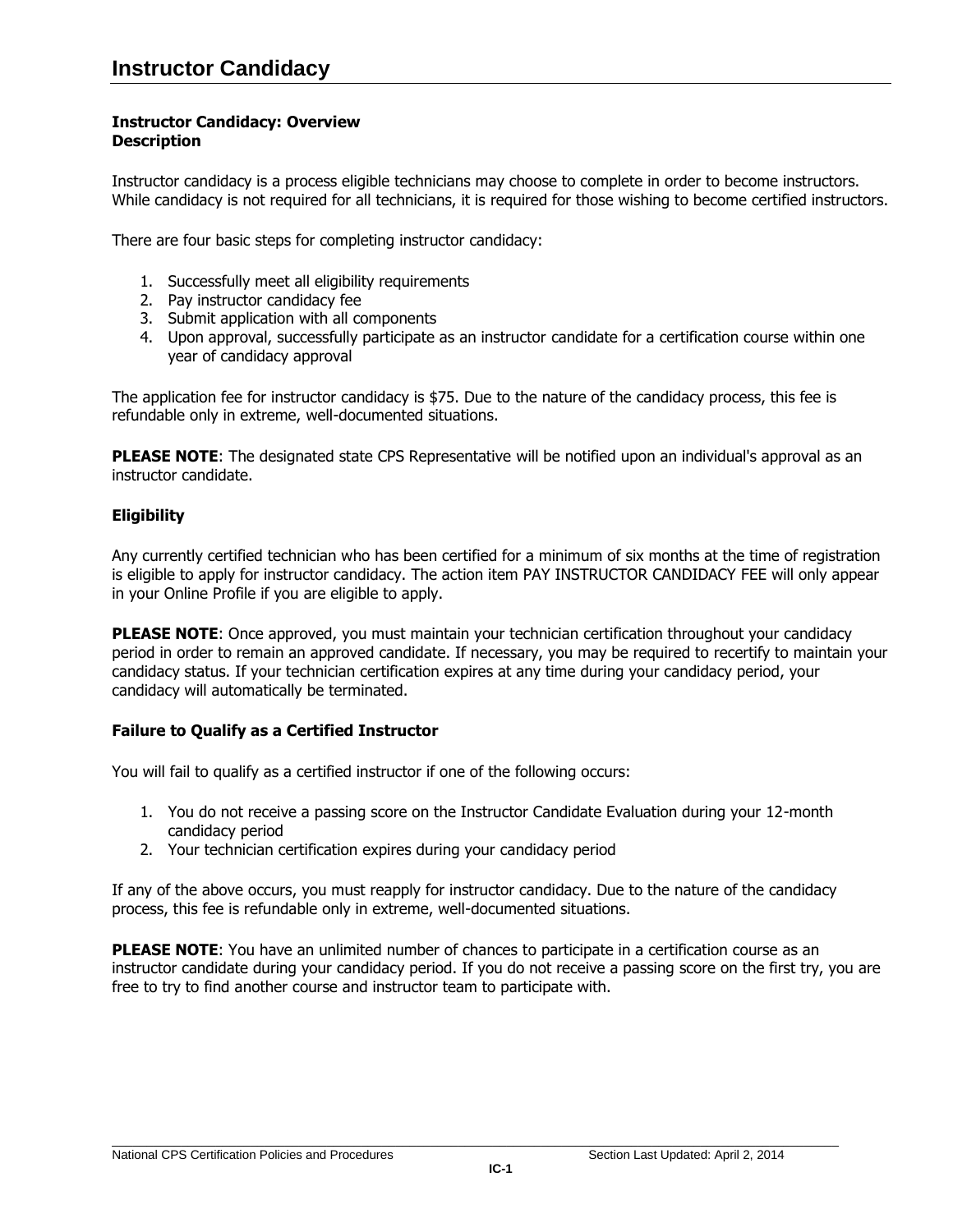## <span id="page-41-0"></span>**Instructor Candidacy: Application Process Registration**

Registration (payment of IC fee) is the first of two steps of applying for candidacy.

All registration must be done online. However, you can pay either online with a credit/debit/check card or manually with a check, purchase order or money order.

Once you meet the eligibility requirements, click on the action item PAY INSTRUCTOR CANDIDACY FEE listed in your profile. Review the instructor candidacy policies and click the button to continue.

You now have the option to either continue and pay online with a credit/debit/check card, purchase order or evoucher or print out a registration form to complete and submit with a check, purchase order that is not registered in the system (see Organization Management section), or money order. The mailing address, fax number and phone number for submitting registrations can be found on the registration form.

Charges to a credit/debit/check card will appear under "Safe Kids Worldwide".

Once the registration has been processed and payment received, you will receive an e-mail notifying you to continue with step two of the application process, submitting required documentation.

# <span id="page-41-1"></span>**Application**

Submitting the application is the second step of the application process.

For a complete application:

- The application form (available under Resources > Forms)
- Four testimonials (testifying to technical and teaching skill); CPSTI skills testimonial includes confirmation course assistant completion

## Course Assistant Requirement

It is preferred that the course assistantship experience be completed within the last year but 2 years is acceptable. Applicants must have participated as **course assistant** for at least one certification course. This means, he/she participated in the planning meeting, setting up the classroom, classroom and outdoor exercises, and otherwise observed all aspects of the course, including various teaching styles. **CPST never lectures, grades or signs off skills tests**.

It is requested that the required documentation be submitted at one time. The mailing address, fax number and phone number for submitting instructor candidacy documentation can be found on the required documentation form.

Incomplete documentation cannot be processed, and Safe Kids will contact the candidate for supplemental documentation.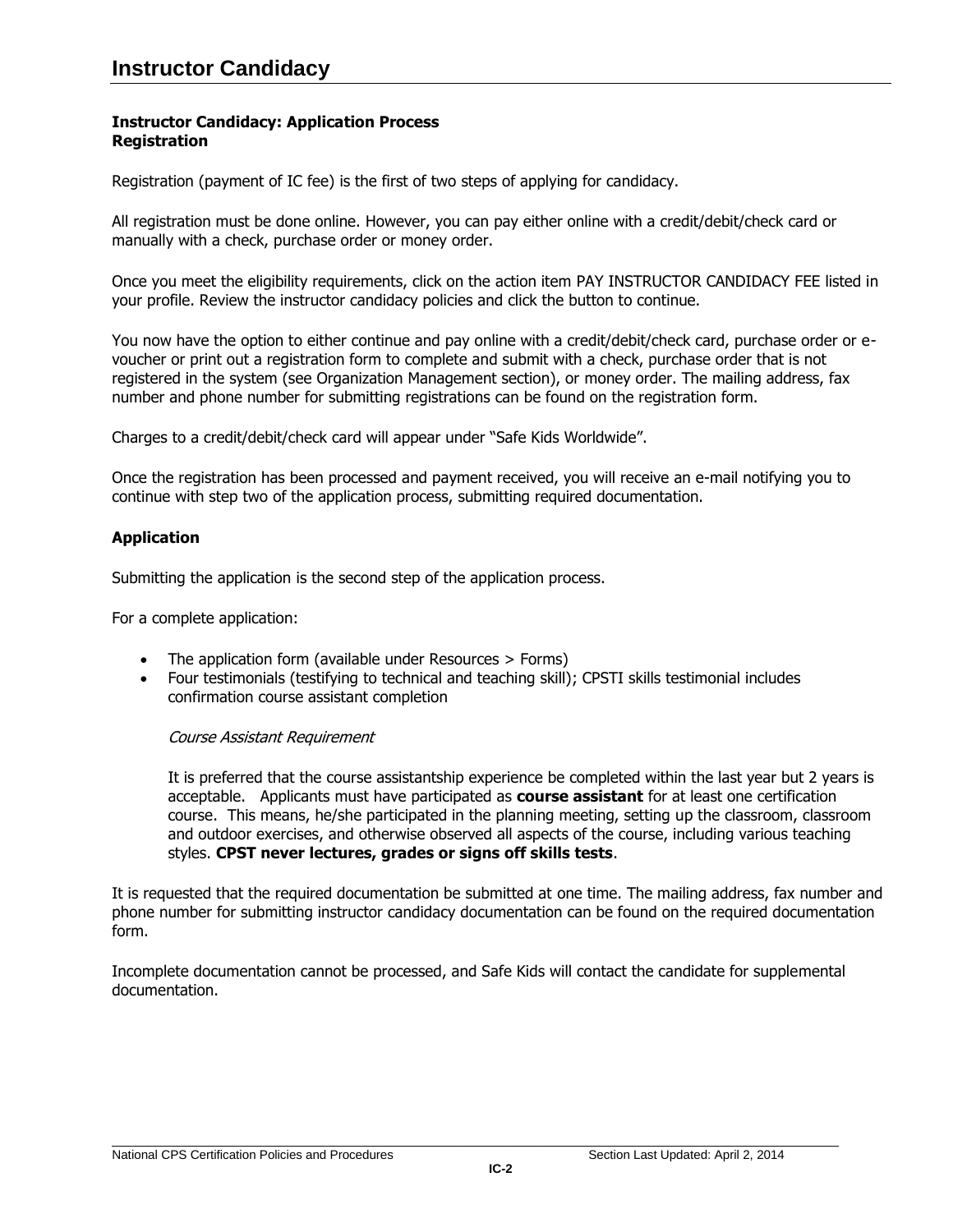# Letters of Recommendation/Testimonials of Recommendation

The following signed forms are required in place of the letters of recommendation:

- Two testimonials for Classroom Teaching (Adult)
- One testimonial for CPS Skill and Course Assistant Completion by a CPSTI
- One testimonial for CPS Skill by CPST/CPSTI

# Application Deadlines

Although there the application fee does not expire, Safe Kids must receive all required documentation at least six weeks before the registered course that you wish to participate in as an instructor candidate, and no more than six months after you register and pay for your candidacy.

This deadline refers to the date when ALL required documentation is received by Safe Kids, including any supplemental documentation that may be required. It does not apply to the date of registration nor, in the case of supplemental documentation requests, the date the original documentation packet was received.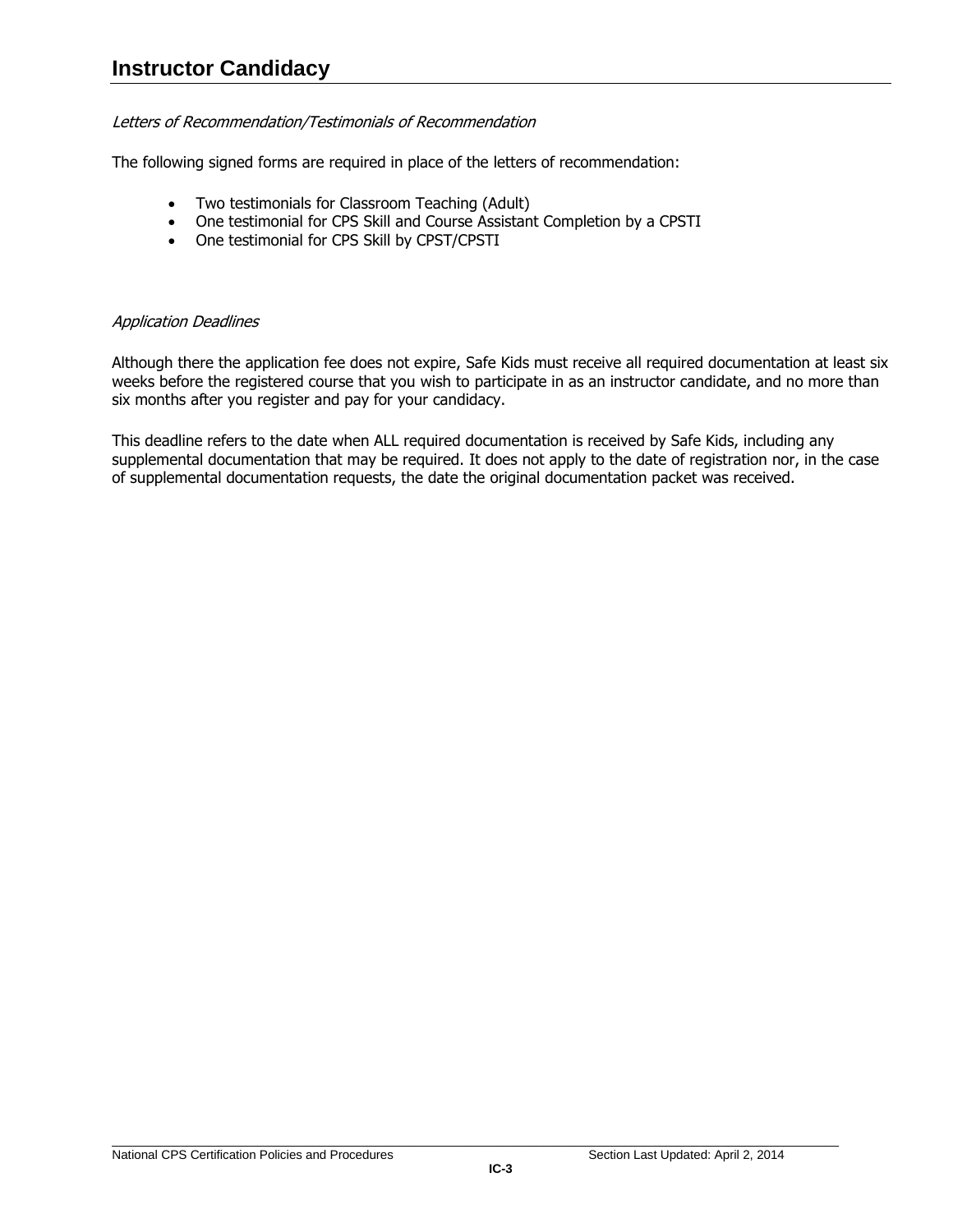#### **Instructor Candidacy: Before the Course Instructor Materials**

<span id="page-43-0"></span>Materials List

Each new instructor candidate will receive a copy of all instructor materials for the Certification course, including:

- Instructor manual
- Instructor CD-ROM, including presentation slides, video clips and other materials
- IC-mentor worksheet (also available under FORMS: Instructor Candidacy)
- **Instructor candidate evaluation (also available under Resources-FAQS** $\rightarrow$  **FORMS)**

#### Shipment Times

Materials are generally shipped within three business days of candidacy approval via FedEx. Because approval must occur at least six weeks before participating in any course, this should give all instructor candidates ample time to review and prepare prior to the course.

## <span id="page-43-1"></span>**Participating in a Course**

If you haven't already done so, you must find a course to participate in as an instructor candidate. Talk to instructors in your area about participating in an upcoming course to fulfill this candidacy requirement.

It is the responsibility of the certified instructor or course administrator setting up a course to include you in the instructor team and designate a mentor instructor.

**PLEASE NOTE:** An instructor candidate must be officially listed on the instructor team for the course prior to teaching. Failure to do so can prohibit the evaluation from being accepted for the instructor candidate AND jeopardize the validity of the certification for ALL STUDENTS participating in that course.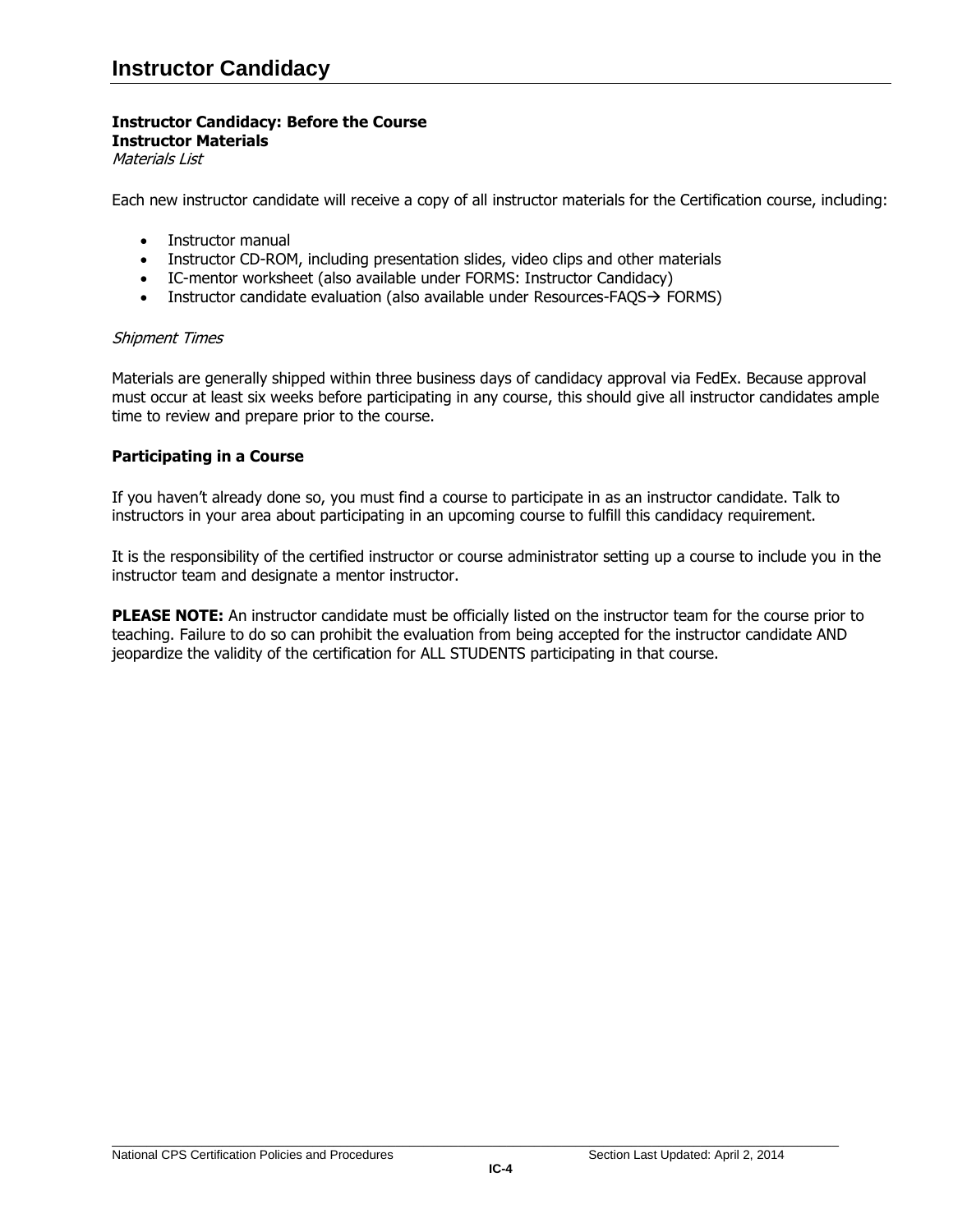## <span id="page-44-0"></span>**Instructor Candidacy: During the Course Instructing During a Course**

It is the shared responsibility of the Lead Instructor, the mentor instructor and the instructor candidate to be sure the assignments are met. Any assignments for the IC are to be monitored and evaluated by the mentor(s). The assignments should include as many aspects of the course as possible (teaching, set up, testing, etc.).

For skills assessments, an instructor candidate may sign off/grade students under the supervision of their mentor using their T#. Their mentor will sign behind the IC.

The instructor candidate must complete and submit the IC-mentor worksheet to their mentor for discussion prior to the course. This form is provided with the manual and is also available under Resources then Forms.

ICs must attend the entire course, including any pre- or post-course instructor meetings

Instructor candidacy teaching recommendations:

- Lecture for at least five hours, divided among at least three modules
- Set up a hands-on exercise (classroom or vehicle)
- Be the lead for a different hands-on exercise
- Participate in the community seat checkup event

The instructor team has a responsibility to provide feedback, through the assigned mentor, on a daily basis.

#### <span id="page-44-1"></span>**Mentor Instructors**

Each instructor candidate must have a designated instructor to serve as their primary mentor during the course. This person will be the primary point of contact for any questions or concerns about the candidate's evaluation and is responsible for daily reviews with the candidate.

Each Instructor Candidate has one designated mentor but there is no restriction on having one mentor. Having more than one mentor can provide a more full experience. The IC evaluation is discussed after each day of the course. All instructor team feedback is funneled through the mentor(s) to the IC. Every effort should be made to help them improve their skills

In order to ensure the integrity of the evaluation process, the National CPS Board has determined the following standard should be followed when selecting Instructor Candidate Mentors:

- An instructor candidate should not be evaluated by anyone with a familial relationship. This includes siblings, offspring, spouses, etc.
- Professional affiliations that would be inappropriate include a mentor evaluating his/her supervisor or anyone who could unfairly influence the evaluation.
- Where these situations exist, the Instructor Mentor must excuse himself or herself from the evaluation process and another potential mentor with no potential bias be selected.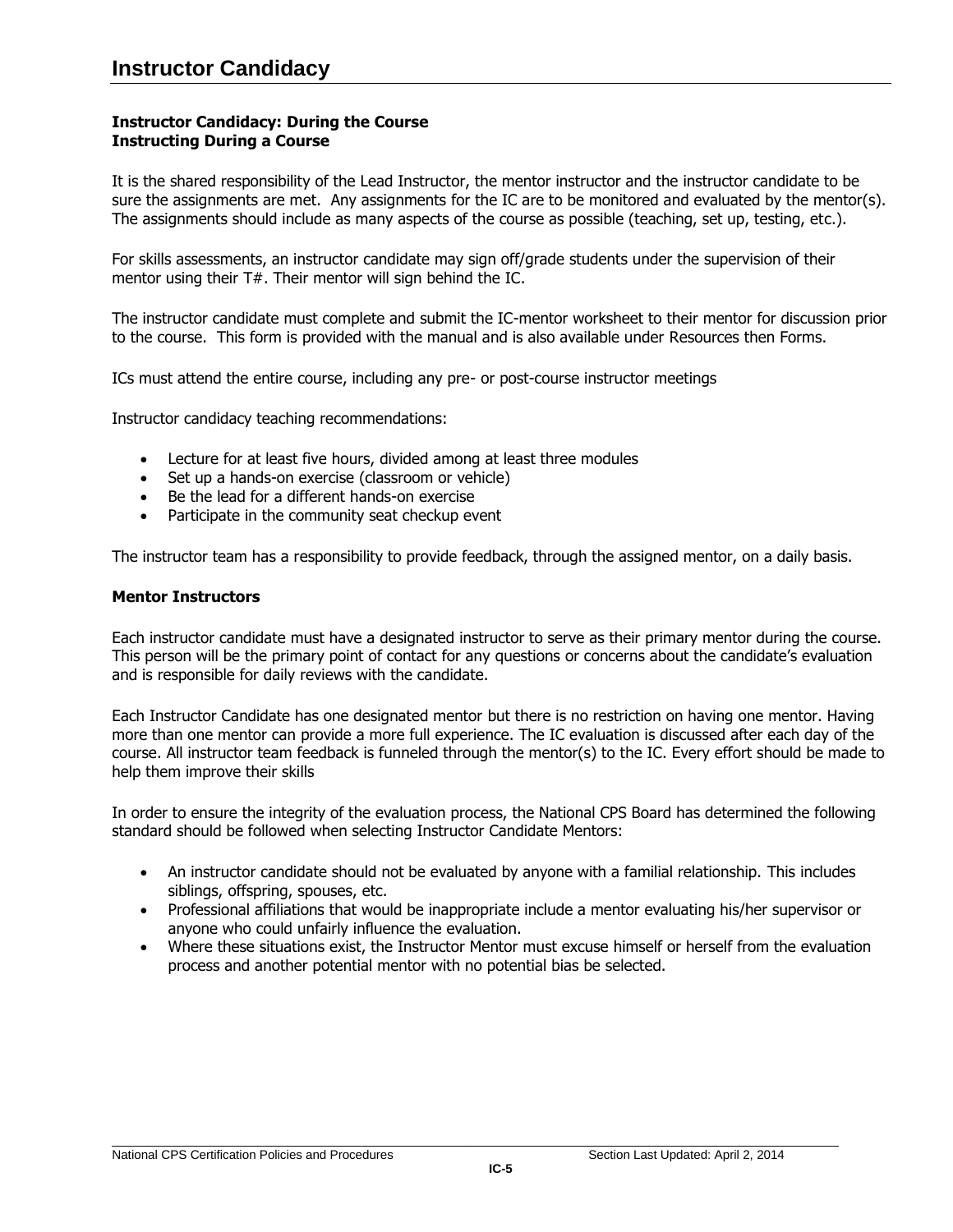# Teaching as a Mentoring Instructor

While not required, please keep the following recommendations in mind when serving as a mentor instructor:

- You should teach as little as possible so you may devote your full attention to observing the candidate
- You should not act as the Lead Instructor and as a mentor for the same course, due to the number of responsibilities each role has within the instructor team

If the mentoring instructor must teach, be sure there are no scheduling conflicts so that he or she may observe the candidate at all times, including preparation for hands-on exercises.

# **Feedback**

The mentoring instructor should provide daily feedback to the candidate using the Instructor Candidate Evaluation, which is available in [Resources then Forms.](http://www.safekids.org/certification/resources/forms.html)

The instructor team also has a responsibility to provide feedback, through the assigned mentor, on a daily basis. If the candidate needs improvement, use the course time to help him or her learn, providing clear and constructive criticism. At every point during the course, the candidate should have clear understanding of his or her progress and evaluation.

## <span id="page-45-0"></span>**Instructor Candidacy: After the Course Evaluations**

The Lead Instructor is responsible for entering pass/fail designations for all instructor candidates during the online course finalization process.

Additionally, he or she must submit the completed Instructor Candidate Evaluation, available in [Resources-FAQs](http://www.safekids.org/certification/resources/forms.html)   $\rightarrow$  [Forms](http://www.safekids.org/certification/resources/forms.html) to Customer Service by fax (917-305-9876) or email (cps.certification@safekids.org) following the course.

# <span id="page-45-1"></span>**Notifications**

Upon successful completion of instructor candidacy, Safe Kids will mail official notification letters with a newlyissued instructor certification ID, and the Certification Renewal course instructor guide and course CD, within 20 business days after the course has been finalized. Instructor Candidates are approved as Certified Instructors to teach in the language of their IC course.

**PLEASE NOTE**: You have an unlimited number of chances to participate in a certification course as an instructor candidate during your candidacy period. If you do not receive a passing score on the first try, you are free to try to find another course and instructor team to participate with.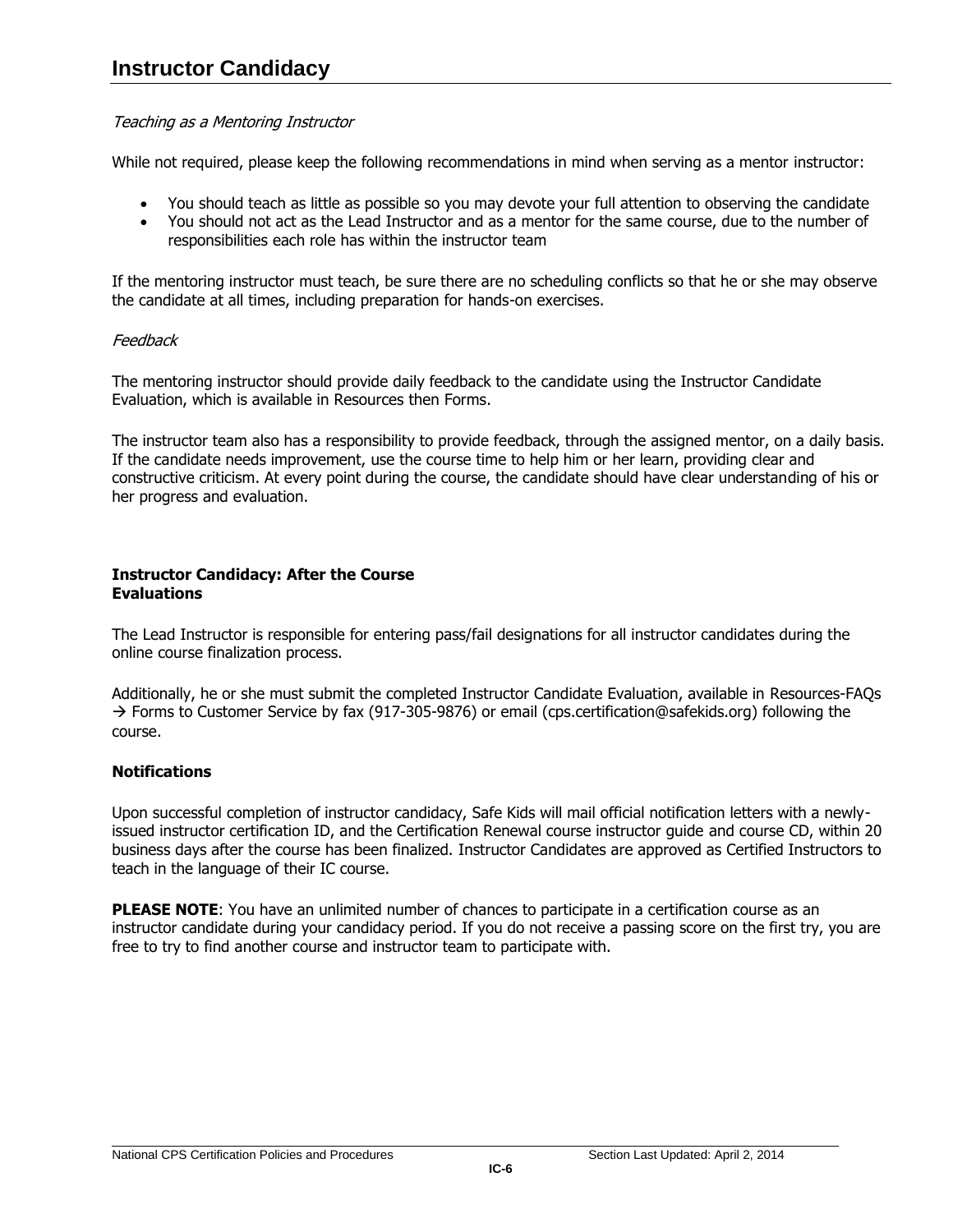# <span id="page-46-0"></span>**Instructor Candidacy: Challenges, Complaints and Appeals**

Although you may file a written complaint about an instructor, teaching environment, etc., Safe Kids will not accept appeals based on missed deadlines. The complaint should identify the problem area and provide specific details and background information to support the concerns.

All complaints and appeals must include clear supporting documentation and be postmarked within 30 days of the incident that is being addressed. Please complete and use the appeals form, available in [Resources-FAQs](http://www.safekids.org/certification/resources/forms.html)  $\rightarrow$ [Forms](http://www.safekids.org/certification/resources/forms.html) as a cover sheet for your submission.

Safe Kids will investigate and respond in writing to all complaints and appeals in as timely a manner as possible.

Appeals should include first-person examples, letters of support, and any other documentation. Any appeal is shared with the person challenged so they do see the name of the challenger and will have an opportunity to respond.

As appropriate, the National Child Passenger Safety Board and/or state CPS training contact will be consulted. Should this be the case, no identifying information will be provided to any member of the board or the CPS community.

## **All decisions by SAFE KIDS are final and may not be brought up for another appeal.**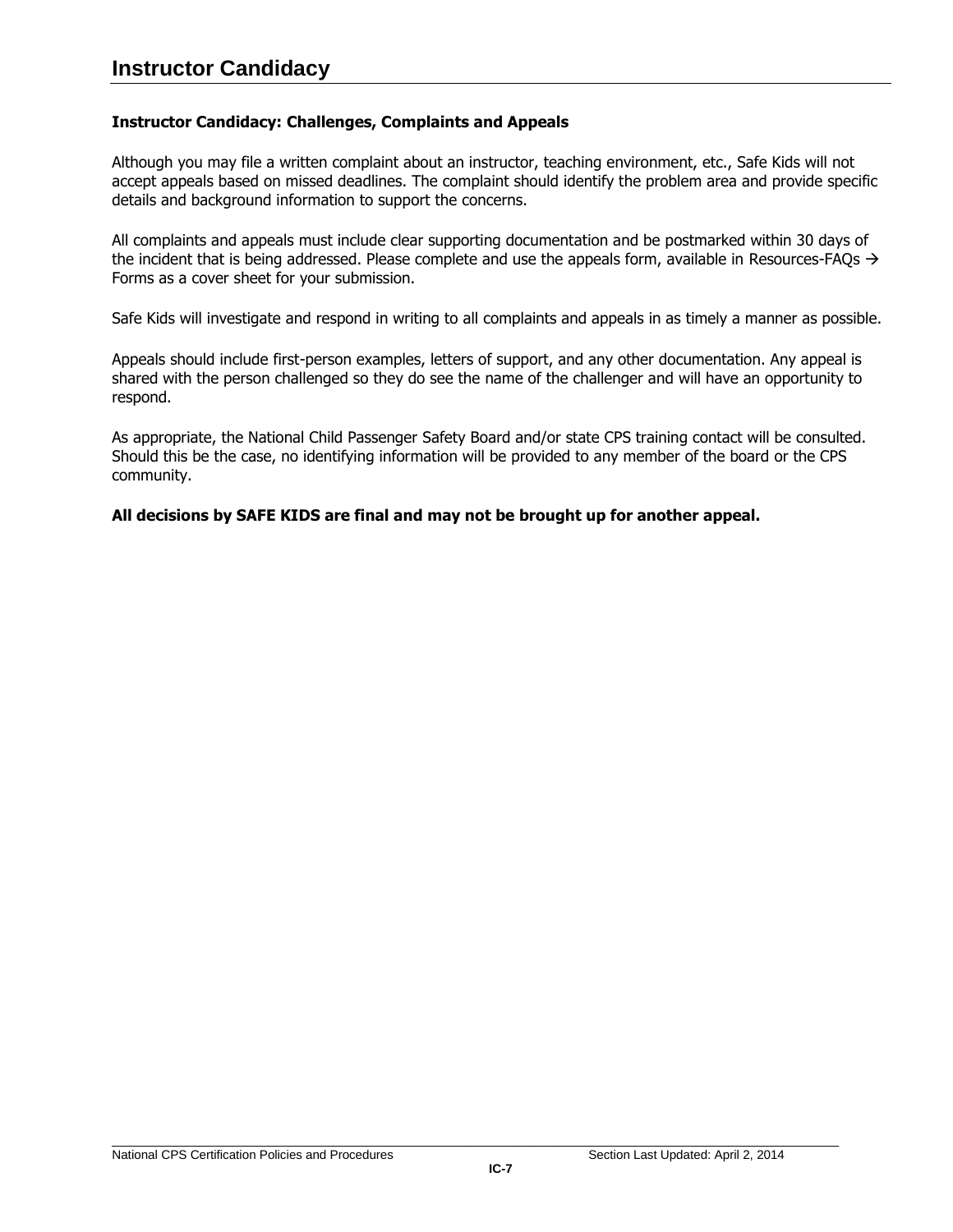# <span id="page-47-0"></span>**Organization Management: Overview**

# **Description**

The organization management functionality for the CPS certification program is primarily geared toward agencies that play a significant role in the procurement and maintenance of its affiliates' CPS certifications. Often times, there is one individual responsible for registering everyone within the agency for certification courses, is the contact person for purchase orders, or follows up with each individual in regards to recertification and keeps everyone's certification up-to-date. Registering your organization and having your members designate themselves as an affiliate of the organization allows the organization manager to:

- 1. Better track affiliate certifications through access to their contact and certification information
- 2. Allow affiliates to use the organization's purchase orders and/or e-voucher to pay for all program fees, including recertification.
- **3.** Register affiliates for courses

# <span id="page-47-1"></span>**Roles**

Organization Manager: This person will be responsible for registering the organization with Safe Kids and will serve as the primary contact between Safe Kids and the organization. He or she will also be responsible for managing the organization's purchase order(s) or e-voucher. Through the website, the organization manager will also be able to track affiliates' certifications, reschedule registrations and handle substitutions.

Affiliate**:** Members of your organization who allow the organization manager to view their contact and certification information. Affiliates will be able to pay all of their fees online with this organization's purchase orders or e-voucher (if these numbers are provided to them by the organization manager).

## <span id="page-47-2"></span>**Organization Registration**

Any organization may register with Safe Kids. The registration is completely separate from any certification registration. Registering your organization and having your members designate themselves as an affiliate of the organization allows the organization manager to:

- 1. Track affiliate certifications through access to their contact and certification information
- **2.** Allow affiliates to use the organization's purchase orders and/or e-voucher to pay for all program fees, such as recertification.
- **3.** Register affiliates for courses

Each organization can have only one point person, responsible for e-vouchers, adding POs, reviewing purchases, and paying the invoice.

To register your organization, go to [http://cert.safekids.org](http://cert.safekids.org/) and click on LOG IN (button on the right). When the screen opens, select ORGANIZATION MANAGEMENT.

PLEASE NOTE: The background color will be blue when you are in the organization management system.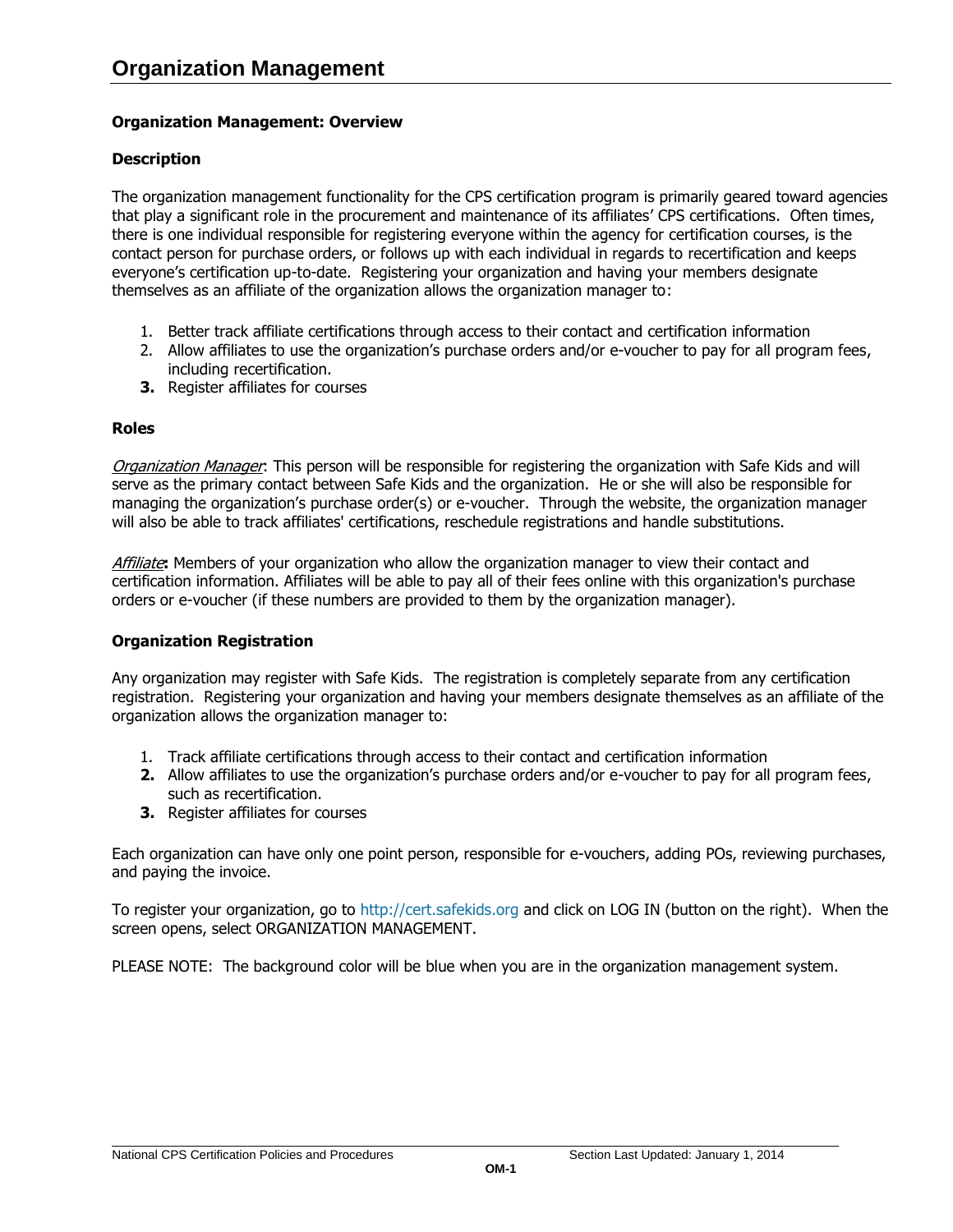# <span id="page-48-0"></span>**Organization Management: Affiliate Management Affiliating an Individual**

There are two different methods to affiliate an individual with an organization.

For individuals already in the Safe Kids system (e.g. those currently certified, those with expired certifications), they must log in, click on UPDATE AFFILIATE ORGANIZATION, and add the organization. They will search for the organization by name.

Because some individuals work for one agency and are sponsored by another, there are two spaces for affiliation to an organization. As affiliates, they will then be able to use that organization's POs and e-vouchers, once the organizational manager gives them the appropriate PO or e-voucher number.

**PLEASE NOTE**: Be sure the AFFILIATE IDs are filled in correctly. The agency must match their PO or Evoucher number. The name of the agency appears next to the organization ID number.

For people completely new to the CPS certification system, the organization manager can add affiliates through the VIEW/ADD AFFILIATES action item listed in the organization management section. This function is only for adding people that **have never been CPS certified and are not currently in the Safe Kids system.** The other option is for the individual to register themselves in the certification system, click on UPDATE AFFILIATE ORGANIZATION, and add the organization.

**PLEASE NOTE:** The organization manager will have access to the individual's contact and certification information.

# <span id="page-48-1"></span>**Registering Affiliates for Courses**

Organization managers are able to register any affiliate for Certification and Renewal Testing courses.

The organization manager must know the course ID prior to logging in. Use the FIND A COURSE search engine, if needed.

To register affiliates for courses, log into the organization management section of the website and select REGISTER INDIVIDUALS FOR COURSES. Enter the course ID, select which payment option will be used (purchase order or E-voucher) and enter the appropriate number.

Select the individuals by checking the register box. Click on the REGISTER SELECTED INDIVIDUALS FOR COURSES.

Public Courses: To confirm, click on VIEW AFFILIATE REGISTRATIONS at the confirmation screen. The P.O. or e-voucher will be charged immediately and will appear on the appropriate statement. If there are not enough funds on the P.O. or e-voucher or any related issues, the registrations will not be processed. Please note the reason for the denial and make the necessary adjustments.

Controlled Courses: As with individual registrations, instructor approval is required before registration may be completed. Initially, you will only be making a reservation request for each of the individuals you'd like to register. **The account will not be charged, nor the space reserved, until it has been approved by the Lead Instructor.**

Once approved, the organization manager will see "reservation approved" on the confirmation page. Check PO or EV and the appropriate number for the option to register. The PO or EV will be charged immediately and will appear on the appropriate statement.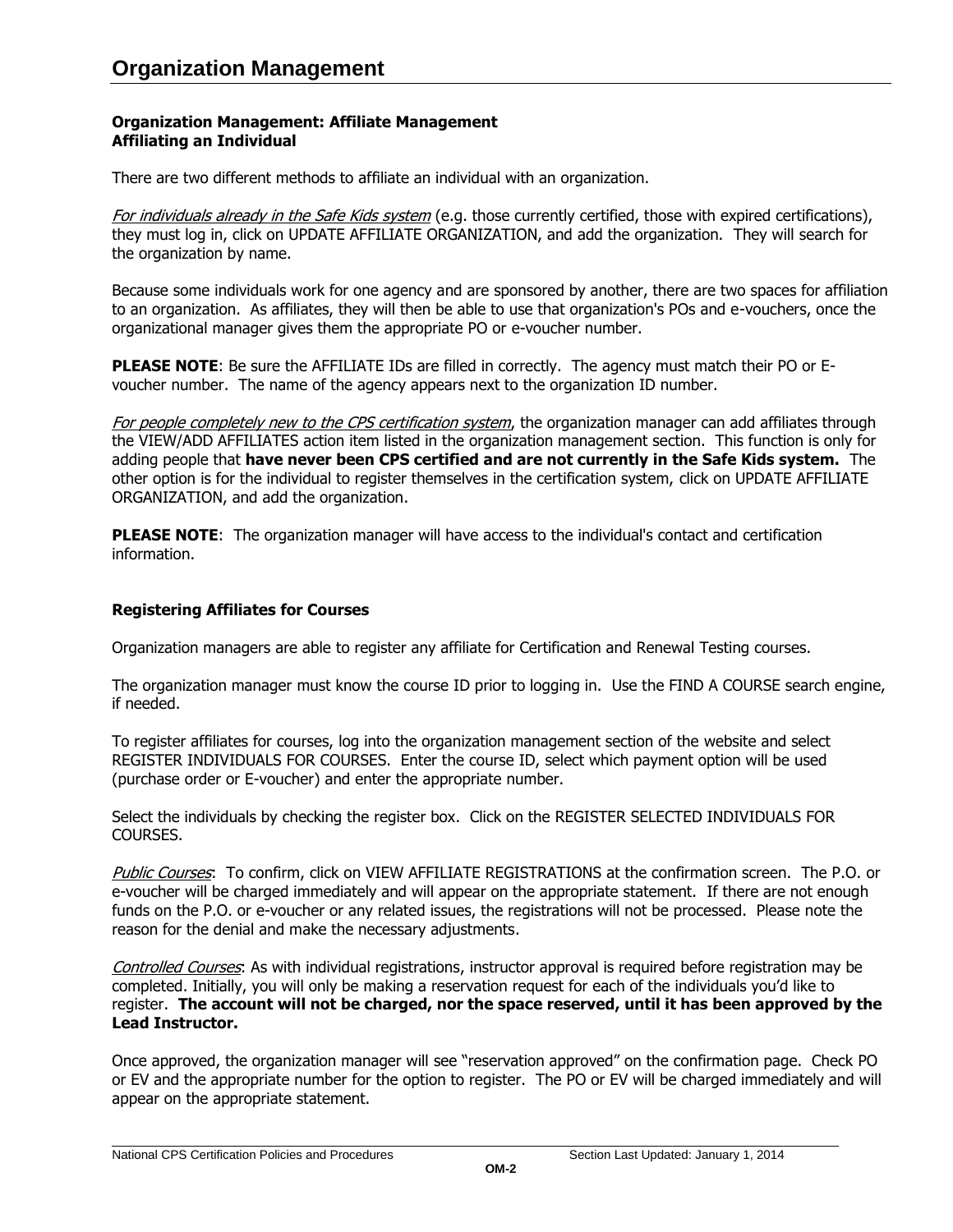**PLEASE NOTE:** The affiliate, not the organization manager, will receive an e-mail either approving or denying the reservation request for a controlled course, so VIEW RESERVATION STATUS often.

## <span id="page-49-0"></span>**Substitution, rescheduling, cancellation**

An organization manager may use the online system to process substitutions, cancellations, or reschedule the registrations of their affiliates.

To process a substitution, reschedule a registration or to cancel a registration, log in and select the CANCEL/RESCHEDULE/SUBSTITUTE REGISTRATION action item. Select VIEW REGISTRATIONS for the affiliate. Select VIEW DETAILS of the appropriate course registration. Select the appropriate action item and follow the instructions.

**PLEASE NOTE:** You will need the SKID of the person who you would like to substitute.

**PLEASE NOTE**: Substitutes do not need to be affiliated to the organization. If a non-affiliate is substituted, the organization manager **will not** have access to their profile or be able to access his or her information in any way. It is recommended that they contact the substituted person and have them add the organization as an affiliate.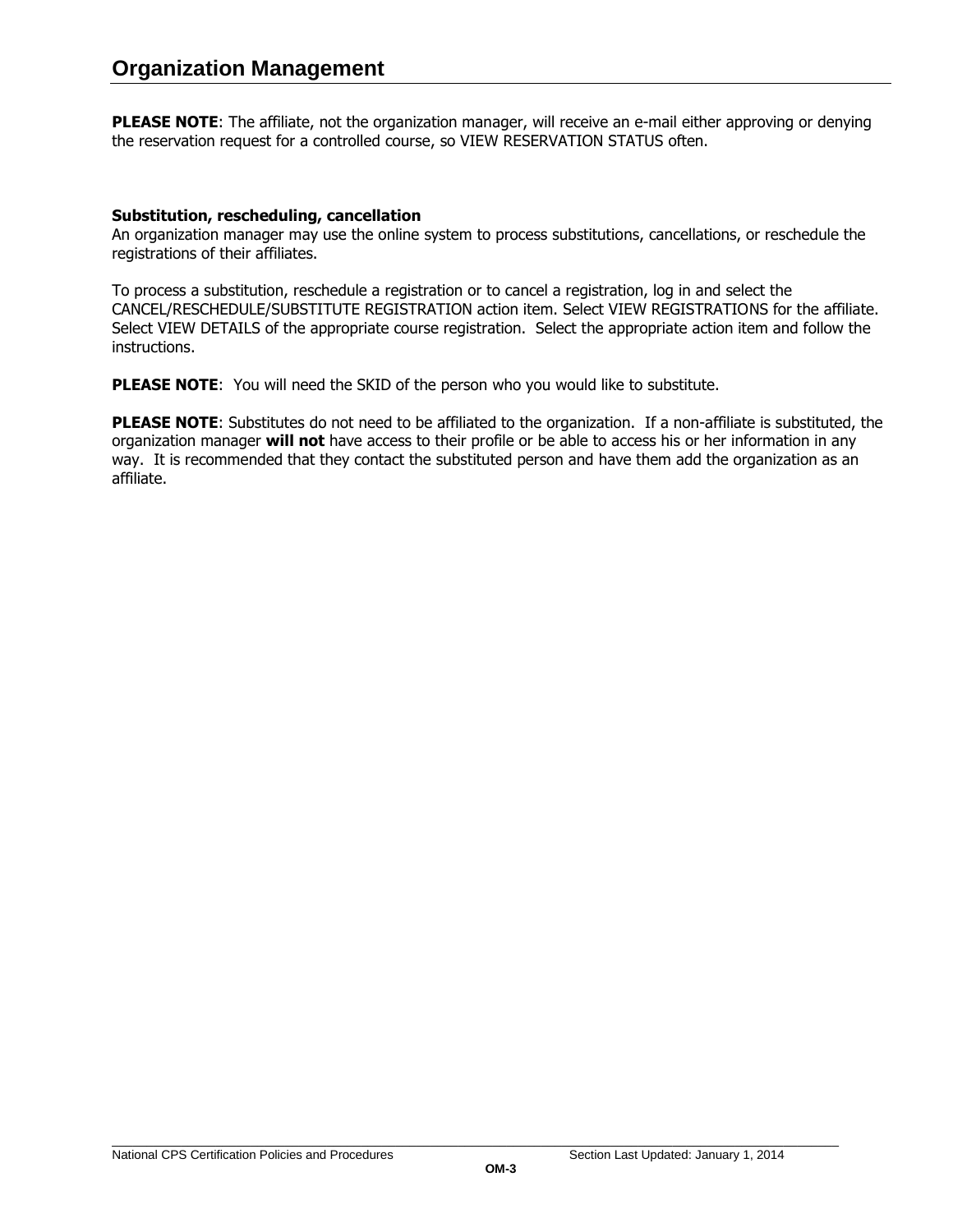## <span id="page-50-0"></span>**Organization Management: Purchase Orders Adding a Purchase Order**

To add a new purchase order, log in and select ADD A NEW PURCHASE ORDER from the action items at the bottom of the screen. Enter the purchase order information and select SUBMIT. Go back to the Main Menu.

Once a PO is added to the system, the organization manager will be able to register affiliates for courses charging against that PO. He or she may also provide the PO number to the organization's affiliates, who can then use it to pay for course registration, recertification or instructor candidacy online. The system will automatically check for availability of funds.

If your organization will regularly be paying for course registrations or recertification, an e-voucher may be a more appropriate option.

Any open PO may be closed and billed after 90 days.

**PLEASE NOTE:** At this time, the organization manager will not receive an e-mail notification when there is activity on the PO. Please check the action item LIST ALL PURCHASE ORDERS and review activity on the POs regularly.

## <span id="page-50-1"></span>**Use by Affiliates**

In order to pay any program fees with an organization's PO or e-voucher number, you must be an affiliate of the organization (the organization's ID must be listed under AFFILIATE or SPONSOR ID).

You can get the PO number from the organization manager for your affiliated agency. You can use it to pay for course registration, recertification or instructor candidacy.

# <span id="page-50-2"></span>**Statements**

Once a purchase order is closed (\$0 balance) an invoice will be sent. A Second Notice invoice will be mailed for any invoices that are not paid within 60 days. A Final Notice invoice will be sent for any invoice that remains unpaid 30 days following the Second Notice.

Track the use of the purchase orders regularly by logging in and selecting LIST ALL PURCHASE ORDERS from the action items at the bottom of the screen. Select SHOW DETAIL for each purchase order.

At this time there will be no email notification when there is activity on your account. Please review your purchase orders regularly.